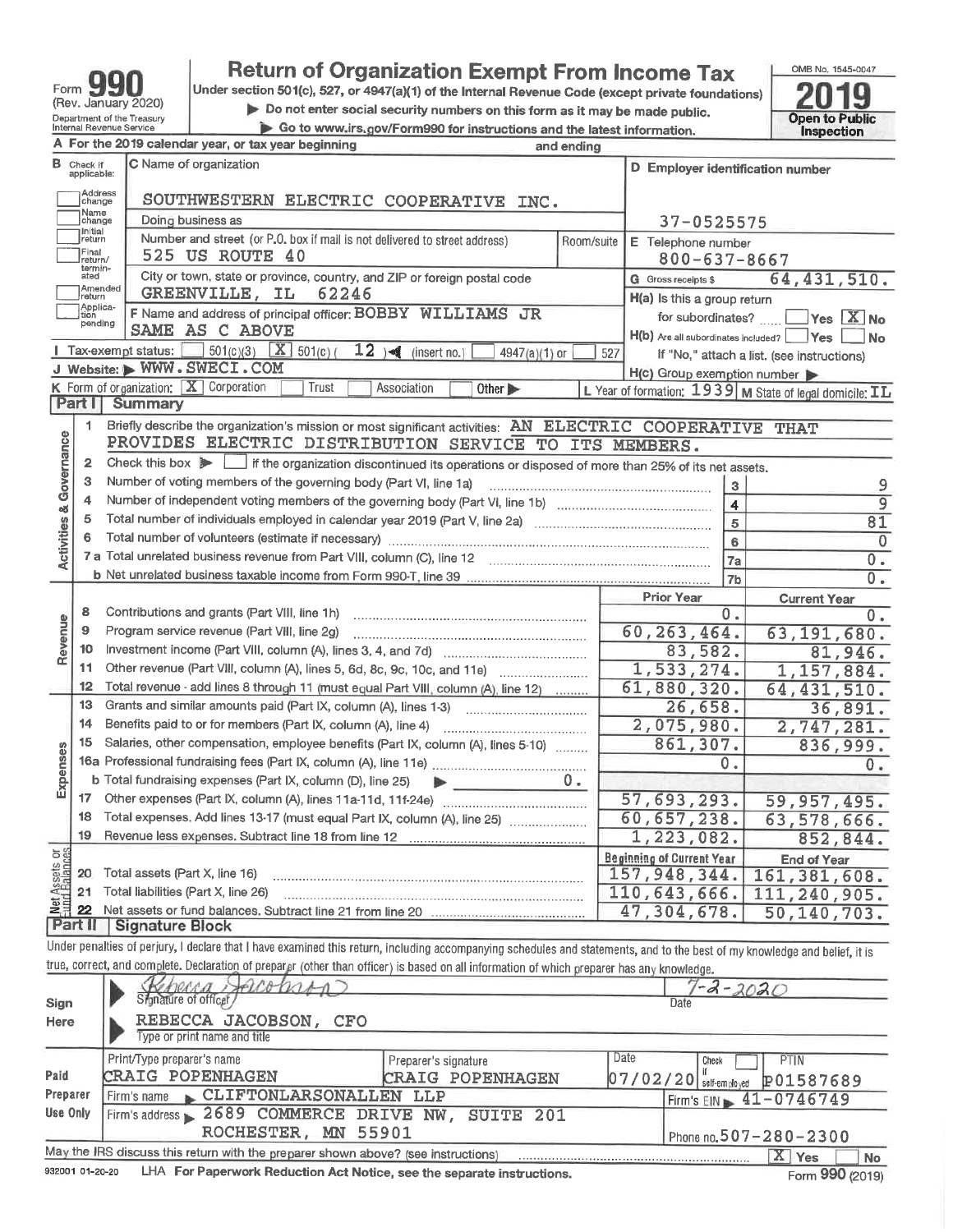|              | 37-0525575<br>SOUTHWESTERN ELECTRIC COOPERATIVE INC.<br>Page 2<br>Form 990 (2019)                                                                                                       |
|--------------|-----------------------------------------------------------------------------------------------------------------------------------------------------------------------------------------|
|              | Part III   Statement of Program Service Accomplishments                                                                                                                                 |
|              | $\overline{\mathbf{x}}$                                                                                                                                                                 |
| $\mathbf{1}$ | Briefly describe the organization's mission:                                                                                                                                            |
|              | THE CORPORATE PURPOSE AND GOAL IS, IN ACCORDANCE WITH AND THROUGH THE                                                                                                                   |
|              | AUTHORITY GRANTED BY THE LAWS OF THE STATE OF ILLINOIS AND THE                                                                                                                          |
|              | COOPERATIVE'S ARTICLES OF INCORPORATION AND BYLAWS, TO PROVIDE ENERGY                                                                                                                   |
|              | AND OTHER SERVICES TO ITS MEMBERS AT THE LOWEST COST CONSISTENT WITH                                                                                                                    |
| $\mathbf{2}$ | Did the organization undertake any significant program services during the year which were not listed on the                                                                            |
|              | $\sqrt{\mathsf{Yes}\ \boxed{\mathrm{X}}}$ No<br>prior Form 990 or 990-EZ?                                                                                                               |
|              | If "Yes," describe these new services on Schedule O.<br>$\sqrt{}$ Yes $\sqrt{}$ X $\sqrt{}$ No                                                                                          |
| 3            | Did the organization cease conducting, or make significant changes in how it conducts, any program services?                                                                            |
|              | If "Yes," describe these changes on Schedule O.<br>Describe the organization's program service accomplishments for each of its three largest program services, as measured by expenses. |
| 4            | Section 501(c)(3) and 501(c)(4) organizations are required to report the amount of grants and allocations to others, the total expenses, and                                            |
|              | revenue, if any, for each program service reported.                                                                                                                                     |
| 4a           | $\left($ Revenue \$<br>including grants of \$                                                                                                                                           |
|              | THE COOPERATIVE PROVIDES ELECTRIC SERVICE TO 23,401 MEMBERS IN BOND,                                                                                                                    |
|              | MADISON, AND FAYETTE COUNTIES IN ILLINOIS.                                                                                                                                              |
|              |                                                                                                                                                                                         |
|              |                                                                                                                                                                                         |
|              |                                                                                                                                                                                         |
|              |                                                                                                                                                                                         |
|              |                                                                                                                                                                                         |
|              |                                                                                                                                                                                         |
|              |                                                                                                                                                                                         |
|              |                                                                                                                                                                                         |
|              |                                                                                                                                                                                         |
|              |                                                                                                                                                                                         |
| 4b           |                                                                                                                                                                                         |
|              |                                                                                                                                                                                         |
|              |                                                                                                                                                                                         |
|              |                                                                                                                                                                                         |
|              |                                                                                                                                                                                         |
|              |                                                                                                                                                                                         |
|              |                                                                                                                                                                                         |
|              |                                                                                                                                                                                         |
|              |                                                                                                                                                                                         |
|              |                                                                                                                                                                                         |
|              |                                                                                                                                                                                         |
|              |                                                                                                                                                                                         |
|              |                                                                                                                                                                                         |
| 4c           |                                                                                                                                                                                         |
|              |                                                                                                                                                                                         |
|              |                                                                                                                                                                                         |
|              |                                                                                                                                                                                         |
|              |                                                                                                                                                                                         |
|              |                                                                                                                                                                                         |
|              |                                                                                                                                                                                         |
|              |                                                                                                                                                                                         |
|              |                                                                                                                                                                                         |
|              |                                                                                                                                                                                         |
|              |                                                                                                                                                                                         |
|              |                                                                                                                                                                                         |
|              |                                                                                                                                                                                         |
|              | 4d Other program services (Describe on Schedule O.)                                                                                                                                     |
|              | Expenses \$<br>) (Revenue \$<br>including grants of \$                                                                                                                                  |
|              | 4e Total program service expenses<br>Form 990 (2019)                                                                                                                                    |
|              |                                                                                                                                                                                         |
|              | 932002 01-20-20                                                                                                                                                                         |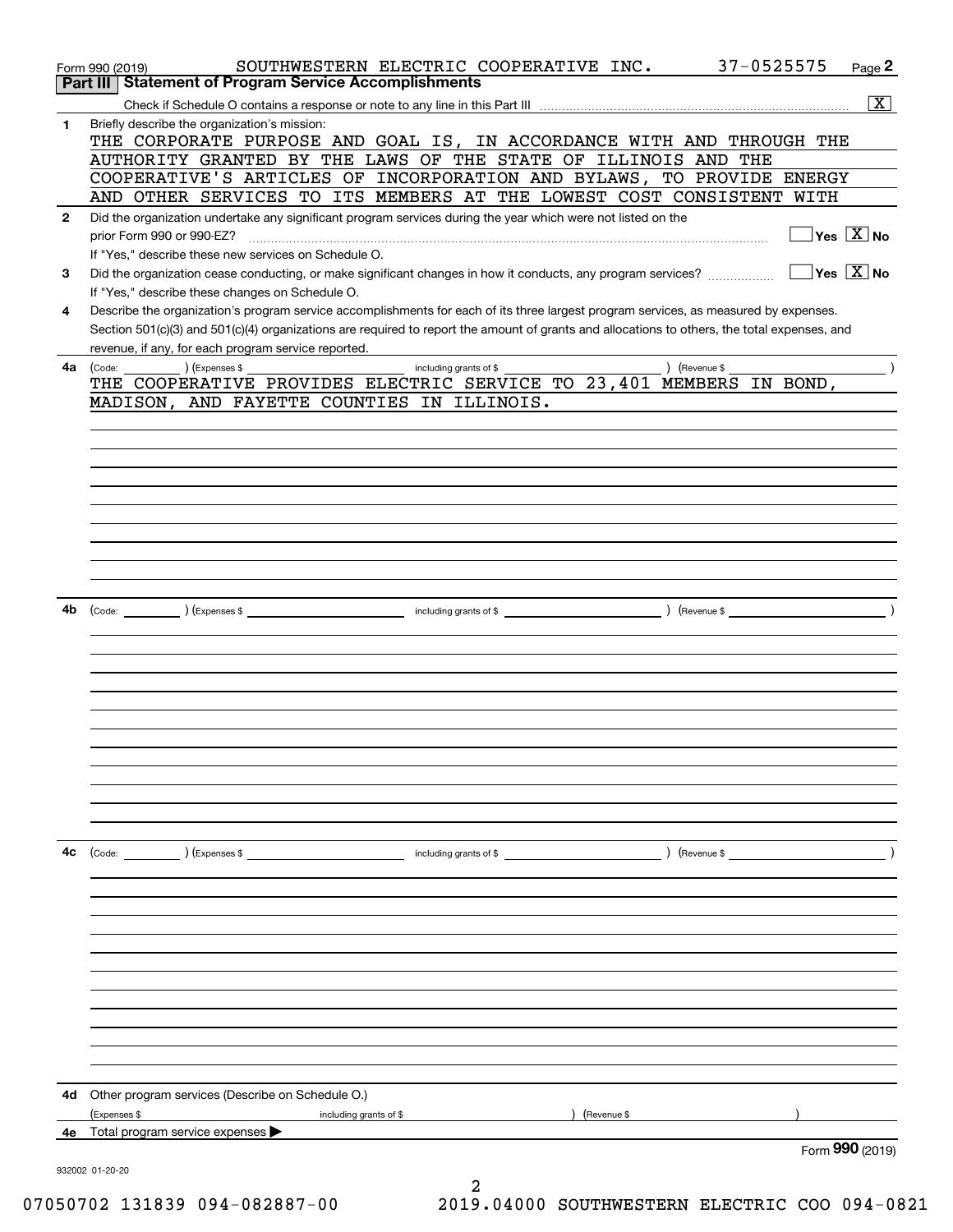|  | Form 990 (2019) |  |
|--|-----------------|--|

|     |                                                                                                                                       |                 | Yes | No                      |
|-----|---------------------------------------------------------------------------------------------------------------------------------------|-----------------|-----|-------------------------|
| 1.  | Is the organization described in section $501(c)(3)$ or $4947(a)(1)$ (other than a private foundation)?                               |                 |     |                         |
|     |                                                                                                                                       | 1               |     | х                       |
| 2   |                                                                                                                                       | $\overline{2}$  |     | $\overline{\mathbf{X}}$ |
| 3   | Did the organization engage in direct or indirect political campaign activities on behalf of or in opposition to candidates for       |                 |     |                         |
|     |                                                                                                                                       | 3               |     | X                       |
| 4   | Section 501(c)(3) organizations. Did the organization engage in lobbying activities, or have a section 501(h) election in effect      |                 |     |                         |
|     |                                                                                                                                       | 4               |     |                         |
| 5   | Is the organization a section 501(c)(4), 501(c)(5), or 501(c)(6) organization that receives membership dues, assessments, or          |                 |     |                         |
|     |                                                                                                                                       | 5               |     | x                       |
| 6   | Did the organization maintain any donor advised funds or any similar funds or accounts for which donors have the right to             |                 |     |                         |
|     | provide advice on the distribution or investment of amounts in such funds or accounts? If "Yes," complete Schedule D, Part I          | 6               |     | X                       |
| 7   | Did the organization receive or hold a conservation easement, including easements to preserve open space,                             |                 |     |                         |
|     |                                                                                                                                       | $\overline{7}$  |     | X                       |
| 8   | Did the organization maintain collections of works of art, historical treasures, or other similar assets? If "Yes," complete          |                 |     |                         |
|     |                                                                                                                                       | 8               |     | X                       |
| 9   | Did the organization report an amount in Part X, line 21, for escrow or custodial account liability, serve as a custodian for         |                 |     |                         |
|     | amounts not listed in Part X; or provide credit counseling, debt management, credit repair, or debt negotiation services?             |                 |     | X                       |
|     |                                                                                                                                       | 9               |     |                         |
| 10  | Did the organization, directly or through a related organization, hold assets in donor-restricted endowments                          |                 |     | х                       |
|     |                                                                                                                                       | 10              |     |                         |
| 11  | If the organization's answer to any of the following questions is "Yes," then complete Schedule D, Parts VI, VII, VIII, IX, or X      |                 |     |                         |
|     | as applicable.                                                                                                                        |                 |     |                         |
| a   | Did the organization report an amount for land, buildings, and equipment in Part X, line 10? If "Yes." complete Schedule D.           | 11a             | X   |                         |
|     | <b>b</b> Did the organization report an amount for investments - other securities in Part X, line 12, that is 5% or more of its total |                 |     |                         |
|     |                                                                                                                                       | 11 <sub>b</sub> |     | X                       |
| c   | Did the organization report an amount for investments - program related in Part X, line 13, that is 5% or more of its total           |                 |     |                         |
|     |                                                                                                                                       | 11c             |     | х                       |
|     | d Did the organization report an amount for other assets in Part X, line 15, that is 5% or more of its total assets reported in       |                 |     |                         |
|     |                                                                                                                                       | 11d             |     | X                       |
|     | Did the organization report an amount for other liabilities in Part X, line 25? If "Yes," complete Schedule D, Part X                 | 11e             | X   |                         |
| f   | Did the organization's separate or consolidated financial statements for the tax year include a footnote that addresses               |                 |     |                         |
|     | the organization's liability for uncertain tax positions under FIN 48 (ASC 740)? If "Yes," complete Schedule D, Part X                | 11f             | X   |                         |
|     | 12a Did the organization obtain separate, independent audited financial statements for the tax year? If "Yes," complete               |                 |     |                         |
|     |                                                                                                                                       | 12a             | X   |                         |
|     | <b>b</b> Was the organization included in consolidated, independent audited financial statements for the tax year?                    |                 |     |                         |
|     | If "Yes," and if the organization answered "No" to line 12a, then completing Schedule D, Parts XI and XII is optional                 | <u>12b</u>      |     | 4                       |
| 13  |                                                                                                                                       | 13              |     | X                       |
| 14a | Did the organization maintain an office, employees, or agents outside of the United States?                                           | 14a             |     | X                       |
| b   | Did the organization have aggregate revenues or expenses of more than \$10,000 from grantmaking, fundraising, business,               |                 |     |                         |
|     | investment, and program service activities outside the United States, or aggregate foreign investments valued at \$100,000            |                 |     |                         |
|     |                                                                                                                                       | 14b             |     | X                       |
| 15  | Did the organization report on Part IX, column (A), line 3, more than \$5,000 of grants or other assistance to or for any             |                 |     |                         |
|     |                                                                                                                                       | 15              |     | X                       |
| 16  | Did the organization report on Part IX, column (A), line 3, more than \$5,000 of aggregate grants or other assistance to              |                 |     |                         |
|     |                                                                                                                                       | 16              |     | X                       |
| 17  | Did the organization report a total of more than \$15,000 of expenses for professional fundraising services on Part IX,               |                 |     |                         |
|     |                                                                                                                                       | 17              |     | X                       |
| 18  | Did the organization report more than \$15,000 total of fundraising event gross income and contributions on Part VIII, lines          |                 |     |                         |
|     |                                                                                                                                       | 18              |     | X                       |
| 19  | Did the organization report more than \$15,000 of gross income from gaming activities on Part VIII, line 9a? If "Yes."                |                 |     |                         |
|     |                                                                                                                                       | 19              |     | x                       |
|     |                                                                                                                                       | 20a             |     | $\mathbf X$             |
|     | <b>b</b> If "Yes" to line 20a, did the organization attach a copy of its audited financial statements to this return?                 | 20 <sub>b</sub> |     |                         |
| 21  | Did the organization report more than \$5,000 of grants or other assistance to any domestic organization or                           |                 |     |                         |
|     |                                                                                                                                       | 21              | X   |                         |
|     | 932003 01-20-20                                                                                                                       |                 |     | Form 990 (2019)         |

932003 01-20-20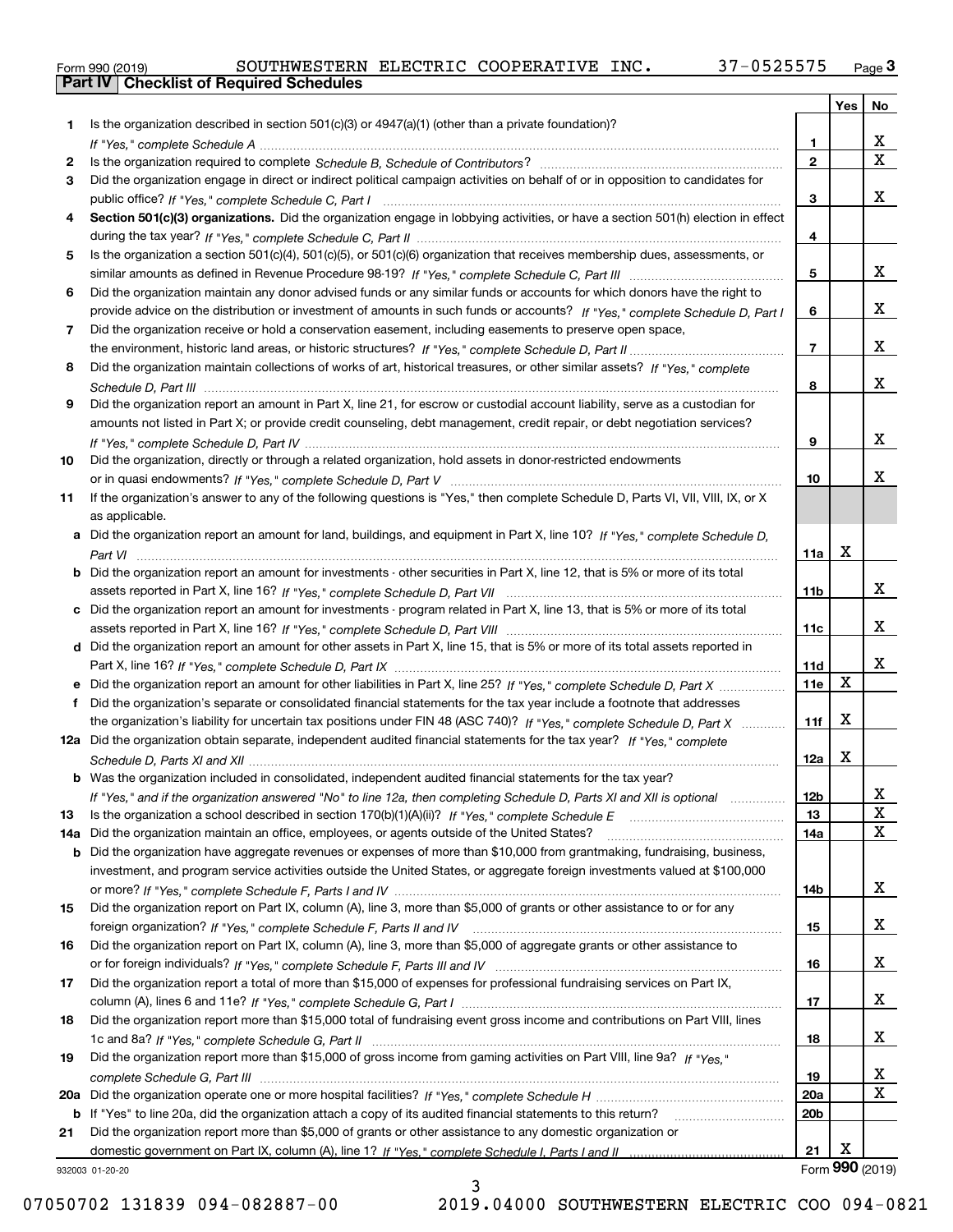Form 990 (2019) SOUTHWESTERN ELECTRIC COOPERATIVE INC**.** 37-0525575 <sub>Page</sub> 4<br>**Part IV | Checklist of Required Schedules** <sub>(continued)</sub>

*(continued)*

|               |                                                                                                                                       |                 | Yes | No               |
|---------------|---------------------------------------------------------------------------------------------------------------------------------------|-----------------|-----|------------------|
| 22            | Did the organization report more than \$5,000 of grants or other assistance to or for domestic individuals on                         |                 |     |                  |
|               |                                                                                                                                       | 22              | X   |                  |
| 23            | Did the organization answer "Yes" to Part VII, Section A, line 3, 4, or 5 about compensation of the organization's current            |                 |     |                  |
|               | and former officers, directors, trustees, key employees, and highest compensated employees? If "Yes," complete                        |                 |     |                  |
|               |                                                                                                                                       | 23              | X   |                  |
|               | 24a Did the organization have a tax-exempt bond issue with an outstanding principal amount of more than \$100,000 as of the           |                 |     |                  |
|               | last day of the year, that was issued after December 31, 2002? If "Yes," answer lines 24b through 24d and complete                    |                 |     |                  |
|               |                                                                                                                                       | 24a             |     | x                |
|               |                                                                                                                                       | 24 <sub>b</sub> |     |                  |
| c             | Did the organization maintain an escrow account other than a refunding escrow at any time during the year to defease                  |                 |     |                  |
|               |                                                                                                                                       | 24c             |     |                  |
|               |                                                                                                                                       | 24d             |     |                  |
|               | 25a Section 501(c)(3), 501(c)(4), and 501(c)(29) organizations. Did the organization engage in an excess benefit                      |                 |     |                  |
|               |                                                                                                                                       | 25a             |     |                  |
|               | b Is the organization aware that it engaged in an excess benefit transaction with a disqualified person in a prior year, and          |                 |     |                  |
|               | that the transaction has not been reported on any of the organization's prior Forms 990 or 990-EZ? If "Yes," complete                 |                 |     |                  |
|               |                                                                                                                                       |                 |     |                  |
|               | Schedule L, Part I<br>Did the organization report any amount on Part X, line 5 or 22, for receivables from or payables to any current | 25b             |     |                  |
| 26            |                                                                                                                                       |                 |     |                  |
|               | or former officer, director, trustee, key employee, creator or founder, substantial contributor, or 35%                               | 26              |     | x                |
|               | controlled entity or family member of any of these persons? If "Yes," complete Schedule L, Part II                                    |                 |     |                  |
| 27            | Did the organization provide a grant or other assistance to any current or former officer, director, trustee, key employee,           |                 |     |                  |
|               | creator or founder, substantial contributor or employee thereof, a grant selection committee member, or to a 35% controlled           |                 |     | x                |
|               | entity (including an employee thereof) or family member of any of these persons? If "Yes," complete Schedule L, Part III              | 27              |     |                  |
| 28            | Was the organization a party to a business transaction with one of the following parties (see Schedule L, Part IV                     |                 |     |                  |
|               | instructions, for applicable filing thresholds, conditions, and exceptions):                                                          |                 |     |                  |
| а             | A current or former officer, director, trustee, key employee, creator or founder, or substantial contributor? If                      |                 |     | X                |
|               |                                                                                                                                       | 28a             |     | $\mathbf x$      |
|               |                                                                                                                                       | 28 <sub>b</sub> |     |                  |
|               | c A 35% controlled entity of one or more individuals and/or organizations described in lines 28a or 28b? If                           |                 |     | х                |
|               |                                                                                                                                       | 28c             |     | $\mathbf X$      |
| 29            |                                                                                                                                       | 29              |     |                  |
| 30            | Did the organization receive contributions of art, historical treasures, or other similar assets, or qualified conservation           |                 |     |                  |
|               |                                                                                                                                       | 30              |     | x<br>$\mathbf x$ |
| 31            | Did the organization liquidate, terminate, or dissolve and cease operations? If "Yes," complete Schedule N, Part I                    | 31              |     |                  |
| 32            | Did the organization sell, exchange, dispose of, or transfer more than 25% of its net assets? If "Yes," complete                      |                 |     |                  |
|               |                                                                                                                                       | 32              |     | х                |
| 33            | Did the organization own 100% of an entity disregarded as separate from the organization under Regulations                            |                 |     |                  |
|               |                                                                                                                                       | 33              |     | х                |
| 34            | Was the organization related to any tax-exempt or taxable entity? If "Yes," complete Schedule R, Part II, III, or IV, and             |                 |     |                  |
|               |                                                                                                                                       | 34              |     | x                |
|               | 35a Did the organization have a controlled entity within the meaning of section 512(b)(13)?                                           | 35a             |     | $\mathbf X$      |
|               | b If "Yes" to line 35a, did the organization receive any payment from or engage in any transaction with a controlled entity           |                 |     |                  |
|               |                                                                                                                                       | 35b             |     |                  |
| 36            | Section 501(c)(3) organizations. Did the organization make any transfers to an exempt non-charitable related organization?            |                 |     |                  |
|               |                                                                                                                                       | 36              |     |                  |
| 37            | Did the organization conduct more than 5% of its activities through an entity that is not a related organization                      |                 |     |                  |
|               |                                                                                                                                       | 37              |     | х                |
| 38            | Did the organization complete Schedule O and provide explanations in Schedule O for Part VI, lines 11b and 19?                        |                 |     |                  |
|               | Note: All Form 990 filers are required to complete Schedule O                                                                         | 38              | х   |                  |
| <b>Part V</b> | <b>Statements Regarding Other IRS Filings and Tax Compliance</b>                                                                      |                 |     |                  |
|               | Check if Schedule O contains a response or note to any line in this Part V                                                            |                 |     |                  |
|               |                                                                                                                                       |                 | Yes | No               |
|               | 38<br>1a Enter the number reported in Box 3 of Form 1096. Enter -0- if not applicable<br>1a                                           |                 |     |                  |
| b             | 0<br>Enter the number of Forms W-2G included in line 1a. Enter -0- if not applicable<br>1b                                            |                 |     |                  |
| c             | Did the organization comply with backup withholding rules for reportable payments to vendors and reportable gaming                    |                 |     |                  |
|               | (gambling) winnings to prize winners?                                                                                                 | 1с              |     |                  |
|               | 932004 01-20-20<br>4                                                                                                                  |                 |     | Form 990 (2019)  |
|               |                                                                                                                                       |                 |     |                  |

07050702 131839 094-082887-00 2019.04000 SOUTHWESTERN ELECTRIC COO 094-0821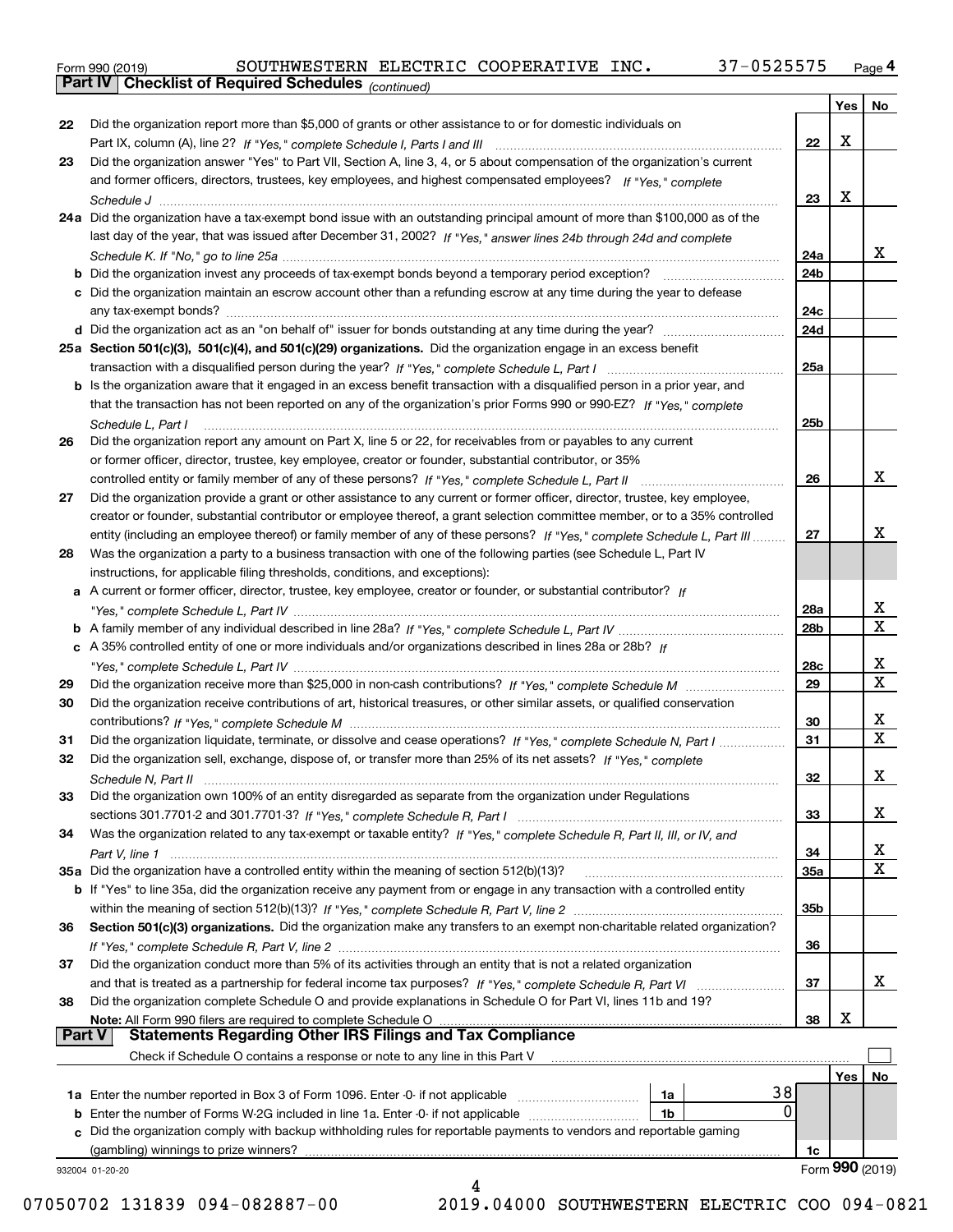|               | SOUTHWESTERN ELECTRIC COOPERATIVE INC.<br>37-0525575<br>Form 990 (2019)                                                                                                                                                                        |     |     | $_{\text{Page}}$ 5 |
|---------------|------------------------------------------------------------------------------------------------------------------------------------------------------------------------------------------------------------------------------------------------|-----|-----|--------------------|
| <b>Part V</b> | Statements Regarding Other IRS Filings and Tax Compliance (continued)                                                                                                                                                                          |     |     |                    |
|               |                                                                                                                                                                                                                                                |     | Yes | No                 |
|               | 2a Enter the number of employees reported on Form W-3, Transmittal of Wage and Tax Statements,                                                                                                                                                 |     |     |                    |
|               | 81<br>filed for the calendar year ending with or within the year covered by this return<br>2a                                                                                                                                                  |     |     |                    |
|               |                                                                                                                                                                                                                                                | 2b  | х   |                    |
|               |                                                                                                                                                                                                                                                |     |     |                    |
|               | 3a Did the organization have unrelated business gross income of \$1,000 or more during the year?                                                                                                                                               | 3a  |     | х                  |
|               |                                                                                                                                                                                                                                                | 3b  |     |                    |
|               | 4a At any time during the calendar year, did the organization have an interest in, or a signature or other authority over, a                                                                                                                   |     |     |                    |
|               | financial account in a foreign country (such as a bank account, securities account, or other financial account)?                                                                                                                               | 4a  |     | х                  |
|               | <b>b</b> If "Yes," enter the name of the foreign country $\blacktriangleright$                                                                                                                                                                 |     |     |                    |
|               | See instructions for filing requirements for FinCEN Form 114, Report of Foreign Bank and Financial Accounts (FBAR).                                                                                                                            |     |     |                    |
|               |                                                                                                                                                                                                                                                | 5a  |     | х                  |
| b             |                                                                                                                                                                                                                                                | 5b  |     | X                  |
| c             |                                                                                                                                                                                                                                                | 5c  |     |                    |
|               | 6a Does the organization have annual gross receipts that are normally greater than \$100,000, and did the organization solicit                                                                                                                 |     |     |                    |
|               |                                                                                                                                                                                                                                                | 6a  |     | х                  |
|               | <b>b</b> If "Yes," did the organization include with every solicitation an express statement that such contributions or gifts                                                                                                                  |     |     |                    |
|               | were not tax deductible?                                                                                                                                                                                                                       | 6b  |     |                    |
| 7             | Organizations that may receive deductible contributions under section 170(c).                                                                                                                                                                  |     |     |                    |
| а             | Did the organization receive a payment in excess of \$75 made partly as a contribution and partly for goods and services provided to the payor?                                                                                                | 7a  |     |                    |
| b             | If "Yes," did the organization notify the donor of the value of the goods or services provided?                                                                                                                                                | 7b  |     |                    |
|               | c Did the organization sell, exchange, or otherwise dispose of tangible personal property for which it was required                                                                                                                            |     |     |                    |
|               |                                                                                                                                                                                                                                                | 7c  |     |                    |
|               | 7d                                                                                                                                                                                                                                             |     |     |                    |
| е             | Did the organization receive any funds, directly or indirectly, to pay premiums on a personal benefit contract?                                                                                                                                | 7e  |     |                    |
| f             | Did the organization, during the year, pay premiums, directly or indirectly, on a personal benefit contract?                                                                                                                                   | 7f  |     |                    |
| g             | If the organization received a contribution of qualified intellectual property, did the organization file Form 8899 as required?                                                                                                               | 7g  |     |                    |
| h.            | If the organization received a contribution of cars, boats, airplanes, or other vehicles, did the organization file a Form 1098-C?                                                                                                             | 7h  |     |                    |
| 8             | Sponsoring organizations maintaining donor advised funds. Did a donor advised fund maintained by the                                                                                                                                           |     |     |                    |
|               | sponsoring organization have excess business holdings at any time during the year?                                                                                                                                                             | 8   |     |                    |
| 9             | Sponsoring organizations maintaining donor advised funds.                                                                                                                                                                                      |     |     |                    |
| а             | Did the sponsoring organization make any taxable distributions under section 4966?                                                                                                                                                             | 9а  |     |                    |
| b             | Did the sponsoring organization make a distribution to a donor, donor advisor, or related person?                                                                                                                                              | 9b  |     |                    |
| 10            | Section 501(c)(7) organizations. Enter:<br>10a<br>a Initiation fees and capital contributions included on Part VIII, line 12 [111] [11] [11] Initiation fees and capital contributions included on Part VIII, line 12                          |     |     |                    |
|               | 10 <sub>b</sub>  <br>Gross receipts, included on Form 990, Part VIII, line 12, for public use of club facilities                                                                                                                               |     |     |                    |
| 11            | Section 501(c)(12) organizations. Enter:                                                                                                                                                                                                       |     |     |                    |
| a             | 64509676.<br>11a                                                                                                                                                                                                                               |     |     |                    |
|               | b Gross income from other sources (Do not net amounts due or paid to other sources against                                                                                                                                                     |     |     |                    |
|               | 776,056.<br><b>11b</b>                                                                                                                                                                                                                         |     |     |                    |
|               | 12a Section 4947(a)(1) non-exempt charitable trusts. Is the organization filing Form 990 in lieu of Form 1041?                                                                                                                                 | 12a |     |                    |
|               | 12b<br><b>b</b> If "Yes," enter the amount of tax-exempt interest received or accrued during the year <i>manument</i> of the set of the set of the set of the set of the set of the set of the set of the set of the set of the set of the set |     |     |                    |
| 13            | Section 501(c)(29) qualified nonprofit health insurance issuers.                                                                                                                                                                               |     |     |                    |
|               | a Is the organization licensed to issue qualified health plans in more than one state?                                                                                                                                                         | 13a |     |                    |
|               | Note: See the instructions for additional information the organization must report on Schedule O.                                                                                                                                              |     |     |                    |
|               | <b>b</b> Enter the amount of reserves the organization is required to maintain by the states in which the                                                                                                                                      |     |     |                    |
|               | 13b                                                                                                                                                                                                                                            |     |     |                    |
|               | 13 <sub>c</sub>                                                                                                                                                                                                                                |     |     |                    |
| 14a           | Did the organization receive any payments for indoor tanning services during the tax year?                                                                                                                                                     | 14a |     | х                  |
|               | <b>b</b> If "Yes," has it filed a Form 720 to report these payments? If "No," provide an explanation on Schedule O                                                                                                                             | 14b |     |                    |
| 15            | Is the organization subject to the section 4960 tax on payment(s) of more than \$1,000,000 in remuneration or                                                                                                                                  |     |     |                    |
|               |                                                                                                                                                                                                                                                | 15  |     | x                  |
|               | If "Yes," see instructions and file Form 4720, Schedule N.                                                                                                                                                                                     |     |     |                    |
| 16            | Is the organization an educational institution subject to the section 4968 excise tax on net investment income?                                                                                                                                | 16  |     | х                  |
|               | If "Yes," complete Form 4720, Schedule O.                                                                                                                                                                                                      |     |     |                    |

Form (2019) **990**

932005 01-20-20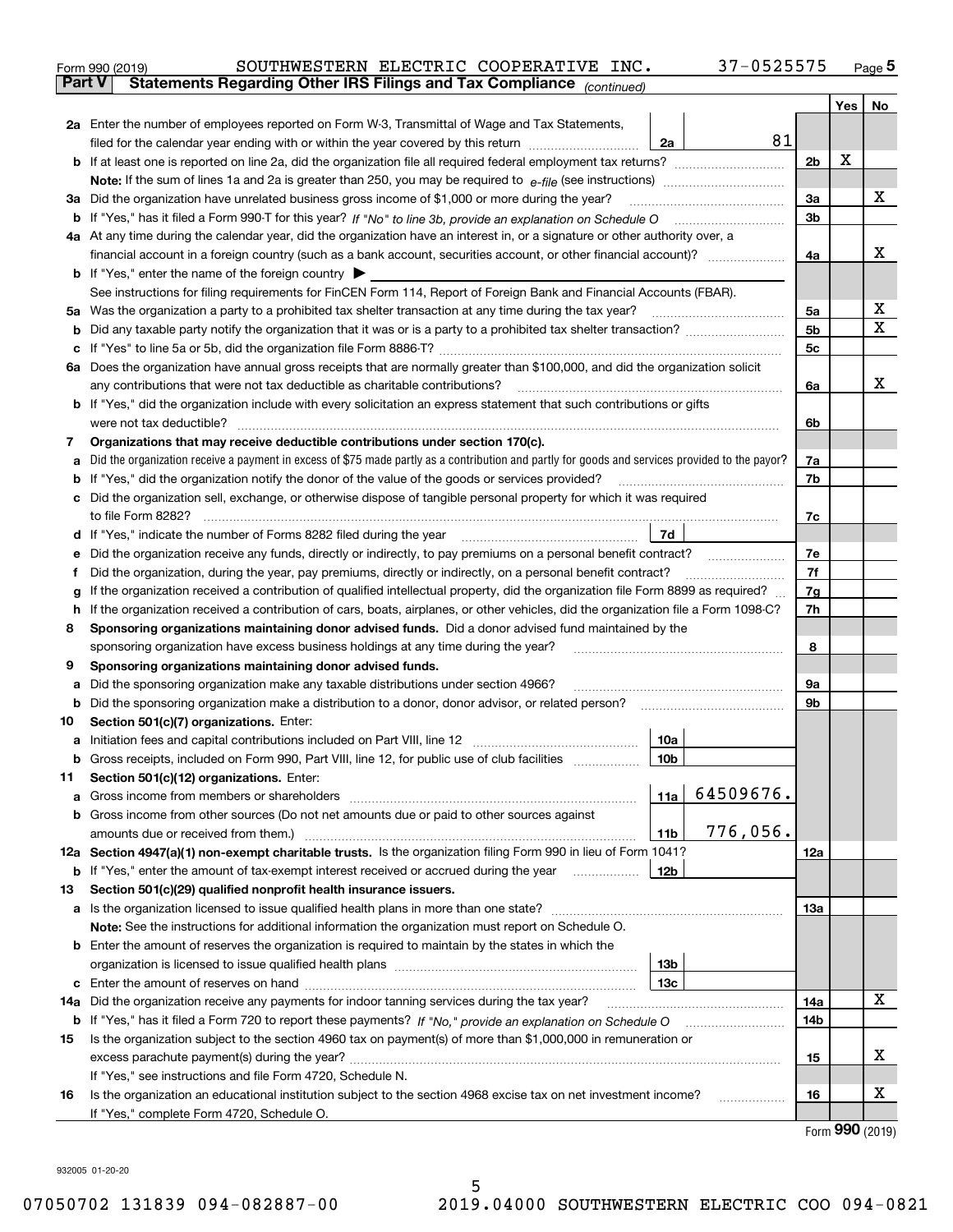| Form 990 (2019) |  |  |
|-----------------|--|--|
|                 |  |  |

| Form 990 (2019) | SOUTHWESTERN ELECTRIC COOPERATIVE INC.                                                                           |  | 37-0525575                                                                                                                    | $P_{\text{aqe}}$ 6 |
|-----------------|------------------------------------------------------------------------------------------------------------------|--|-------------------------------------------------------------------------------------------------------------------------------|--------------------|
|                 |                                                                                                                  |  | Part VI   Governance, Management, and Disclosure For each "Yes" response to lines 2 through 7b below, and for a "No" response |                    |
|                 | to line 8a, 8b, or 10b below, describe the circumstances, processes, or changes on Schedule O. See instructions. |  |                                                                                                                               |                    |

|    | <b>1a</b> Enter the number of voting members of the governing body at the end of the tax year <i>manumum</i>                                                                  | 1a | 9 |              | Yes             | No                      |
|----|-------------------------------------------------------------------------------------------------------------------------------------------------------------------------------|----|---|--------------|-----------------|-------------------------|
|    | If there are material differences in voting rights among members of the governing body, or if the governing                                                                   |    |   |              |                 |                         |
|    | body delegated broad authority to an executive committee or similar committee, explain on Schedule O.                                                                         |    |   |              |                 |                         |
| b  | Enter the number of voting members included on line 1a, above, who are independent                                                                                            | 1b | 9 |              |                 |                         |
| 2  | Did any officer, director, trustee, or key employee have a family relationship or a business relationship with any other                                                      |    |   |              |                 |                         |
|    | officer, director, trustee, or key employee?                                                                                                                                  |    |   | $\mathbf{2}$ |                 | X                       |
| 3  | Did the organization delegate control over management duties customarily performed by or under the direct supervision                                                         |    |   |              |                 |                         |
|    |                                                                                                                                                                               |    |   | 3            |                 | X                       |
| 4  | Did the organization make any significant changes to its governing documents since the prior Form 990 was filed?                                                              |    |   | 4            |                 | $\overline{\mathbf{x}}$ |
| 5  |                                                                                                                                                                               |    |   | 5            |                 | X                       |
| 6  | Did the organization have members or stockholders?                                                                                                                            |    |   | 6            | X               |                         |
| 7a | Did the organization have members, stockholders, or other persons who had the power to elect or appoint one or                                                                |    |   |              |                 |                         |
|    |                                                                                                                                                                               |    |   | 7a           | X               |                         |
|    | <b>b</b> Are any governance decisions of the organization reserved to (or subject to approval by) members, stockholders, or                                                   |    |   |              |                 |                         |
|    | persons other than the governing body?                                                                                                                                        |    |   | 7b           | X               |                         |
| 8  | Did the organization contemporaneously document the meetings held or written actions undertaken during the year by the following:                                             |    |   |              |                 |                         |
| а  |                                                                                                                                                                               |    |   | 8a           | х               |                         |
| b  |                                                                                                                                                                               |    |   | 8b           | X               |                         |
| 9  | Is there any officer, director, trustee, or key employee listed in Part VII, Section A, who cannot be reached at the                                                          |    |   |              |                 |                         |
|    |                                                                                                                                                                               |    |   | 9            |                 | х                       |
|    | Section B. Policies <sub>(This</sub> Section B requests information about policies not required by the Internal Revenue Code.)                                                |    |   |              |                 |                         |
|    |                                                                                                                                                                               |    |   |              | Yes             | No                      |
|    |                                                                                                                                                                               |    |   | 10a          |                 | X                       |
|    | <b>b</b> If "Yes," did the organization have written policies and procedures governing the activities of such chapters, affiliates,                                           |    |   |              |                 |                         |
|    |                                                                                                                                                                               |    |   | 10b          |                 |                         |
|    | 11a Has the organization provided a complete copy of this Form 990 to all members of its governing body before filing the form?                                               |    |   | 11a          | X               |                         |
|    | <b>b</b> Describe in Schedule O the process, if any, used by the organization to review this Form 990.                                                                        |    |   |              |                 |                         |
|    |                                                                                                                                                                               |    |   | 12a          | X               |                         |
|    |                                                                                                                                                                               |    |   | 12b          | X               |                         |
| b  |                                                                                                                                                                               |    |   |              |                 |                         |
| c  | Did the organization regularly and consistently monitor and enforce compliance with the policy? If "Yes," describe                                                            |    |   |              | х               |                         |
|    | in Schedule O how this was done manufactured and contact the state of the state of the state of the state of t                                                                |    |   | 12c<br>13    | X               |                         |
| 13 |                                                                                                                                                                               |    |   | 14           |                 | X                       |
| 14 | Did the organization have a written document retention and destruction policy? manufactured and the organization have a written document retention and destruction policy?    |    |   |              |                 |                         |
| 15 | Did the process for determining compensation of the following persons include a review and approval by independent                                                            |    |   |              |                 |                         |
|    | persons, comparability data, and contemporaneous substantiation of the deliberation and decision?                                                                             |    |   |              | X               |                         |
| a  | The organization's CEO, Executive Director, or top management official manufactured content content of the organization's CEO, Executive Director, or top management official |    |   | 15a          | X               |                         |
|    | <b>b</b> Other officers or key employees of the organization                                                                                                                  |    |   | 15b          |                 |                         |
|    | If "Yes" to line 15a or 15b, describe the process in Schedule O (see instructions).                                                                                           |    |   |              |                 |                         |
|    | 16a Did the organization invest in, contribute assets to, or participate in a joint venture or similar arrangement with a                                                     |    |   |              |                 | X                       |
|    | taxable entity during the year?                                                                                                                                               |    |   | 16a          |                 |                         |
|    | b If "Yes," did the organization follow a written policy or procedure requiring the organization to evaluate its participation                                                |    |   |              |                 |                         |
|    | in joint venture arrangements under applicable federal tax law, and take steps to safeguard the organization's                                                                |    |   |              |                 |                         |
|    | exempt status with respect to such arrangements?<br><b>Section C. Disclosure</b>                                                                                              |    |   | 16b          |                 |                         |
|    |                                                                                                                                                                               |    |   |              |                 |                         |
| 17 | <b>NONE</b><br>List the states with which a copy of this Form 990 is required to be filed $\blacktriangleright$                                                               |    |   |              |                 |                         |
| 18 | Section 6104 requires an organization to make its Forms 1023 (1024 or 1024-A, if applicable), 990, and 990-T (Section 501(c)(3)s only) available                              |    |   |              |                 |                         |
|    | for public inspection. Indicate how you made these available. Check all that apply.                                                                                           |    |   |              |                 |                         |
|    | $\boxed{\textbf{X}}$ Another's website<br>$X$ Upon request<br>  X   Own website<br>Other (explain on Schedule O)                                                              |    |   |              |                 |                         |
| 19 | Describe on Schedule O whether (and if so, how) the organization made its governing documents, conflict of interest policy, and financial                                     |    |   |              |                 |                         |
|    | statements available to the public during the tax year.                                                                                                                       |    |   |              |                 |                         |
| 20 | State the name, address, and telephone number of the person who possesses the organization's books and records<br>ANNETTE HARTLIEB - 800-637-8667                             |    |   |              |                 |                         |
|    | 62246<br>525 US ROUTE 40, GREENVILLE, IL                                                                                                                                      |    |   |              |                 |                         |
|    | 932006 01-20-20                                                                                                                                                               |    |   |              | Form 990 (2019) |                         |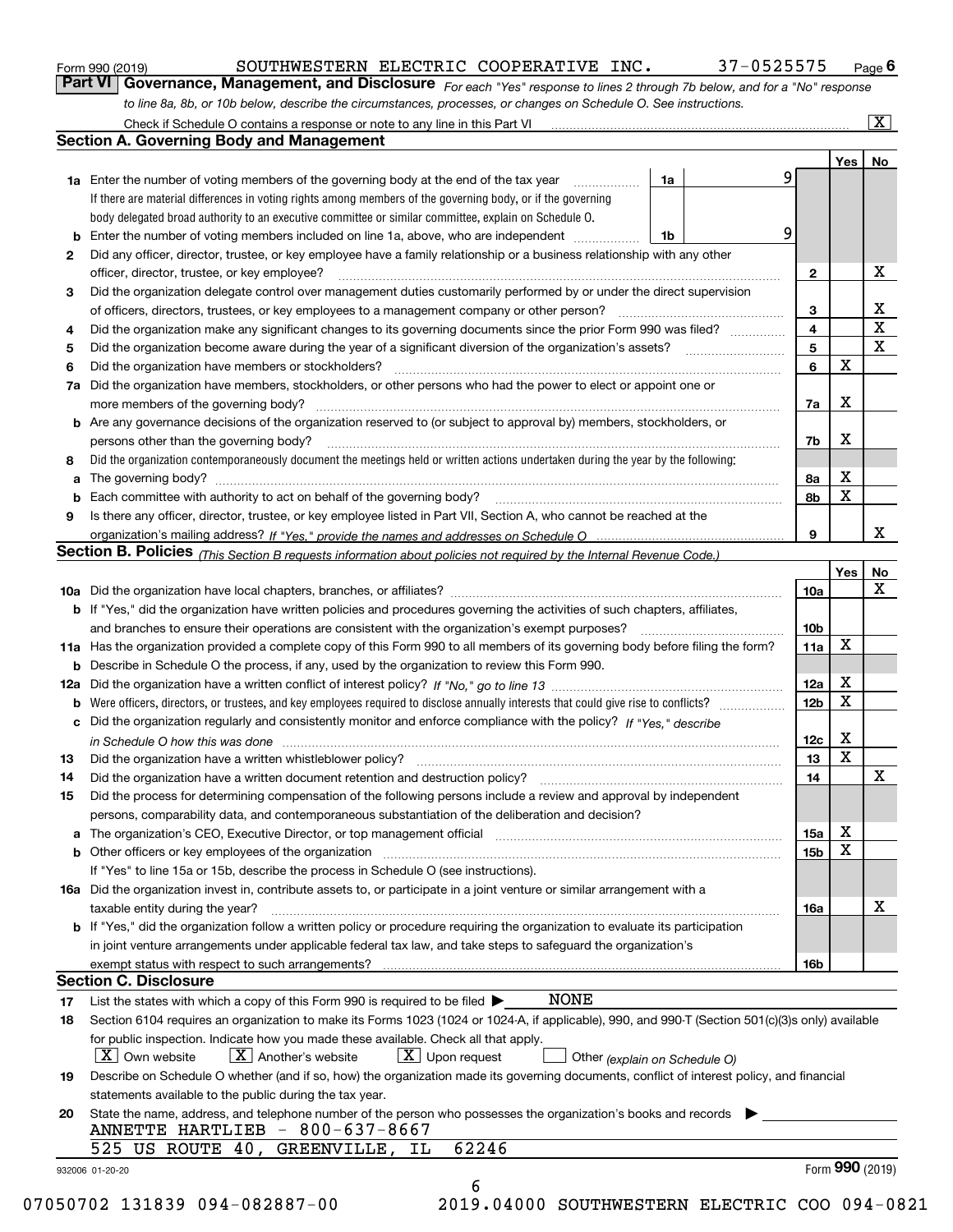| Form 990 (2019)                                                                                    | SOUTHWESTERN ELECTRIC COOPERATIVE INC.                                       |  |  |  | 37-0525575 | Page - |  |  |  |
|----------------------------------------------------------------------------------------------------|------------------------------------------------------------------------------|--|--|--|------------|--------|--|--|--|
| <b>Part VIII Compensation of Officers, Directors, Trustees, Key Employees, Highest Compensated</b> |                                                                              |  |  |  |            |        |  |  |  |
| <b>Employees, and Independent Contractors</b>                                                      |                                                                              |  |  |  |            |        |  |  |  |
|                                                                                                    | Check if Schedule O contains a response or note to any line in this Part VII |  |  |  |            |        |  |  |  |

**Section A. Officers, Directors, Trustees, Key Employees, and Highest Compensated Employees**

**1a**  Complete this table for all persons required to be listed. Report compensation for the calendar year ending with or within the organization's tax year. **•** List all of the organization's current officers, directors, trustees (whether individuals or organizations), regardless of amount of compensation.

Enter -0- in columns (D), (E), and (F) if no compensation was paid.

 $\bullet$  List all of the organization's  $\,$ current key employees, if any. See instructions for definition of "key employee."

**•** List the organization's five current highest compensated employees (other than an officer, director, trustee, or key employee) who received reportable compensation (Box 5 of Form W-2 and/or Box 7 of Form 1099-MISC) of more than \$100,000 from the organization and any related organizations.

**•** List all of the organization's former officers, key employees, and highest compensated employees who received more than \$100,000 of reportable compensation from the organization and any related organizations.

**former directors or trustees**  ¥ List all of the organization's that received, in the capacity as a former director or trustee of the organization, more than \$10,000 of reportable compensation from the organization and any related organizations.

See instructions for the order in which to list the persons above.

Check this box if neither the organization nor any related organization compensated any current officer, director, or trustee.  $\mathcal{L}^{\text{max}}$ 

| (A)                            | (B)                      |                                |                                                              | (C)         |              |                                   |             | (D)                        | (E)                        | (F)                         |
|--------------------------------|--------------------------|--------------------------------|--------------------------------------------------------------|-------------|--------------|-----------------------------------|-------------|----------------------------|----------------------------|-----------------------------|
| Name and title                 | Average<br>hours per     |                                | (do not check more than one<br>box, unless person is both an |             | Position     |                                   |             | Reportable<br>compensation | Reportable<br>compensation | Estimated<br>amount of      |
|                                | week                     |                                | officer and a director/trustee)                              |             |              |                                   |             | from                       | from related               | other                       |
|                                | (list any                |                                |                                                              |             |              |                                   |             | the                        | organizations              | compensation                |
|                                | hours for                |                                |                                                              |             |              |                                   |             | organization               | (W-2/1099-MISC)            | from the                    |
|                                | related<br>organizations |                                |                                                              |             |              |                                   |             | (W-2/1099-MISC)            |                            | organization<br>and related |
|                                | below                    |                                |                                                              |             |              |                                   |             |                            |                            | organizations               |
|                                | line)                    | Individual trustee or director | Institutional trustee                                        | Officer     | Key employee | Highest compensated<br>  employee | Former      |                            |                            |                             |
| BOBBY WILLIAMS JR<br>(1)       | $\overline{50.00}$       |                                |                                                              |             |              |                                   |             |                            |                            |                             |
| CEO                            |                          |                                |                                                              | $\mathbf X$ |              |                                   |             | 217,639.                   | $0$ .                      | 72, 185.                    |
| (2)<br>ANDREW JONES            | 60.00                    |                                |                                                              |             |              |                                   |             |                            |                            |                             |
| VP BUSINESS DEVELOPMENT        |                          |                                |                                                              |             |              | $\rm X$                           |             | 153,890.                   | $\mathbf 0$ .              | 80,901.                     |
| (3)<br>CHRISTOPHER BOTULINSKI  | 50.00                    |                                |                                                              |             |              |                                   |             |                            |                            |                             |
| VP OF ENGINEERING              |                          |                                |                                                              |             |              | $\rm X$                           |             | 151,717.                   | $0$ .                      | 51,996.                     |
| <b>JOEL LAFRANCE</b><br>(4)    | 49.86                    |                                |                                                              |             |              |                                   |             |                            |                            |                             |
| SYSTEM-WIDE TROUBLEMAN FOREMAN |                          |                                |                                                              |             |              | $\mathbf X$                       |             | 153,825.                   | 0.                         | 35,488.                     |
| LEO DUBLO<br>(5)               | 50.50                    |                                |                                                              |             |              |                                   |             |                            |                            |                             |
| CONSTRUCTION FOREMAN           |                          |                                |                                                              |             |              | $\mathbf X$                       |             | 151,687.                   | 0.                         | 35,648.                     |
| STEPHEN MCMAHON<br>(6)         | 47.10                    |                                |                                                              |             |              |                                   |             |                            |                            |                             |
| MAINTENANCE FOREMAN            |                          |                                |                                                              |             |              | $\overline{\mathbf{X}}$           |             | 166,839.                   | 0.                         | 16,834.                     |
| (7)<br>REBECCA JACOBSON        | 50.00                    |                                |                                                              |             |              |                                   |             |                            |                            |                             |
| CFO                            |                          |                                |                                                              | X           |              |                                   |             | 134,191.                   | 0.                         | 43,961.                     |
| KERRY SLOAN<br>(8)             | 0.01                     |                                |                                                              |             |              |                                   |             |                            |                            |                             |
| FORMER CEO                     |                          |                                |                                                              |             |              |                                   | $\mathbf X$ | 104,054.                   | 0.                         | 0.                          |
| (9) WILLIAM JENNINGS           | 10.90                    |                                |                                                              |             |              |                                   |             |                            |                            |                             |
| <b>TREASURER</b>               |                          | $\mathbf x$                    |                                                              | $\mathbf X$ |              |                                   |             | 30,420.                    | 0.                         | 0.                          |
| (10) ANN SCHWARM               | 9.70                     |                                |                                                              |             |              |                                   |             |                            |                            |                             |
| PRESIDENT                      |                          | X                              |                                                              | X           |              |                                   |             | 28,420.                    | 0.                         | 0.                          |
| (11) JERRY GAFFNER             | 9.40                     |                                |                                                              |             |              |                                   |             |                            |                            |                             |
| <b>DIRECTOR</b>                |                          | X                              |                                                              |             |              |                                   |             | 28,120.                    | 0.                         | $\mathbf 0$ .               |
| (12) ANNETTE HARTLIEB          | 6.00                     |                                |                                                              |             |              |                                   |             |                            |                            |                             |
| <b>SECRETARY</b>               |                          | X                              |                                                              | X           |              |                                   |             | 27,920.                    | 0.                         | $0_{.}$                     |
| (13) SANDRA GRAPPERHAUS        | 7.40                     |                                |                                                              |             |              |                                   |             |                            |                            |                             |
| VICE PRESIDENT                 |                          | X                              |                                                              | X           |              |                                   |             | 27,920.                    | 0.                         | $0_{.}$                     |
| (14) RICHARD GUSEWELLE         | 5.60                     |                                |                                                              |             |              |                                   |             |                            |                            |                             |
| <b>DIRECTOR</b>                |                          | X                              |                                                              |             |              |                                   |             | 27,855.                    | 0.                         | 0.                          |
| (15) JARED STINE               | 4.80                     |                                |                                                              |             |              |                                   |             |                            |                            |                             |
| <b>DIRECTOR</b>                |                          | X                              |                                                              |             |              |                                   |             | 27,774.                    | 0.                         | 0.                          |
| (16) SANDRA NEVINGER           | 6.60                     |                                |                                                              |             |              |                                   |             |                            |                            |                             |
| <b>DIRECTOR</b>                |                          | X                              |                                                              |             |              |                                   |             | 27,520.                    | 0.                         | $\mathbf 0$ .               |
| (17) THEODORE WILLMAN          | 3.60                     |                                |                                                              |             |              |                                   |             |                            |                            |                             |
| <b>DIRECTOR</b>                |                          | X                              |                                                              |             |              |                                   |             | 26,820.                    | 0.                         | 0.                          |
| 932007 01-20-20                |                          |                                |                                                              |             |              |                                   |             |                            |                            | Form 990 (2019)             |

932007 01-20-20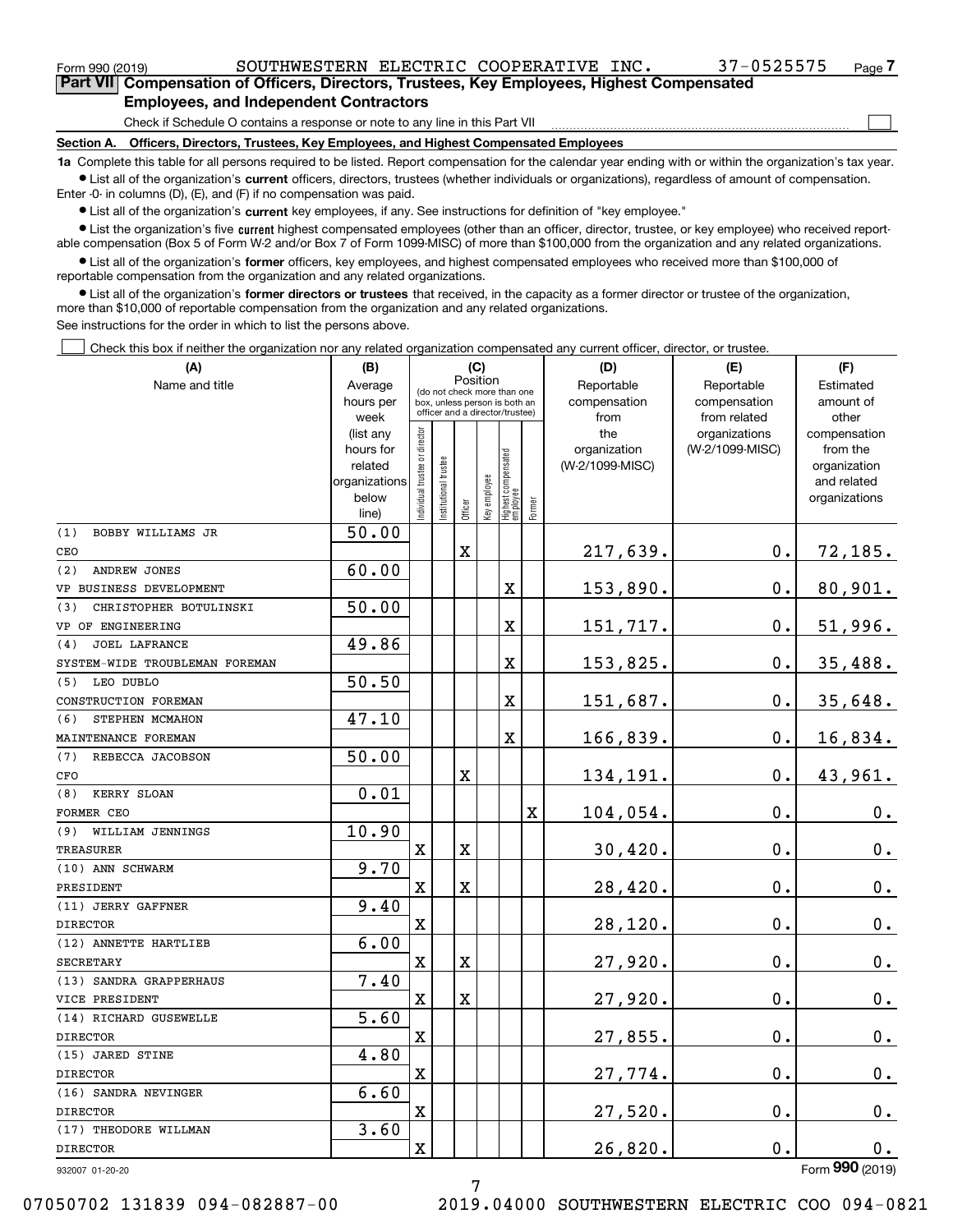| Form 990 (2019)                                                                                                                                                                                                                                 |                          |                               |                                                                  |          |              |                                  |        | SOUTHWESTERN ELECTRIC COOPERATIVE INC. | 37-0525575                   |                  |                               |                             | Page 8 |
|-------------------------------------------------------------------------------------------------------------------------------------------------------------------------------------------------------------------------------------------------|--------------------------|-------------------------------|------------------------------------------------------------------|----------|--------------|----------------------------------|--------|----------------------------------------|------------------------------|------------------|-------------------------------|-----------------------------|--------|
| <b>Part VII</b><br>Section A. Officers, Directors, Trustees, Key Employees, and Highest Compensated Employees (continued)                                                                                                                       |                          |                               |                                                                  |          |              |                                  |        |                                        |                              |                  |                               |                             |        |
| (A)                                                                                                                                                                                                                                             | (B)                      |                               |                                                                  | (C)      |              |                                  |        | (D)                                    | (E)                          |                  |                               | (F)                         |        |
| Name and title                                                                                                                                                                                                                                  | Average<br>hours per     |                               | (do not check more than one                                      | Position |              |                                  |        | Reportable                             | Reportable                   |                  |                               | Estimated                   |        |
|                                                                                                                                                                                                                                                 | week                     |                               | box, unless person is both an<br>officer and a director/trustee) |          |              |                                  |        | compensation<br>from                   | compensation<br>from related |                  |                               | amount of<br>other          |        |
|                                                                                                                                                                                                                                                 | (list any                |                               |                                                                  |          |              |                                  |        | the                                    | organizations                |                  |                               | compensation                |        |
|                                                                                                                                                                                                                                                 | hours for                |                               |                                                                  |          |              |                                  |        | organization                           | (W-2/1099-MISC)              |                  |                               | from the                    |        |
|                                                                                                                                                                                                                                                 | related<br>organizations |                               |                                                                  |          |              |                                  |        | (W-2/1099-MISC)                        |                              |                  |                               | organization<br>and related |        |
|                                                                                                                                                                                                                                                 | below                    | ndividual trustee or director | Institutional trustee                                            |          | Key employee |                                  |        |                                        |                              |                  |                               | organizations               |        |
|                                                                                                                                                                                                                                                 | line)                    |                               |                                                                  | Officer  |              | Highest compensated<br> employee | Former |                                        |                              |                  |                               |                             |        |
| (18) BARBARA TEDRICK                                                                                                                                                                                                                            | 0.01                     |                               |                                                                  |          |              |                                  |        |                                        |                              |                  |                               |                             |        |
| DIRECTOR - FORMER                                                                                                                                                                                                                               |                          |                               |                                                                  |          |              |                                  | x      | 12, 200.                               |                              | 0.               |                               |                             | 0.     |
|                                                                                                                                                                                                                                                 |                          |                               |                                                                  |          |              |                                  |        |                                        |                              |                  |                               |                             |        |
|                                                                                                                                                                                                                                                 |                          |                               |                                                                  |          |              |                                  |        |                                        |                              |                  |                               |                             |        |
|                                                                                                                                                                                                                                                 |                          |                               |                                                                  |          |              |                                  |        |                                        |                              |                  |                               |                             |        |
|                                                                                                                                                                                                                                                 |                          |                               |                                                                  |          |              |                                  |        |                                        |                              |                  |                               |                             |        |
|                                                                                                                                                                                                                                                 |                          |                               |                                                                  |          |              |                                  |        |                                        |                              |                  |                               |                             |        |
|                                                                                                                                                                                                                                                 |                          |                               |                                                                  |          |              |                                  |        |                                        |                              |                  |                               |                             |        |
|                                                                                                                                                                                                                                                 |                          |                               |                                                                  |          |              |                                  |        |                                        |                              |                  |                               |                             |        |
|                                                                                                                                                                                                                                                 |                          |                               |                                                                  |          |              |                                  |        |                                        |                              |                  |                               |                             |        |
|                                                                                                                                                                                                                                                 |                          |                               |                                                                  |          |              |                                  |        |                                        |                              |                  |                               |                             |        |
|                                                                                                                                                                                                                                                 |                          |                               |                                                                  |          |              |                                  |        |                                        |                              |                  |                               |                             |        |
|                                                                                                                                                                                                                                                 |                          |                               |                                                                  |          |              |                                  |        |                                        |                              |                  |                               |                             |        |
|                                                                                                                                                                                                                                                 |                          |                               |                                                                  |          |              |                                  |        |                                        |                              |                  |                               |                             |        |
|                                                                                                                                                                                                                                                 |                          |                               |                                                                  |          |              |                                  |        |                                        |                              |                  |                               |                             |        |
|                                                                                                                                                                                                                                                 |                          |                               |                                                                  |          |              |                                  |        |                                        |                              |                  |                               |                             |        |
| 1b Subtotal                                                                                                                                                                                                                                     |                          |                               |                                                                  |          |              |                                  |        | 1,498,811.                             |                              | 0.               |                               | 337,013.                    |        |
| c Total from continuation sheets to Part VII, Section A <b>Constant Contact Part</b>                                                                                                                                                            |                          |                               |                                                                  |          |              |                                  |        | 0.                                     |                              | $\overline{0}$ . |                               |                             | 0.     |
| d Total (add lines 1b and 1c).                                                                                                                                                                                                                  |                          |                               |                                                                  |          |              |                                  |        | 1,498,811.                             |                              | $\overline{0}$ . |                               | 337,013.                    |        |
| Total number of individuals (including but not limited to those listed above) who received more than \$100,000 of reportable<br>$\mathbf{2}$                                                                                                    |                          |                               |                                                                  |          |              |                                  |        |                                        |                              |                  |                               |                             |        |
| compensation from the organization $\blacktriangleright$                                                                                                                                                                                        |                          |                               |                                                                  |          |              |                                  |        |                                        |                              |                  |                               |                             | 8      |
|                                                                                                                                                                                                                                                 |                          |                               |                                                                  |          |              |                                  |        |                                        |                              |                  |                               | Yes                         | No     |
| Did the organization list any former officer, director, trustee, key employee, or highest compensated employee on<br>3                                                                                                                          |                          |                               |                                                                  |          |              |                                  |        |                                        |                              |                  |                               | X                           |        |
| line 1a? If "Yes," complete Schedule J for such individual material content content to the complete Schedule J<br>4<br>For any individual listed on line 1a, is the sum of reportable compensation and other compensation from the organization |                          |                               |                                                                  |          |              |                                  |        |                                        |                              |                  | 3                             |                             |        |
|                                                                                                                                                                                                                                                 |                          |                               |                                                                  |          |              |                                  |        |                                        |                              |                  | 4                             | X                           |        |
| Did any person listed on line 1a receive or accrue compensation from any unrelated organization or individual for services<br>5                                                                                                                 |                          |                               |                                                                  |          |              |                                  |        |                                        |                              |                  |                               |                             |        |
|                                                                                                                                                                                                                                                 |                          |                               |                                                                  |          |              |                                  |        |                                        |                              |                  | 5                             |                             | X      |
| <b>Section B. Independent Contractors</b>                                                                                                                                                                                                       |                          |                               |                                                                  |          |              |                                  |        |                                        |                              |                  |                               |                             |        |
| Complete this table for your five highest compensated independent contractors that received more than \$100,000 of compensation from<br>1                                                                                                       |                          |                               |                                                                  |          |              |                                  |        |                                        |                              |                  |                               |                             |        |
| the organization. Report compensation for the calendar year ending with or within the organization's tax year.                                                                                                                                  |                          |                               |                                                                  |          |              |                                  |        |                                        |                              |                  |                               |                             |        |
| (A)<br>Name and business address                                                                                                                                                                                                                |                          |                               |                                                                  |          |              |                                  |        | (B)<br>Description of services         |                              |                  | (C)<br>Compensation           |                             |        |
| ASPLUNDH TREE EXPERT COMPANY                                                                                                                                                                                                                    |                          |                               |                                                                  |          |              |                                  |        | RIGHT OF WAY                           |                              |                  |                               |                             |        |
| 1700 SOLUTIONS CENTER, CHICAGO, IL 60677                                                                                                                                                                                                        |                          |                               |                                                                  |          |              |                                  |        | <b>CLEARANCE</b>                       |                              |                  | 1,377,223.                    |                             |        |
| JF ELECTRIC INC                                                                                                                                                                                                                                 |                          |                               |                                                                  |          |              |                                  |        | ELECTRICAL                             |                              |                  |                               |                             |        |
| PO BOX 570, EDWARDSVILLE, IL 62025                                                                                                                                                                                                              |                          |                               |                                                                  |          |              |                                  |        | CONTRACTING                            |                              |                  | 1,242,285.                    |                             |        |
| TOTH & ASSOCIATES, INC., 830 E PRIMROSE                                                                                                                                                                                                         |                          |                               |                                                                  |          |              |                                  |        |                                        |                              |                  |                               |                             |        |
| SUITE 200, SPRINGFIELD, MO 65807                                                                                                                                                                                                                |                          |                               |                                                                  |          |              |                                  |        | ENGINEERING SERVICES                   |                              |                  |                               | 172,118.                    |        |
| USIC LOCATING SERVICES                                                                                                                                                                                                                          |                          |                               |                                                                  |          |              |                                  |        |                                        |                              |                  |                               |                             |        |
| PO BOX 713359, CINCINNATI, OH 45271                                                                                                                                                                                                             |                          |                               |                                                                  |          |              |                                  |        | LOCATING SERVICE                       |                              |                  |                               | 134, 453.                   |        |
|                                                                                                                                                                                                                                                 |                          |                               |                                                                  |          |              |                                  |        |                                        |                              |                  |                               |                             |        |
|                                                                                                                                                                                                                                                 |                          |                               |                                                                  |          |              |                                  |        |                                        |                              |                  |                               |                             |        |
| Total number of independent contractors (including but not limited to those listed above) who received more than<br>$\mathbf{2}$                                                                                                                |                          |                               |                                                                  |          | 4            |                                  |        |                                        |                              |                  |                               |                             |        |
| \$100,000 of compensation from the organization >                                                                                                                                                                                               |                          |                               |                                                                  |          |              |                                  |        |                                        |                              |                  | $F_{\text{arm}}$ 990 $(2010)$ |                             |        |

932008 01-20-20

Form (2019) **990**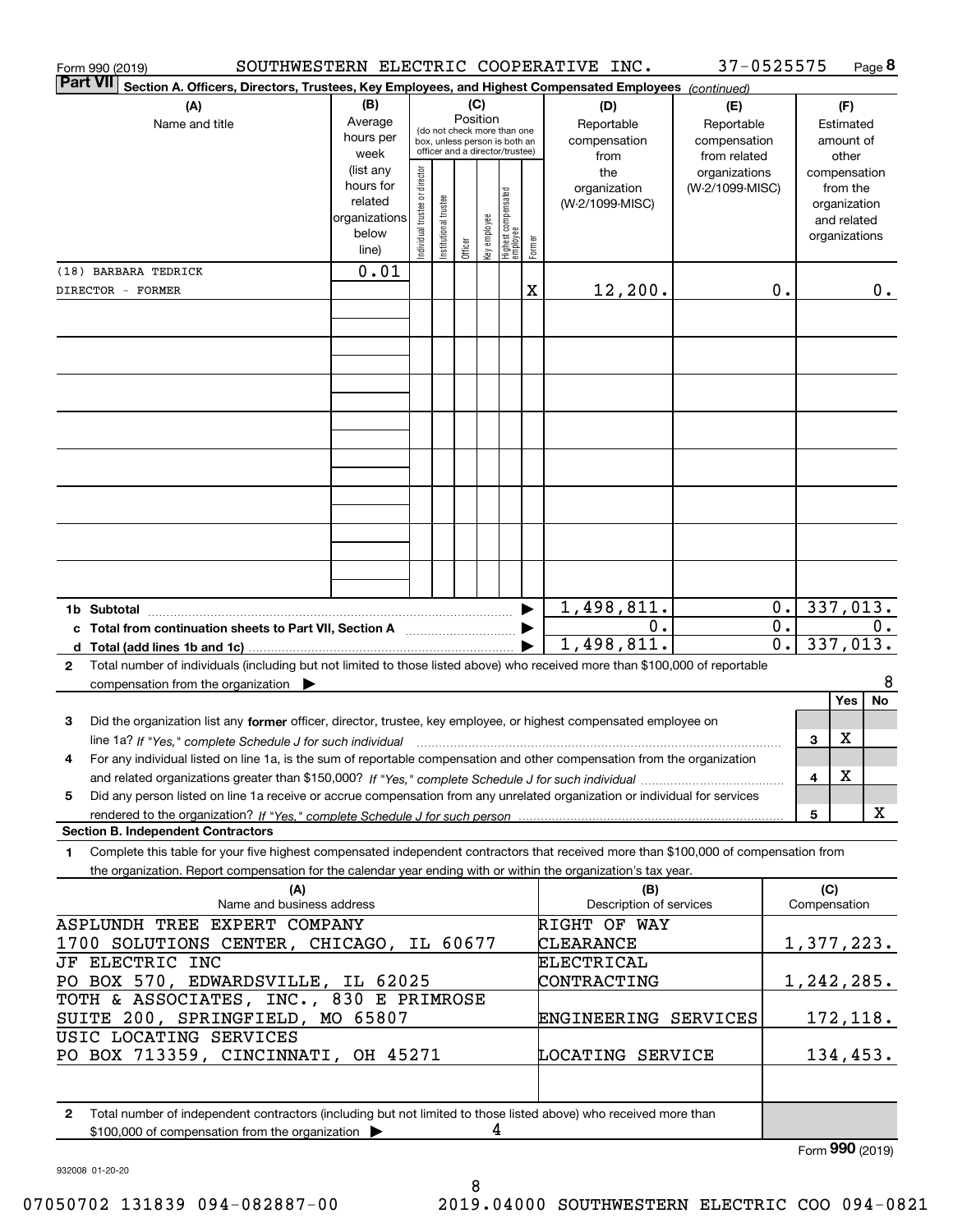| <b>Part VIII</b>                                          |                       |     | <b>Statement of Revenue</b>                                                   |                      |                      |                                                                                                          |                               |                                                                 |
|-----------------------------------------------------------|-----------------------|-----|-------------------------------------------------------------------------------|----------------------|----------------------|----------------------------------------------------------------------------------------------------------|-------------------------------|-----------------------------------------------------------------|
|                                                           |                       |     |                                                                               |                      |                      |                                                                                                          |                               |                                                                 |
|                                                           |                       |     | Check if Schedule O contains a response or note to any line in this Part VIII |                      |                      | $\begin{array}{c c c c c c} \hline \text{ } & \text{(B)} & \text{ } & \text{(C)} & \text{ } \end{array}$ |                               |                                                                 |
|                                                           |                       |     |                                                                               |                      | (A)<br>Total revenue | Related or exempt<br>function revenue                                                                    | Unrelated<br>business revenue | (D)<br>Revenue excluded<br>from tax under<br>sections 512 - 514 |
|                                                           |                       |     | 1 a Federated campaigns<br>1a                                                 |                      |                      |                                                                                                          |                               |                                                                 |
|                                                           |                       | b   | 1 <sub>b</sub><br>Membership dues                                             |                      |                      |                                                                                                          |                               |                                                                 |
|                                                           |                       |     | 1 <sub>c</sub><br>c Fundraising events                                        |                      |                      |                                                                                                          |                               |                                                                 |
|                                                           |                       |     | 1 <sub>d</sub><br>d Related organizations                                     |                      |                      |                                                                                                          |                               |                                                                 |
|                                                           |                       | е   | Government grants (contributions)<br>1e                                       |                      |                      |                                                                                                          |                               |                                                                 |
|                                                           |                       |     | f All other contributions, gifts, grants, and                                 |                      |                      |                                                                                                          |                               |                                                                 |
|                                                           |                       |     | similar amounts not included above<br>1f                                      |                      |                      |                                                                                                          |                               |                                                                 |
| Contributions, Gifts, Grants<br>and Other Similar Amounts |                       | g   | $1g$ \$<br>Noncash contributions included in lines 1a-1f                      |                      |                      |                                                                                                          |                               |                                                                 |
|                                                           |                       | h.  |                                                                               | <b>Business Code</b> |                      |                                                                                                          |                               |                                                                 |
|                                                           |                       | 2 a | SALE OF POWER                                                                 | 221000               | 63, 191, 680.        | 63,191,680.                                                                                              |                               |                                                                 |
| Program Service<br>Revenue                                |                       | b   | <u> 1989 - Johann Barn, amerikansk politiker (</u>                            |                      |                      |                                                                                                          |                               |                                                                 |
|                                                           |                       | с   | <u> 2000 - Jan Samuel Barbara, martin da shekara 1992 - An an A</u>           |                      |                      |                                                                                                          |                               |                                                                 |
|                                                           |                       | d   | <u> 1989 - Johann Stein, mars an deus Amerikaansk kommunister (</u>           |                      |                      |                                                                                                          |                               |                                                                 |
|                                                           |                       | е   |                                                                               |                      |                      |                                                                                                          |                               |                                                                 |
|                                                           |                       |     | f All other program service revenue                                           |                      |                      |                                                                                                          |                               |                                                                 |
|                                                           |                       | a   |                                                                               |                      | 63, 191, 680.        |                                                                                                          |                               |                                                                 |
|                                                           | 3                     |     | Investment income (including dividends, interest, and                         |                      |                      |                                                                                                          |                               |                                                                 |
|                                                           |                       |     |                                                                               |                      | 81,946.              |                                                                                                          |                               | 81,946.                                                         |
|                                                           | 4                     |     | Income from investment of tax-exempt bond proceeds                            |                      |                      |                                                                                                          |                               |                                                                 |
|                                                           | 5                     |     | (i) Real                                                                      | (ii) Personal        |                      |                                                                                                          |                               |                                                                 |
|                                                           |                       |     | 6а<br>6 a Gross rents                                                         |                      |                      |                                                                                                          |                               |                                                                 |
|                                                           |                       | b   | 6b<br>Less: rental expenses                                                   |                      |                      |                                                                                                          |                               |                                                                 |
|                                                           |                       | с   | Rental income or (loss)<br>6c                                                 |                      |                      |                                                                                                          |                               |                                                                 |
|                                                           |                       |     | d Net rental income or (loss)                                                 |                      |                      |                                                                                                          |                               |                                                                 |
|                                                           |                       |     | (i) Securities<br>7 a Gross amount from sales of                              | (ii) Other           |                      |                                                                                                          |                               |                                                                 |
|                                                           |                       |     | assets other than inventory<br>7a                                             |                      |                      |                                                                                                          |                               |                                                                 |
|                                                           |                       |     | <b>b</b> Less: cost or other basis                                            |                      |                      |                                                                                                          |                               |                                                                 |
|                                                           |                       |     | 7b<br>and sales expenses                                                      |                      |                      |                                                                                                          |                               |                                                                 |
| evenue                                                    |                       |     | 7c<br>c Gain or (loss)                                                        |                      |                      |                                                                                                          |                               |                                                                 |
| Œ                                                         |                       |     | d Net gain or (loss)                                                          |                      |                      |                                                                                                          |                               |                                                                 |
| <b>Other</b>                                              |                       |     | 8 a Gross income from fundraising events (not<br>including \$                 |                      |                      |                                                                                                          |                               |                                                                 |
|                                                           |                       |     | contributions reported on line 1c). See                                       |                      |                      |                                                                                                          |                               |                                                                 |
|                                                           |                       |     | 8a                                                                            |                      |                      |                                                                                                          |                               |                                                                 |
|                                                           |                       |     | 8b<br><b>b</b> Less: direct expenses <i>manually contained</i>                |                      |                      |                                                                                                          |                               |                                                                 |
|                                                           |                       |     | c Net income or (loss) from fundraising events                                |                      |                      |                                                                                                          |                               |                                                                 |
|                                                           |                       |     | 9 a Gross income from gaming activities. See                                  |                      |                      |                                                                                                          |                               |                                                                 |
|                                                           |                       |     | 9a                                                                            |                      |                      |                                                                                                          |                               |                                                                 |
|                                                           |                       |     | 9b<br>c Net income or (loss) from gaming activities                           |                      |                      |                                                                                                          |                               |                                                                 |
|                                                           |                       |     | 10 a Gross sales of inventory, less returns                                   |                      |                      |                                                                                                          |                               |                                                                 |
|                                                           |                       |     | 10a                                                                           |                      |                      |                                                                                                          |                               |                                                                 |
|                                                           |                       |     | 10b<br><b>b</b> Less: cost of goods sold                                      |                      |                      |                                                                                                          |                               |                                                                 |
|                                                           |                       |     | c Net income or (loss) from sales of inventory                                |                      |                      |                                                                                                          |                               |                                                                 |
|                                                           |                       |     |                                                                               | <b>Business Code</b> |                      |                                                                                                          |                               |                                                                 |
| Miscellaneous                                             |                       |     | 11 a CAPITAL CREDITS                                                          | 900099               | 732,223.             | 732,223.                                                                                                 |                               |                                                                 |
| evenue                                                    |                       |     | <b>b</b> FORFEITED DISCOUNTS & SERVICE REV                                    | 900099               | 386,988.             | 386,988.                                                                                                 |                               |                                                                 |
|                                                           |                       |     | C MISCELLANEOUS INCOME                                                        | 221000               | 38,673.              | 38,673.                                                                                                  |                               |                                                                 |
|                                                           |                       |     |                                                                               |                      |                      |                                                                                                          |                               |                                                                 |
|                                                           |                       |     |                                                                               |                      | 1,157,884.           |                                                                                                          |                               |                                                                 |
|                                                           | 12<br>932009 01-20-20 |     | Total revenue. See instructions                                               |                      | 64, 431, 510.        | 64, 349, 564.                                                                                            | 0.                            | 81,946.<br>Form 990 (2019)                                      |

932009 01-20-20

07050702 131839 094-082887-00 2019.04000 SOUTHWESTERN ELECTRIC COO 094-0821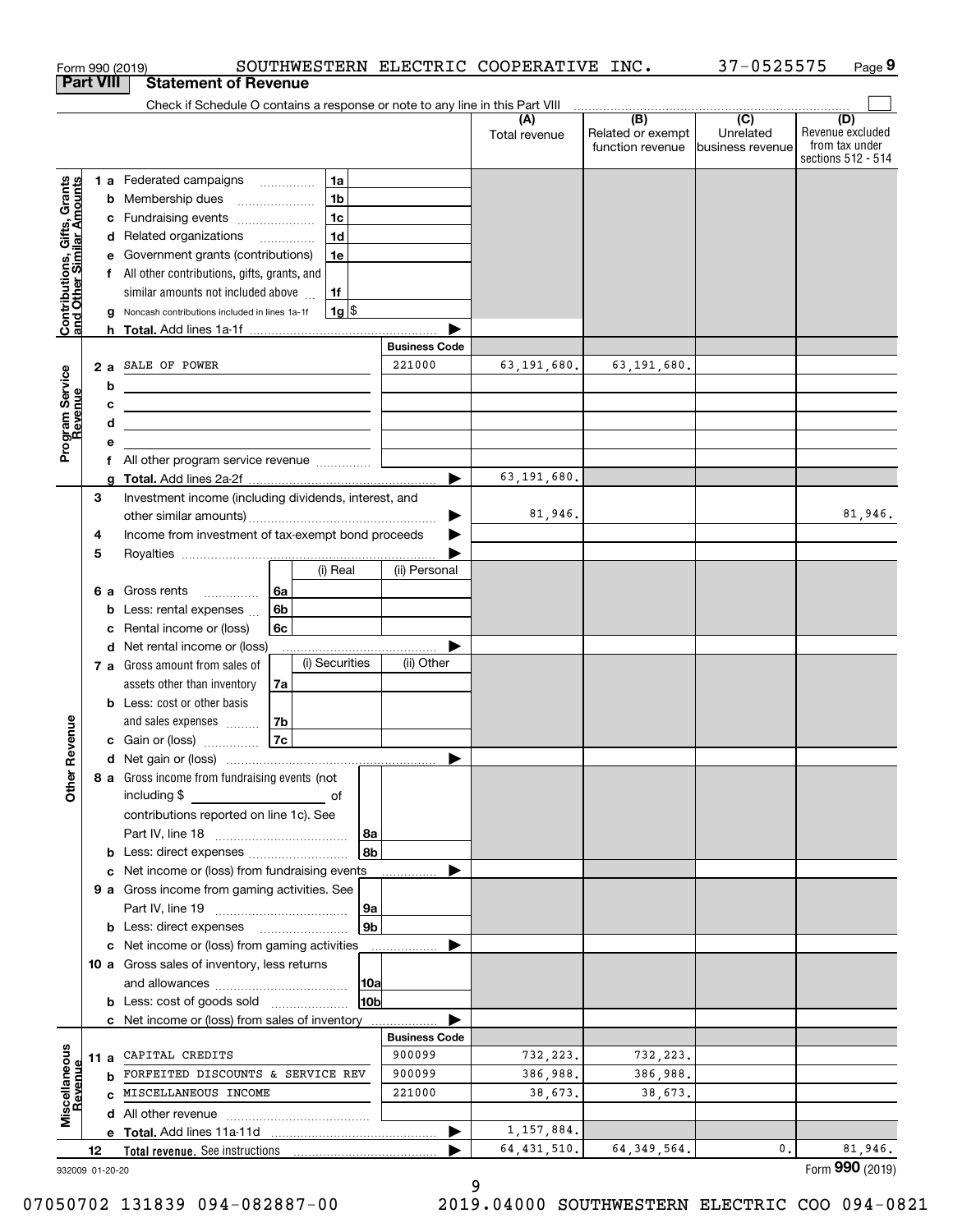**Part IX Statement of Functional Expenses**

*Section 501(c)(3) and 501(c)(4) organizations must complete all columns. All other organizations must complete column (A).*

Form 990 (2019) SOUTHWESTERN ELECTRIC COOPERATIVE INC 37-0525575 <sub>Page</sub> **10**

Check here  $\bullet$  if following SOP 98-2 (ASC 958-720) **Total functional expenses.**  Add lines 1 through 24e **Joint costs.** Complete this line only if the organization **(A)**<br>Total expenses **(B) (C) (D) 1234567891011abcdefg12131415161718192021222324abc**DISTRIBUTION EXPENSE **d**DISTRIBUTION EXPENSE **e** All other expenses **2526**Grants and other assistance to domestic organizations and domestic governments. See Part IV, line 21 Compensation not included above to disqualified persons (as defined under section 4958(f)(1)) and persons described in section 4958(c)(3)(B)  $\quad \ldots \ldots \ldots$ Pension plan accruals and contributions (include section 401(k) and 403(b) employer contributions) Professional fundraising services. See Part IV, line 17 Other. (If line 11g amount exceeds 10% of line 25, column (A) amount, list line 11g expenses on Sch O.) Other expenses. Itemize expenses not covered above (List miscellaneous expenses on line 24e. If line 24e amount exceeds 10% of line 25, column (A) amount, list line 24e expenses on Schedule O.) reported in column (B) joint costs from a combined educational campaign and fundraising solicitation. Check if Schedule O contains a response or note to any line in this Part IX (C) (C) (C) (C) (C) (C) Program service expensesManagement and general expenses Fundraising expensesGrants and other assistance to domestic individuals. See Part IV, line 22 ~~~~~~~ Grants and other assistance to foreign organizations, foreign governments, and foreign individuals. See Part IV, lines 15 and 16  $\ldots$ Benefits paid to or for members .................... Compensation of current officers, directors, trustees, and key employees  $\ldots$   $\ldots$   $\ldots$   $\ldots$   $\ldots$ Other salaries and wages ~~~~~~~~~~ Other employee benefits ~~~~~~~~~~ Payroll taxes ~~~~~~~~~~~~~~~~ Fees for services (nonemployees): Management ~~~~~~~~~~~~~~~~ Legal ~~~~~~~~~~~~~~~~~~~~Accounting ~~~~~~~~~~~~~~~~~ Lobbying ~~~~~~~~~~~~~~~~~~ lnvestment management fees ....................... Advertising and promotion \_\_\_\_\_\_\_\_\_\_\_\_\_\_\_\_\_\_\_ Office expenses ~~~~~~~~~~~~~~~ Information technology ~~~~~~~~~~~ Royalties ~~~~~~~~~~~~~~~~~~ Occupancy ~~~~~~~~~~~~~~~~~ Travel ……………………………………………… Payments of travel or entertainment expenses for any federal, state, or local public officials ... Conferences, conventions, and meetings Interest ……………………………………………… Payments to affiliates ~~~~~~~~~~~~ Depreciation, depletion, and amortization  $\,\,\ldots\,\,$ Insurance~~~~~~~~~~~~~~~~~Check here  $\blacktriangleright$ *Do not include amounts reported on lines 6b, 7b, 8b, 9b, and 10b of Part VIII.*  $\mathcal{L}^{\text{max}}$ 25,891. 11,000. 2,747,281. 836,999. 3,750,803. 5,313,272. 37,119,244. 4,670,009. 4,508,310. 1,604,862. 2,990,995. 63,578,666. COST OF POWER ADMIN & GENERAL EXPENSE

932010 01-20-20

07050702 131839 094-082887-00 2019.04000 SOUTHWESTERN ELECTRIC COO 094-0821

Form (2019) **990**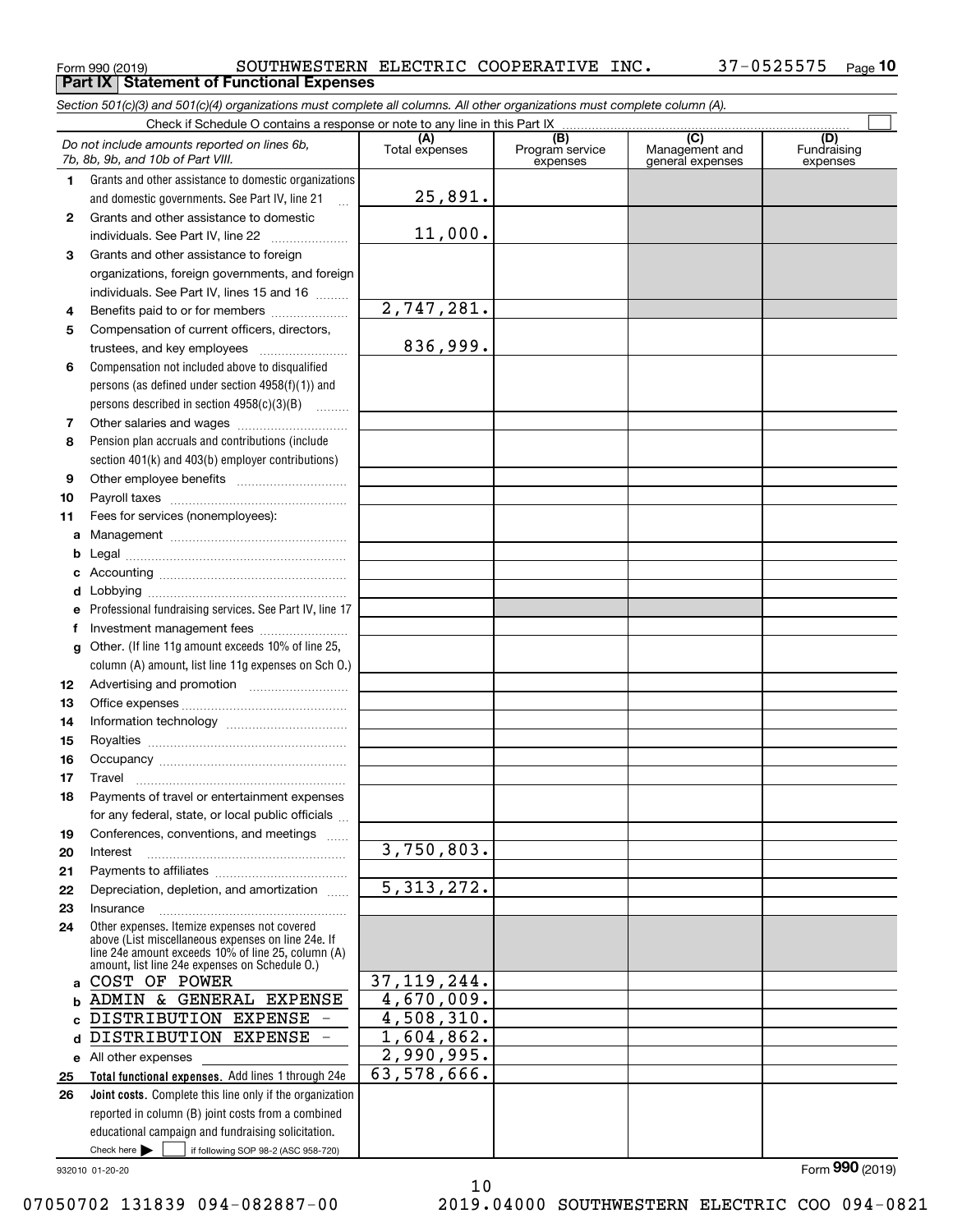Pledges and grants receivable, net Accounts receivable, net ~~~~~~~~~~~~~~~~~~~~~~~~~~ Loans and other receivables from any current or former officer, director, trustee, key employee, creator or founder, substantial contributor, or 35% Loans and other receivables from other disqualified persons (as defined Notes and loans receivable, net Inventories for sale or use ~~~~~~~~~~~~~~~~~~~~~~~~~~

Prepaid expenses and deferred charges ~~~~~~~~~~~~~~~~~~

Investments - publicly traded securities ~~~~~~~~~~~~~~~~~~~ Investments - other securities. See Part IV, line 11 ~~~~~~~~~~~~~~ Investments - program-related. See Part IV, line 11 ~~~~~~~~~~~~~Intangible assets ~~~~~~~~~~~~~~~~~~~~~~~~~~~~~~ Other assets. See Part IV, line 11 ~~~~~~~~~~~~~~~~~~~~~~

**Total assets.**  Add lines 1 through 15 (must equal line 33)

Accounts payable and accrued expenses ~~~~~~~~~~~~~~~~~~ Grants payable ~~~~~~~~~~~~~~~~~~~~~~~~~~~~~~~ Deferred revenue ~~~~~~~~~~~~~~~~~~~~~~~~~~~~~~Tax-exempt bond liabilities …………………………………………………………… Escrow or custodial account liability. Complete Part IV of Schedule D

**Total liabilities.**  Add lines 17 through 25

Net assets with donor restrictions ~~~~~~~~~~~~~~~~~~~~~~

Capital stock or trust principal, or current funds ~~~~~~~~~~~~~~~ Paid-in or capital surplus, or land, building, or equipment fund www.commun.com

Total net assets or fund balances ~~~~~~~~~~~~~~~~~~~~~~

Organizations that do not follow FASB ASC 958, check here  $\quadblacktriangleright\; \boxed{\mathrm{X}}$ 

Retained earnings, endowment, accumulated income, or other funds

**Organizations that follow FASB ASC 958, check here** |

Loans and other payables to any current or former officer, director, trustee, key employee, creator or founder, substantial contributor, or 35% controlled entity or family member of any of these persons ~~~~~~~~~Secured mortgages and notes payable to unrelated third parties Unsecured notes and loans payable to unrelated third parties ............ Other liabilities (including federal income tax, payables to related third parties, and other liabilities not included on lines 17-24). Complete Part X of Schedule D ~~~~~~~~~~~~~~~~~~~~~~~~~~~~~~~

**and complete lines 27, 28, 32, and 33.**

Net assets without donor restrictions

Total liabilities and net assets/fund balances

**and complete lines 29 through 33.**

**10a**Land, buildings, and equipment: cost or other

**b** Less: accumulated depreciation  $\ldots$  **10b** basis. Complete Part VI of Schedule D ......... Letting

|    | Check if Schedule O contains a response or note to any line in this Part X    |                          |   |                    |
|----|-------------------------------------------------------------------------------|--------------------------|---|--------------------|
|    |                                                                               | (A)<br>Beginning of year |   | (B)<br>End of year |
| 1. | Cash - non-interest-bearing                                                   | 4,903,853.               |   | 7,267,1            |
| 2. |                                                                               | 321,980.                 | 2 | 321, 2             |
| 3  |                                                                               |                          | 3 |                    |
| 4  | Accounts receivable, net                                                      | 5,677,737.               | 4 | 5, 545, 5          |
| 5  | Loans and other receivables from any current or former officer, director,     |                          |   |                    |
|    | trustee, key employee, creator or founder, substantial contributor, or 35%    |                          |   |                    |
|    | controlled entity or family member of any of these persons                    |                          | 5 |                    |
| 6. | Loans and other receivables from other disqualified persons (as defined       |                          |   |                    |
|    | under section $4958(f)(1)$ , and persons described in section $4958(c)(3)(B)$ |                          | 6 |                    |
|    | Notes and loans receivable, net                                               | 853,668.                 |   | 753.8              |

195,655,765.

**Part X** Balance Sheet

**11**

 $\mathcal{L}^{\text{max}}$ 

,179.

229.

555.

853.

**89**

 $1,564,402.$  8 1,586,894. 577,626. 363,925.

57,960,003. 134,563,528. 137,695,762.

 $3,490,840.$   $|13|$   $3,758,953.$ 

 $5,766,590.$   $15$  3,960,498.  $157,948,344.$  16 161,381,608.

 $5,746,687.$   $17$  | 8,006,919.

 $228, 120.$  11 127,760.

**222324**

88,893,391. 92,420,539.

**2526**

 $16,003,588.$   $25$  | 10,813,447. 110,643,666. 26 111,240,905.

> **2728**

**313233**

 $47,304,678$ .  $31$  50,140,703. 47,304,678. 50,140,703. 157,948,344. 161,381,608.

**29**0. 0. **30**0. 0.

Form (2019) **990**

| Form 990 (2019) |                      | SOUTHWESTERN ELECTRIC COOPERATIVE |  | INC. | 7-0525575 |
|-----------------|----------------------|-----------------------------------|--|------|-----------|
| <b>Part X</b>   | <b>Balance Sheet</b> |                                   |  |      |           |

**89**

**Assets**

**232425**

**Liabilities**

iabilities

**26**

**2728**

**Net Assets or Fund Balances**

ğ

Assets or Fund Balances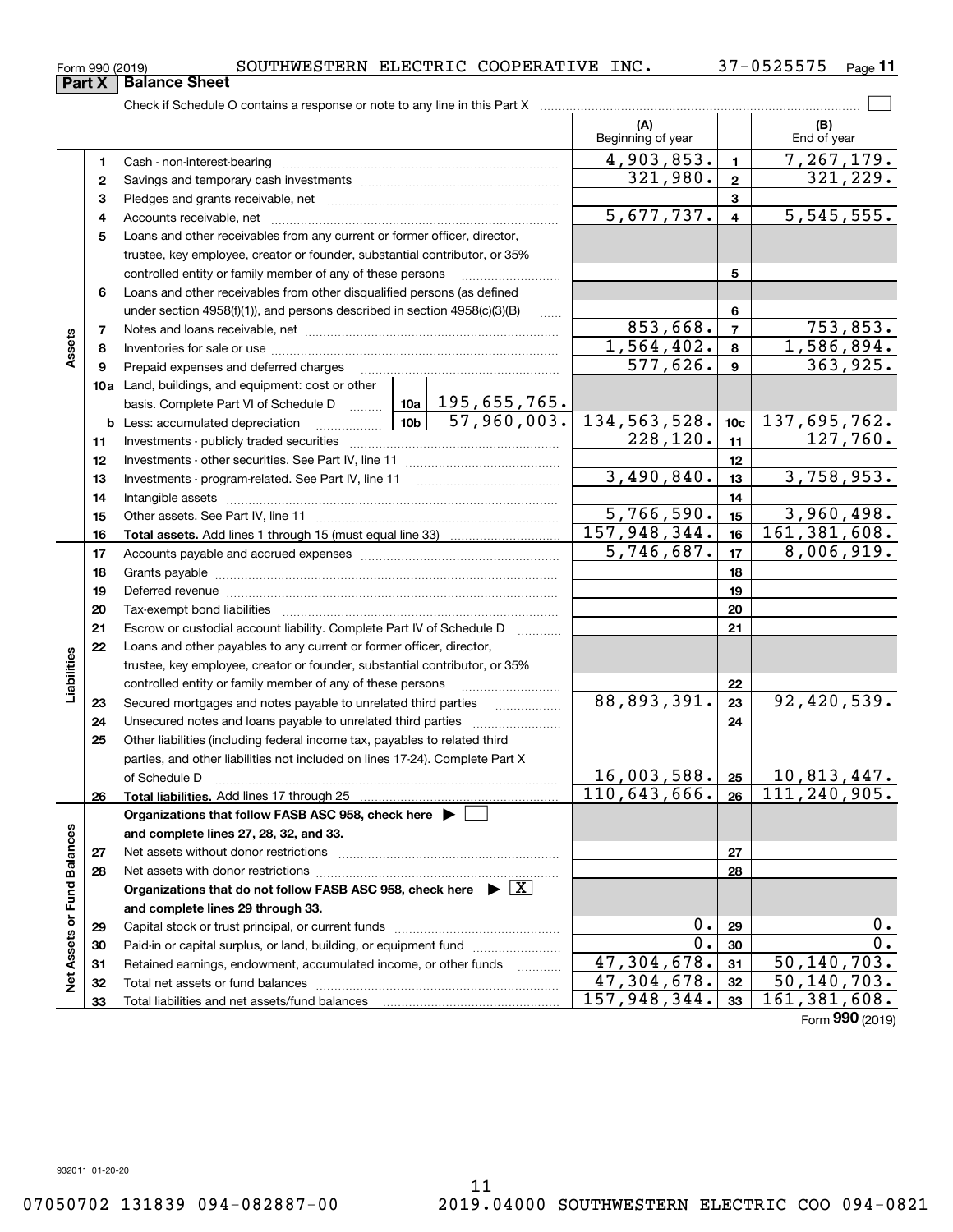|    | SOUTHWESTERN ELECTRIC COOPERATIVE INC.<br>Form 990 (2019)                                                                       |                         | 37-0525575     |           | Page 12                 |
|----|---------------------------------------------------------------------------------------------------------------------------------|-------------------------|----------------|-----------|-------------------------|
|    | <b>Reconciliation of Net Assets</b><br><b>Part XI</b>                                                                           |                         |                |           |                         |
|    |                                                                                                                                 |                         |                |           | $\overline{\mathbf{x}}$ |
|    |                                                                                                                                 |                         |                |           |                         |
| 1  | Total revenue (must equal Part VIII, column (A), line 12)                                                                       | $\mathbf{1}$            | 64, 431, 510.  |           |                         |
| 2  | Total expenses (must equal Part IX, column (A), line 25)                                                                        | $\overline{2}$          | 63, 578, 666.  |           |                         |
| 3  | Revenue less expenses. Subtract line 2 from line 1                                                                              | 3                       |                | 852, 844. |                         |
| 4  |                                                                                                                                 | $\overline{\mathbf{4}}$ | 47,304,678.    |           |                         |
| 5  | Net unrealized gains (losses) on investments with an annumerous contract and a set of the set of the set of the                 | 5                       |                |           |                         |
| 6  |                                                                                                                                 | 6                       |                |           |                         |
| 7  | Investment expenses www.communication.com/www.communication.com/www.communication.com/www.com                                   | $\overline{7}$          |                |           |                         |
| 8  | Prior period adjustments                                                                                                        | 8                       |                |           |                         |
| 9  | Other changes in net assets or fund balances (explain on Schedule O)                                                            | 9                       | 1,983,181.     |           |                         |
| 10 | Net assets or fund balances at end of year. Combine lines 3 through 9 (must equal Part X, line 32,                              |                         |                |           |                         |
|    | column (B))                                                                                                                     | 10                      | 50, 140, 703.  |           |                         |
|    | Part XII Financial Statements and Reporting                                                                                     |                         |                |           |                         |
|    |                                                                                                                                 |                         |                |           | $\overline{\mathbf{X}}$ |
|    |                                                                                                                                 |                         |                | Yes       | No                      |
| 1  | $\boxed{\mathbf{X}}$ Accrual<br>Accounting method used to prepare the Form 990: <u>June</u> Cash<br>Other                       |                         |                |           |                         |
|    | If the organization changed its method of accounting from a prior year or checked "Other," explain in Schedule O.               |                         |                |           |                         |
|    | 2a Were the organization's financial statements compiled or reviewed by an independent accountant?                              |                         | 2a             |           | Χ                       |
|    | If "Yes," check a box below to indicate whether the financial statements for the year were compiled or reviewed on a            |                         |                |           |                         |
|    | separate basis, consolidated basis, or both:                                                                                    |                         |                |           |                         |
|    | Separate basis<br>Both consolidated and separate basis<br><b>Consolidated basis</b>                                             |                         |                |           |                         |
|    | <b>b</b> Were the organization's financial statements audited by an independent accountant?                                     |                         | 2 <sub>b</sub> | Χ         |                         |
|    | If "Yes," check a box below to indicate whether the financial statements for the year were audited on a separate basis,         |                         |                |           |                         |
|    | consolidated basis, or both:                                                                                                    |                         |                |           |                         |
|    | $ \mathbf{X} $ Separate basis<br><b>Consolidated basis</b><br>Both consolidated and separate basis                              |                         |                |           |                         |
|    | c If "Yes" to line 2a or 2b, does the organization have a committee that assumes responsibility for oversight of the audit,     |                         |                |           |                         |
|    |                                                                                                                                 |                         | 2c             | х         |                         |
|    | If the organization changed either its oversight process or selection process during the tax year, explain on Schedule O.       |                         |                |           |                         |
|    | 3a As a result of a federal award, was the organization required to undergo an audit or audits as set forth in the Single Audit |                         |                |           |                         |
|    |                                                                                                                                 |                         | 3a             |           | x                       |
|    | b If "Yes," did the organization undergo the required audit or audits? If the organization did not undergo the required audit   |                         |                |           |                         |
|    |                                                                                                                                 |                         | 3b             |           |                         |

Form (2019) **990**

932012 01-20-20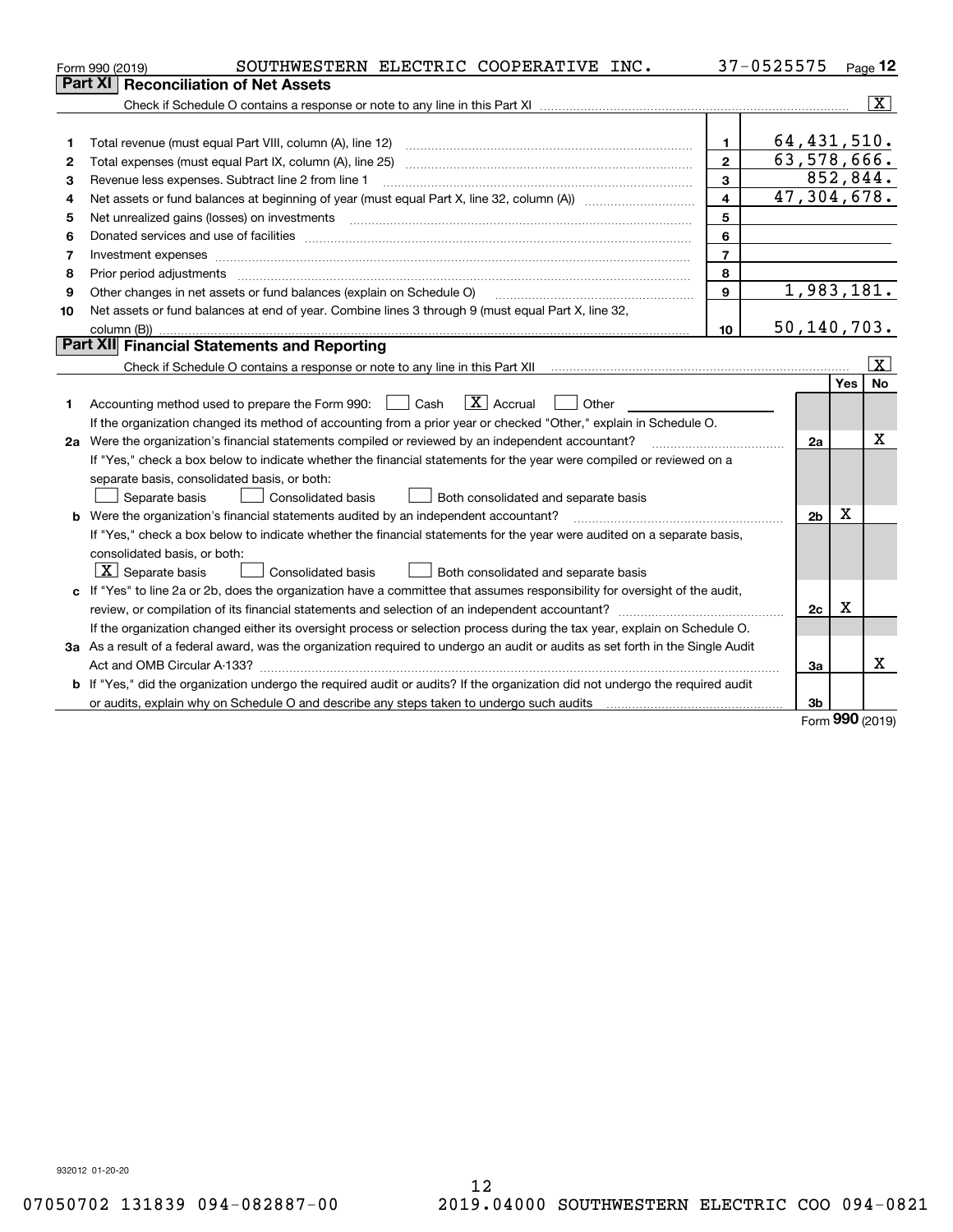|  | <b>SCHEDULE D</b> |  |  |  |
|--|-------------------|--|--|--|
|--|-------------------|--|--|--|

## **Supplemental Financial Statements**

(Form 990)<br>
Pepartment of the Treasury<br>
Department of the Treasury<br>
Department of the Treasury<br>
Department of the Treasury<br> **Co to www.irs.gov/Form990 for instructions and the latest information.**<br> **Co to www.irs.gov/Form9** 

|--|



**Name of the organization Employer identification number**

**No**

**No**

**No**

**No**

**Held at the End of the Tax Year**

| Department of the Treasury<br>Internal Revenue Service |                                                                                                   | Attach to Form 990.<br>Go to www.irs.gov/Form990 for instructions and the latest information.                                                                                                                                 |                | Open to Publi<br><b>Inspection</b> |
|--------------------------------------------------------|---------------------------------------------------------------------------------------------------|-------------------------------------------------------------------------------------------------------------------------------------------------------------------------------------------------------------------------------|----------------|------------------------------------|
| Name of the organization                               |                                                                                                   |                                                                                                                                                                                                                               |                | <b>Employer identification num</b> |
|                                                        |                                                                                                   | SOUTHWESTERN ELECTRIC COOPERATIVE INC.                                                                                                                                                                                        |                | 37-0525575                         |
| Part I                                                 |                                                                                                   | Organizations Maintaining Donor Advised Funds or Other Similar Funds or Accounts. Complete if the                                                                                                                             |                |                                    |
|                                                        | organization answered "Yes" on Form 990, Part IV, line 6.                                         |                                                                                                                                                                                                                               |                |                                    |
|                                                        |                                                                                                   | (a) Donor advised funds                                                                                                                                                                                                       |                | (b) Funds and other accounts       |
| 1                                                      |                                                                                                   |                                                                                                                                                                                                                               |                |                                    |
| 2                                                      | Aggregate value of contributions to (during year)                                                 |                                                                                                                                                                                                                               |                |                                    |
| З                                                      | Aggregate value of grants from (during year)                                                      |                                                                                                                                                                                                                               |                |                                    |
| 4                                                      |                                                                                                   |                                                                                                                                                                                                                               |                |                                    |
| 5                                                      |                                                                                                   | Did the organization inform all donors and donor advisors in writing that the assets held in donor advised funds                                                                                                              |                |                                    |
|                                                        |                                                                                                   |                                                                                                                                                                                                                               |                | Yes                                |
| 6                                                      |                                                                                                   | Did the organization inform all grantees, donors, and donor advisors in writing that grant funds can be used only                                                                                                             |                |                                    |
|                                                        |                                                                                                   | for charitable purposes and not for the benefit of the donor or donor advisor, or for any other purpose conferring                                                                                                            |                |                                    |
|                                                        |                                                                                                   |                                                                                                                                                                                                                               |                | Yes                                |
| Part II                                                |                                                                                                   | Conservation Easements. Complete if the organization answered "Yes" on Form 990, Part IV, line 7.                                                                                                                             |                |                                    |
| 2                                                      | Preservation of open space                                                                        | Complete lines 2a through 2d if the organization held a qualified conservation contribution in the form of a conservation easement on the last                                                                                |                |                                    |
| day of the tax year.                                   |                                                                                                   |                                                                                                                                                                                                                               |                | Held at the End of the Tax         |
| a                                                      |                                                                                                   |                                                                                                                                                                                                                               | 2a             |                                    |
| b                                                      | Total acreage restricted by conservation easements                                                |                                                                                                                                                                                                                               | 2 <sub>b</sub> |                                    |
| c                                                      |                                                                                                   |                                                                                                                                                                                                                               | 2 <sub>c</sub> |                                    |
| d                                                      |                                                                                                   | Number of conservation easements included in (c) acquired after 7/25/06, and not on a historic structure                                                                                                                      |                |                                    |
|                                                        |                                                                                                   | listed in the National Register [11, 1200] [12] The National Register [11, 1200] [12] The National Register [11, 1200] [12] The National Register [11, 1200] [12] The National Register [11, 1200] [12] The National Register | 2d             |                                    |
| 3                                                      |                                                                                                   | Number of conservation easements modified, transferred, released, extinguished, or terminated by the organization during the tax                                                                                              |                |                                    |
| $\gamma$ ear                                           |                                                                                                   |                                                                                                                                                                                                                               |                |                                    |
| 4                                                      | Number of states where property subject to conservation easement is located $\blacktriangleright$ |                                                                                                                                                                                                                               |                |                                    |
| 5                                                      |                                                                                                   | Does the organization have a written policy regarding the periodic monitoring, inspection, handling of                                                                                                                        |                |                                    |
|                                                        | violations, and enforcement of the conservation easements it holds?                               |                                                                                                                                                                                                                               |                | Yes                                |
| 6                                                      |                                                                                                   | Staff and volunteer hours devoted to monitoring, inspecting, handling of violations, and enforcing conservation easements during the year                                                                                     |                |                                    |
| 7                                                      |                                                                                                   | Amount of expenses incurred in monitoring, inspecting, handling of violations, and enforcing conservation easements during the year                                                                                           |                |                                    |
| $\blacktriangleright$ \$                               |                                                                                                   |                                                                                                                                                                                                                               |                |                                    |
| 8                                                      |                                                                                                   | Does each conservation easement reported on line 2(d) above satisfy the requirements of section 170(h)(4)(B)(i)                                                                                                               |                |                                    |
|                                                        | and section 170(h)(4)(B)(ii)?                                                                     |                                                                                                                                                                                                                               |                | Yes                                |

| and section $170(h)(4)(B)(ii)?$                                                                                                   | ' Yes |  |
|-----------------------------------------------------------------------------------------------------------------------------------|-------|--|
| 9 In Part XIII, describe how the organization reports conservation easements in its revenue and expense statement and             |       |  |
| balance sheet, and include, if applicable, the text of the footnote to the organization's financial statements that describes the |       |  |
| organization's accounting for conservation easements.                                                                             |       |  |
| <b>Dart III. Organizations Mainteining Collections of Art. Historical Treasures, or Other Similar Assets</b>                      |       |  |

|  | <b>Part III   Organizations Maintaining Collections of Art, Historical Treasures, or Other Similar Assets.</b>                  |
|--|---------------------------------------------------------------------------------------------------------------------------------|
|  | Complete if the organization answered "Yes" on Form 990. Part IV, line 8.                                                       |
|  | 1a If the organization elected, as permitted under FASB ASC 958, not to report in its revenue statement and balance sheet works |

| THE TERM ORIGINAL CHOICH COOLS AND THE COULD AND ACCOUNTED TO TODAY THE RELEASED ON THE CHOICH CHOICH CHOICH CHOICH CHOICH WORKS  |
|-----------------------------------------------------------------------------------------------------------------------------------|
| of art, historical treasures, or other similar assets held for public exhibition, education, or research in furtherance of public |
| service, provide in Part XIII the text of the footnote to its financial statements that describes these items.                    |

| <b>b</b> If the organization elected, as permitted under FASB ASC 958, to report in its revenue statement and balance sheet works of    |
|-----------------------------------------------------------------------------------------------------------------------------------------|
| art, historical treasures, or other similar assets held for public exhibition, education, or research in furtherance of public service, |
| provide the following amounts relating to these items:                                                                                  |
|                                                                                                                                         |

|   | LHA For Paperwork Reduction Act Notice, see the Instructions for Form 990.                                                                                          | Schedule D (Form 990) 2019 |
|---|---------------------------------------------------------------------------------------------------------------------------------------------------------------------|----------------------------|
|   |                                                                                                                                                                     |                            |
|   | a Revenue included on Form 990, Part VIII, line 1<br>and a complete the contract of the complete the contract of the complete the contract of the contract of the c |                            |
|   | the following amounts required to be reported under FASB ASC 958 relating to these items:                                                                           |                            |
| 2 | If the organization received or held works of art, historical treasures, or other similar assets for financial gain, provide                                        |                            |
|   | (ii) Assets included in Form 990, Part X [11] Marting the Martin Martin Martin Martin Martin Martin Martin Mar                                                      |                            |
|   | (i) Revenue included on Form 990, Part VIII, line 1                                                                                                                 |                            |

13

932051 10-02-19

07050702 131839 094-082887-00 2019.04000 SOUTHWESTERN ELECTRIC COO 094-0821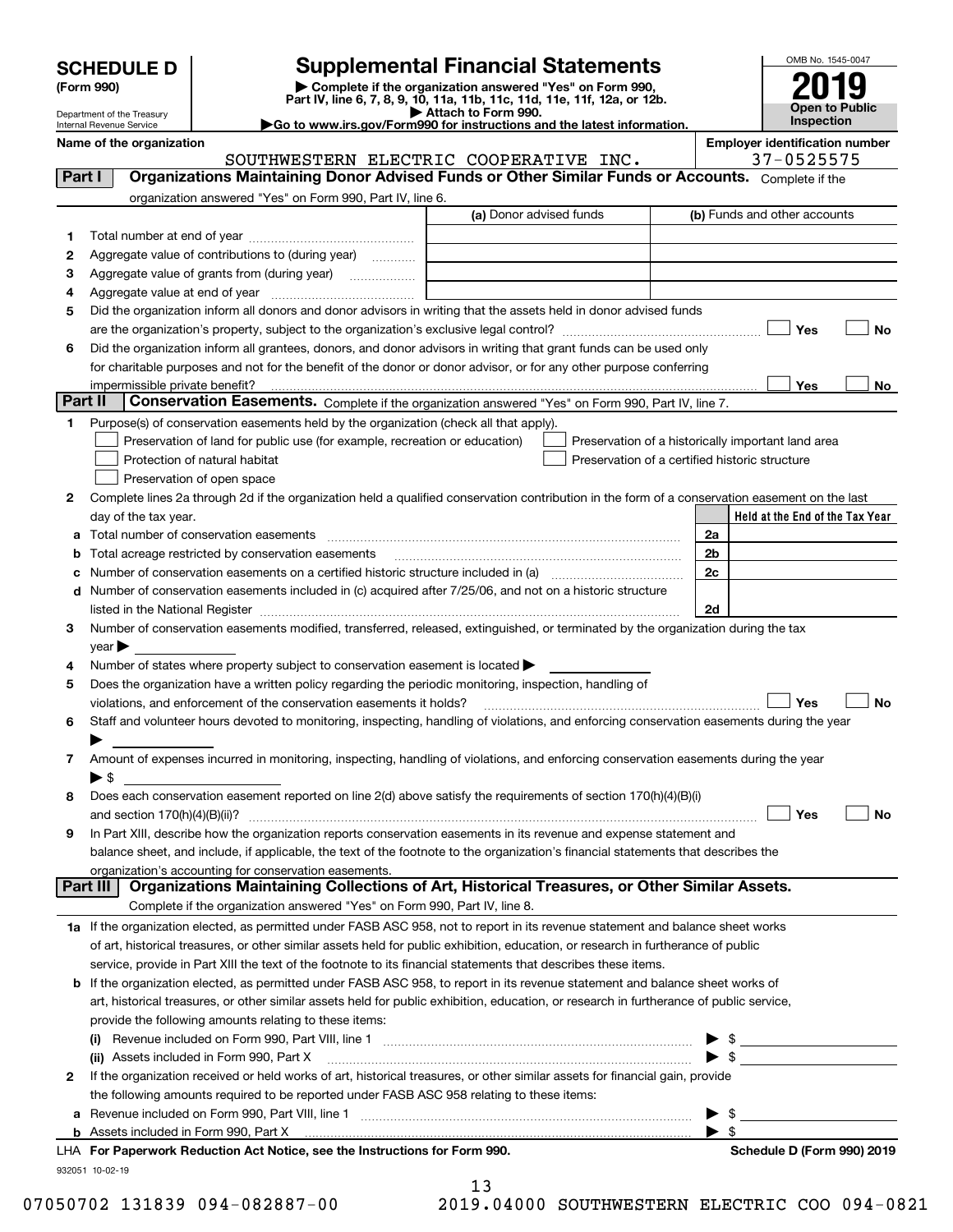| Part III<br>Organizations Maintaining Collections of Art, Historical Treasures, or Other Similar Assets (continued)<br>Using the organization's acquisition, accession, and other records, check any of the following that make significant use of its<br>3<br>collection items (check all that apply):<br>Public exhibition<br>Loan or exchange program<br>a<br>Other and the contract of the contract of the contract of the contract of the contract of the contract of the contract of the contract of the contract of the contract of the contract of the contract of the contract of the<br>Scholarly research<br>b<br>е<br>Preservation for future generations<br>c<br>Provide a description of the organization's collections and explain how they further the organization's exempt purpose in Part XIII.<br>4<br>During the year, did the organization solicit or receive donations of art, historical treasures, or other similar assets<br>5<br>Yes<br>No<br><b>Part IV</b><br>Escrow and Custodial Arrangements. Complete if the organization answered "Yes" on Form 990, Part IV, line 9, or<br>reported an amount on Form 990, Part X, line 21.<br>1a Is the organization an agent, trustee, custodian or other intermediary for contributions or other assets not included<br>Yes<br>No<br>on Form 990, Part X? [11] matter and the contract of the contract of the contract of the contract of the contract of the contract of the contract of the contract of the contract of the contract of the contract of the contr<br>b If "Yes," explain the arrangement in Part XIII and complete the following table:<br>Amount<br>1c<br>Additions during the year manufactured and an anti-manufactured and the year manufactured and all the year manufactured and all the year manufactured and all the year manufactured and all the year manufactured and all the<br>1d<br>Distributions during the year manufactured and continuum and contact the year manufactured and contact the year<br>1e<br>1f<br>Yes<br>2a Did the organization include an amount on Form 990, Part X, line 21, for escrow or custodial account liability?<br>No<br><b>b</b> If "Yes," explain the arrangement in Part XIII. Check here if the explanation has been provided on Part XIII<br>Part V<br>Endowment Funds. Complete if the organization answered "Yes" on Form 990, Part IV, line 10.<br>(c) Two years back<br>(d) Three years back<br>(a) Current year<br>(b) Prior year<br>(e) Four years back<br>Beginning of year balance<br>1a<br>Net investment earnings, gains, and losses<br>Other expenditures for facilities<br>е<br>and programs<br>End of year balance<br>g<br>Provide the estimated percentage of the current year end balance (line 1g, column (a)) held as:<br>2<br>Board designated or quasi-endowment<br>%<br>Permanent endowment ><br>%<br>%<br>Term endowment $\blacktriangleright$<br>с<br>The percentages on lines 2a, 2b, and 2c should equal 100%.<br>3a Are there endowment funds not in the possession of the organization that are held and administered for the organization<br>Yes<br>No<br>by:<br>3a(i)<br>(i)<br>3a(ii)<br>3b<br>Describe in Part XIII the intended uses of the organization's endowment funds.<br>Land, Buildings, and Equipment.<br>Part VI<br>Complete if the organization answered "Yes" on Form 990, Part IV, line 11a. See Form 990, Part X, line 10.<br>Description of property<br>(a) Cost or other<br>(b) Cost or other<br>(c) Accumulated<br>(d) Book value<br>basis (investment)<br>basis (other)<br>depreciation<br>688,383.<br>688,383.<br>$\overline{2,478,336}$ .<br>3,526,779.<br>1,048,443.<br>b<br>Leasehold improvements<br>183,893,136.<br>54,667,846. 129,225,290.<br>d<br>$\overline{5}$ , 303, 753.<br>2, 243, 714.<br>7,547,467.<br>e Other<br>137,695,762. | Schedule D (Form 990) 2019 | SOUTHWESTERN ELECTRIC COOPERATIVE INC. |  |  |  | 37-0525575 | Page 2 |
|----------------------------------------------------------------------------------------------------------------------------------------------------------------------------------------------------------------------------------------------------------------------------------------------------------------------------------------------------------------------------------------------------------------------------------------------------------------------------------------------------------------------------------------------------------------------------------------------------------------------------------------------------------------------------------------------------------------------------------------------------------------------------------------------------------------------------------------------------------------------------------------------------------------------------------------------------------------------------------------------------------------------------------------------------------------------------------------------------------------------------------------------------------------------------------------------------------------------------------------------------------------------------------------------------------------------------------------------------------------------------------------------------------------------------------------------------------------------------------------------------------------------------------------------------------------------------------------------------------------------------------------------------------------------------------------------------------------------------------------------------------------------------------------------------------------------------------------------------------------------------------------------------------------------------------------------------------------------------------------------------------------------------------------------------------------------------------------------------------------------------------------------------------------------------------------------------------------------------------------------------------------------------------------------------------------------------------------------------------------------------------------------------------------------------------------------------------------------------------------------------------------------------------------------------------------------------------------------------------------------------------------------------------------------------------------------------------------------------------------------------------------------------------------------------------------------------------------------------------------------------------------------------------------------------------------------------------------------------------------------------------------------------------------------------------------------------------------------------------------------------------------------------------------------------------------------------------------------------------------------------------------------------------------------------------------------------------------------------------------------------------------------------------------------------------------------------------------------------------------------------------------------------------------------------------------------------------------------------------------------------------------------------------------------------------------------------------------------------------------------------------------------------------------------------------------------------------------|----------------------------|----------------------------------------|--|--|--|------------|--------|
|                                                                                                                                                                                                                                                                                                                                                                                                                                                                                                                                                                                                                                                                                                                                                                                                                                                                                                                                                                                                                                                                                                                                                                                                                                                                                                                                                                                                                                                                                                                                                                                                                                                                                                                                                                                                                                                                                                                                                                                                                                                                                                                                                                                                                                                                                                                                                                                                                                                                                                                                                                                                                                                                                                                                                                                                                                                                                                                                                                                                                                                                                                                                                                                                                                                                                                                                                                                                                                                                                                                                                                                                                                                                                                                                                                                                                                        |                            |                                        |  |  |  |            |        |
|                                                                                                                                                                                                                                                                                                                                                                                                                                                                                                                                                                                                                                                                                                                                                                                                                                                                                                                                                                                                                                                                                                                                                                                                                                                                                                                                                                                                                                                                                                                                                                                                                                                                                                                                                                                                                                                                                                                                                                                                                                                                                                                                                                                                                                                                                                                                                                                                                                                                                                                                                                                                                                                                                                                                                                                                                                                                                                                                                                                                                                                                                                                                                                                                                                                                                                                                                                                                                                                                                                                                                                                                                                                                                                                                                                                                                                        |                            |                                        |  |  |  |            |        |
|                                                                                                                                                                                                                                                                                                                                                                                                                                                                                                                                                                                                                                                                                                                                                                                                                                                                                                                                                                                                                                                                                                                                                                                                                                                                                                                                                                                                                                                                                                                                                                                                                                                                                                                                                                                                                                                                                                                                                                                                                                                                                                                                                                                                                                                                                                                                                                                                                                                                                                                                                                                                                                                                                                                                                                                                                                                                                                                                                                                                                                                                                                                                                                                                                                                                                                                                                                                                                                                                                                                                                                                                                                                                                                                                                                                                                                        |                            |                                        |  |  |  |            |        |
|                                                                                                                                                                                                                                                                                                                                                                                                                                                                                                                                                                                                                                                                                                                                                                                                                                                                                                                                                                                                                                                                                                                                                                                                                                                                                                                                                                                                                                                                                                                                                                                                                                                                                                                                                                                                                                                                                                                                                                                                                                                                                                                                                                                                                                                                                                                                                                                                                                                                                                                                                                                                                                                                                                                                                                                                                                                                                                                                                                                                                                                                                                                                                                                                                                                                                                                                                                                                                                                                                                                                                                                                                                                                                                                                                                                                                                        |                            |                                        |  |  |  |            |        |
|                                                                                                                                                                                                                                                                                                                                                                                                                                                                                                                                                                                                                                                                                                                                                                                                                                                                                                                                                                                                                                                                                                                                                                                                                                                                                                                                                                                                                                                                                                                                                                                                                                                                                                                                                                                                                                                                                                                                                                                                                                                                                                                                                                                                                                                                                                                                                                                                                                                                                                                                                                                                                                                                                                                                                                                                                                                                                                                                                                                                                                                                                                                                                                                                                                                                                                                                                                                                                                                                                                                                                                                                                                                                                                                                                                                                                                        |                            |                                        |  |  |  |            |        |
|                                                                                                                                                                                                                                                                                                                                                                                                                                                                                                                                                                                                                                                                                                                                                                                                                                                                                                                                                                                                                                                                                                                                                                                                                                                                                                                                                                                                                                                                                                                                                                                                                                                                                                                                                                                                                                                                                                                                                                                                                                                                                                                                                                                                                                                                                                                                                                                                                                                                                                                                                                                                                                                                                                                                                                                                                                                                                                                                                                                                                                                                                                                                                                                                                                                                                                                                                                                                                                                                                                                                                                                                                                                                                                                                                                                                                                        |                            |                                        |  |  |  |            |        |
|                                                                                                                                                                                                                                                                                                                                                                                                                                                                                                                                                                                                                                                                                                                                                                                                                                                                                                                                                                                                                                                                                                                                                                                                                                                                                                                                                                                                                                                                                                                                                                                                                                                                                                                                                                                                                                                                                                                                                                                                                                                                                                                                                                                                                                                                                                                                                                                                                                                                                                                                                                                                                                                                                                                                                                                                                                                                                                                                                                                                                                                                                                                                                                                                                                                                                                                                                                                                                                                                                                                                                                                                                                                                                                                                                                                                                                        |                            |                                        |  |  |  |            |        |
|                                                                                                                                                                                                                                                                                                                                                                                                                                                                                                                                                                                                                                                                                                                                                                                                                                                                                                                                                                                                                                                                                                                                                                                                                                                                                                                                                                                                                                                                                                                                                                                                                                                                                                                                                                                                                                                                                                                                                                                                                                                                                                                                                                                                                                                                                                                                                                                                                                                                                                                                                                                                                                                                                                                                                                                                                                                                                                                                                                                                                                                                                                                                                                                                                                                                                                                                                                                                                                                                                                                                                                                                                                                                                                                                                                                                                                        |                            |                                        |  |  |  |            |        |
|                                                                                                                                                                                                                                                                                                                                                                                                                                                                                                                                                                                                                                                                                                                                                                                                                                                                                                                                                                                                                                                                                                                                                                                                                                                                                                                                                                                                                                                                                                                                                                                                                                                                                                                                                                                                                                                                                                                                                                                                                                                                                                                                                                                                                                                                                                                                                                                                                                                                                                                                                                                                                                                                                                                                                                                                                                                                                                                                                                                                                                                                                                                                                                                                                                                                                                                                                                                                                                                                                                                                                                                                                                                                                                                                                                                                                                        |                            |                                        |  |  |  |            |        |
|                                                                                                                                                                                                                                                                                                                                                                                                                                                                                                                                                                                                                                                                                                                                                                                                                                                                                                                                                                                                                                                                                                                                                                                                                                                                                                                                                                                                                                                                                                                                                                                                                                                                                                                                                                                                                                                                                                                                                                                                                                                                                                                                                                                                                                                                                                                                                                                                                                                                                                                                                                                                                                                                                                                                                                                                                                                                                                                                                                                                                                                                                                                                                                                                                                                                                                                                                                                                                                                                                                                                                                                                                                                                                                                                                                                                                                        |                            |                                        |  |  |  |            |        |
|                                                                                                                                                                                                                                                                                                                                                                                                                                                                                                                                                                                                                                                                                                                                                                                                                                                                                                                                                                                                                                                                                                                                                                                                                                                                                                                                                                                                                                                                                                                                                                                                                                                                                                                                                                                                                                                                                                                                                                                                                                                                                                                                                                                                                                                                                                                                                                                                                                                                                                                                                                                                                                                                                                                                                                                                                                                                                                                                                                                                                                                                                                                                                                                                                                                                                                                                                                                                                                                                                                                                                                                                                                                                                                                                                                                                                                        |                            |                                        |  |  |  |            |        |
|                                                                                                                                                                                                                                                                                                                                                                                                                                                                                                                                                                                                                                                                                                                                                                                                                                                                                                                                                                                                                                                                                                                                                                                                                                                                                                                                                                                                                                                                                                                                                                                                                                                                                                                                                                                                                                                                                                                                                                                                                                                                                                                                                                                                                                                                                                                                                                                                                                                                                                                                                                                                                                                                                                                                                                                                                                                                                                                                                                                                                                                                                                                                                                                                                                                                                                                                                                                                                                                                                                                                                                                                                                                                                                                                                                                                                                        |                            |                                        |  |  |  |            |        |
|                                                                                                                                                                                                                                                                                                                                                                                                                                                                                                                                                                                                                                                                                                                                                                                                                                                                                                                                                                                                                                                                                                                                                                                                                                                                                                                                                                                                                                                                                                                                                                                                                                                                                                                                                                                                                                                                                                                                                                                                                                                                                                                                                                                                                                                                                                                                                                                                                                                                                                                                                                                                                                                                                                                                                                                                                                                                                                                                                                                                                                                                                                                                                                                                                                                                                                                                                                                                                                                                                                                                                                                                                                                                                                                                                                                                                                        |                            |                                        |  |  |  |            |        |
|                                                                                                                                                                                                                                                                                                                                                                                                                                                                                                                                                                                                                                                                                                                                                                                                                                                                                                                                                                                                                                                                                                                                                                                                                                                                                                                                                                                                                                                                                                                                                                                                                                                                                                                                                                                                                                                                                                                                                                                                                                                                                                                                                                                                                                                                                                                                                                                                                                                                                                                                                                                                                                                                                                                                                                                                                                                                                                                                                                                                                                                                                                                                                                                                                                                                                                                                                                                                                                                                                                                                                                                                                                                                                                                                                                                                                                        |                            |                                        |  |  |  |            |        |
|                                                                                                                                                                                                                                                                                                                                                                                                                                                                                                                                                                                                                                                                                                                                                                                                                                                                                                                                                                                                                                                                                                                                                                                                                                                                                                                                                                                                                                                                                                                                                                                                                                                                                                                                                                                                                                                                                                                                                                                                                                                                                                                                                                                                                                                                                                                                                                                                                                                                                                                                                                                                                                                                                                                                                                                                                                                                                                                                                                                                                                                                                                                                                                                                                                                                                                                                                                                                                                                                                                                                                                                                                                                                                                                                                                                                                                        |                            |                                        |  |  |  |            |        |
|                                                                                                                                                                                                                                                                                                                                                                                                                                                                                                                                                                                                                                                                                                                                                                                                                                                                                                                                                                                                                                                                                                                                                                                                                                                                                                                                                                                                                                                                                                                                                                                                                                                                                                                                                                                                                                                                                                                                                                                                                                                                                                                                                                                                                                                                                                                                                                                                                                                                                                                                                                                                                                                                                                                                                                                                                                                                                                                                                                                                                                                                                                                                                                                                                                                                                                                                                                                                                                                                                                                                                                                                                                                                                                                                                                                                                                        |                            |                                        |  |  |  |            |        |
|                                                                                                                                                                                                                                                                                                                                                                                                                                                                                                                                                                                                                                                                                                                                                                                                                                                                                                                                                                                                                                                                                                                                                                                                                                                                                                                                                                                                                                                                                                                                                                                                                                                                                                                                                                                                                                                                                                                                                                                                                                                                                                                                                                                                                                                                                                                                                                                                                                                                                                                                                                                                                                                                                                                                                                                                                                                                                                                                                                                                                                                                                                                                                                                                                                                                                                                                                                                                                                                                                                                                                                                                                                                                                                                                                                                                                                        |                            |                                        |  |  |  |            |        |
|                                                                                                                                                                                                                                                                                                                                                                                                                                                                                                                                                                                                                                                                                                                                                                                                                                                                                                                                                                                                                                                                                                                                                                                                                                                                                                                                                                                                                                                                                                                                                                                                                                                                                                                                                                                                                                                                                                                                                                                                                                                                                                                                                                                                                                                                                                                                                                                                                                                                                                                                                                                                                                                                                                                                                                                                                                                                                                                                                                                                                                                                                                                                                                                                                                                                                                                                                                                                                                                                                                                                                                                                                                                                                                                                                                                                                                        |                            |                                        |  |  |  |            |        |
|                                                                                                                                                                                                                                                                                                                                                                                                                                                                                                                                                                                                                                                                                                                                                                                                                                                                                                                                                                                                                                                                                                                                                                                                                                                                                                                                                                                                                                                                                                                                                                                                                                                                                                                                                                                                                                                                                                                                                                                                                                                                                                                                                                                                                                                                                                                                                                                                                                                                                                                                                                                                                                                                                                                                                                                                                                                                                                                                                                                                                                                                                                                                                                                                                                                                                                                                                                                                                                                                                                                                                                                                                                                                                                                                                                                                                                        |                            |                                        |  |  |  |            |        |
|                                                                                                                                                                                                                                                                                                                                                                                                                                                                                                                                                                                                                                                                                                                                                                                                                                                                                                                                                                                                                                                                                                                                                                                                                                                                                                                                                                                                                                                                                                                                                                                                                                                                                                                                                                                                                                                                                                                                                                                                                                                                                                                                                                                                                                                                                                                                                                                                                                                                                                                                                                                                                                                                                                                                                                                                                                                                                                                                                                                                                                                                                                                                                                                                                                                                                                                                                                                                                                                                                                                                                                                                                                                                                                                                                                                                                                        |                            |                                        |  |  |  |            |        |
|                                                                                                                                                                                                                                                                                                                                                                                                                                                                                                                                                                                                                                                                                                                                                                                                                                                                                                                                                                                                                                                                                                                                                                                                                                                                                                                                                                                                                                                                                                                                                                                                                                                                                                                                                                                                                                                                                                                                                                                                                                                                                                                                                                                                                                                                                                                                                                                                                                                                                                                                                                                                                                                                                                                                                                                                                                                                                                                                                                                                                                                                                                                                                                                                                                                                                                                                                                                                                                                                                                                                                                                                                                                                                                                                                                                                                                        |                            |                                        |  |  |  |            |        |
|                                                                                                                                                                                                                                                                                                                                                                                                                                                                                                                                                                                                                                                                                                                                                                                                                                                                                                                                                                                                                                                                                                                                                                                                                                                                                                                                                                                                                                                                                                                                                                                                                                                                                                                                                                                                                                                                                                                                                                                                                                                                                                                                                                                                                                                                                                                                                                                                                                                                                                                                                                                                                                                                                                                                                                                                                                                                                                                                                                                                                                                                                                                                                                                                                                                                                                                                                                                                                                                                                                                                                                                                                                                                                                                                                                                                                                        |                            |                                        |  |  |  |            |        |
|                                                                                                                                                                                                                                                                                                                                                                                                                                                                                                                                                                                                                                                                                                                                                                                                                                                                                                                                                                                                                                                                                                                                                                                                                                                                                                                                                                                                                                                                                                                                                                                                                                                                                                                                                                                                                                                                                                                                                                                                                                                                                                                                                                                                                                                                                                                                                                                                                                                                                                                                                                                                                                                                                                                                                                                                                                                                                                                                                                                                                                                                                                                                                                                                                                                                                                                                                                                                                                                                                                                                                                                                                                                                                                                                                                                                                                        |                            |                                        |  |  |  |            |        |
|                                                                                                                                                                                                                                                                                                                                                                                                                                                                                                                                                                                                                                                                                                                                                                                                                                                                                                                                                                                                                                                                                                                                                                                                                                                                                                                                                                                                                                                                                                                                                                                                                                                                                                                                                                                                                                                                                                                                                                                                                                                                                                                                                                                                                                                                                                                                                                                                                                                                                                                                                                                                                                                                                                                                                                                                                                                                                                                                                                                                                                                                                                                                                                                                                                                                                                                                                                                                                                                                                                                                                                                                                                                                                                                                                                                                                                        |                            |                                        |  |  |  |            |        |
|                                                                                                                                                                                                                                                                                                                                                                                                                                                                                                                                                                                                                                                                                                                                                                                                                                                                                                                                                                                                                                                                                                                                                                                                                                                                                                                                                                                                                                                                                                                                                                                                                                                                                                                                                                                                                                                                                                                                                                                                                                                                                                                                                                                                                                                                                                                                                                                                                                                                                                                                                                                                                                                                                                                                                                                                                                                                                                                                                                                                                                                                                                                                                                                                                                                                                                                                                                                                                                                                                                                                                                                                                                                                                                                                                                                                                                        |                            |                                        |  |  |  |            |        |
|                                                                                                                                                                                                                                                                                                                                                                                                                                                                                                                                                                                                                                                                                                                                                                                                                                                                                                                                                                                                                                                                                                                                                                                                                                                                                                                                                                                                                                                                                                                                                                                                                                                                                                                                                                                                                                                                                                                                                                                                                                                                                                                                                                                                                                                                                                                                                                                                                                                                                                                                                                                                                                                                                                                                                                                                                                                                                                                                                                                                                                                                                                                                                                                                                                                                                                                                                                                                                                                                                                                                                                                                                                                                                                                                                                                                                                        |                            |                                        |  |  |  |            |        |
|                                                                                                                                                                                                                                                                                                                                                                                                                                                                                                                                                                                                                                                                                                                                                                                                                                                                                                                                                                                                                                                                                                                                                                                                                                                                                                                                                                                                                                                                                                                                                                                                                                                                                                                                                                                                                                                                                                                                                                                                                                                                                                                                                                                                                                                                                                                                                                                                                                                                                                                                                                                                                                                                                                                                                                                                                                                                                                                                                                                                                                                                                                                                                                                                                                                                                                                                                                                                                                                                                                                                                                                                                                                                                                                                                                                                                                        |                            |                                        |  |  |  |            |        |
|                                                                                                                                                                                                                                                                                                                                                                                                                                                                                                                                                                                                                                                                                                                                                                                                                                                                                                                                                                                                                                                                                                                                                                                                                                                                                                                                                                                                                                                                                                                                                                                                                                                                                                                                                                                                                                                                                                                                                                                                                                                                                                                                                                                                                                                                                                                                                                                                                                                                                                                                                                                                                                                                                                                                                                                                                                                                                                                                                                                                                                                                                                                                                                                                                                                                                                                                                                                                                                                                                                                                                                                                                                                                                                                                                                                                                                        |                            |                                        |  |  |  |            |        |
|                                                                                                                                                                                                                                                                                                                                                                                                                                                                                                                                                                                                                                                                                                                                                                                                                                                                                                                                                                                                                                                                                                                                                                                                                                                                                                                                                                                                                                                                                                                                                                                                                                                                                                                                                                                                                                                                                                                                                                                                                                                                                                                                                                                                                                                                                                                                                                                                                                                                                                                                                                                                                                                                                                                                                                                                                                                                                                                                                                                                                                                                                                                                                                                                                                                                                                                                                                                                                                                                                                                                                                                                                                                                                                                                                                                                                                        |                            |                                        |  |  |  |            |        |
|                                                                                                                                                                                                                                                                                                                                                                                                                                                                                                                                                                                                                                                                                                                                                                                                                                                                                                                                                                                                                                                                                                                                                                                                                                                                                                                                                                                                                                                                                                                                                                                                                                                                                                                                                                                                                                                                                                                                                                                                                                                                                                                                                                                                                                                                                                                                                                                                                                                                                                                                                                                                                                                                                                                                                                                                                                                                                                                                                                                                                                                                                                                                                                                                                                                                                                                                                                                                                                                                                                                                                                                                                                                                                                                                                                                                                                        |                            |                                        |  |  |  |            |        |
|                                                                                                                                                                                                                                                                                                                                                                                                                                                                                                                                                                                                                                                                                                                                                                                                                                                                                                                                                                                                                                                                                                                                                                                                                                                                                                                                                                                                                                                                                                                                                                                                                                                                                                                                                                                                                                                                                                                                                                                                                                                                                                                                                                                                                                                                                                                                                                                                                                                                                                                                                                                                                                                                                                                                                                                                                                                                                                                                                                                                                                                                                                                                                                                                                                                                                                                                                                                                                                                                                                                                                                                                                                                                                                                                                                                                                                        |                            |                                        |  |  |  |            |        |
|                                                                                                                                                                                                                                                                                                                                                                                                                                                                                                                                                                                                                                                                                                                                                                                                                                                                                                                                                                                                                                                                                                                                                                                                                                                                                                                                                                                                                                                                                                                                                                                                                                                                                                                                                                                                                                                                                                                                                                                                                                                                                                                                                                                                                                                                                                                                                                                                                                                                                                                                                                                                                                                                                                                                                                                                                                                                                                                                                                                                                                                                                                                                                                                                                                                                                                                                                                                                                                                                                                                                                                                                                                                                                                                                                                                                                                        |                            |                                        |  |  |  |            |        |
|                                                                                                                                                                                                                                                                                                                                                                                                                                                                                                                                                                                                                                                                                                                                                                                                                                                                                                                                                                                                                                                                                                                                                                                                                                                                                                                                                                                                                                                                                                                                                                                                                                                                                                                                                                                                                                                                                                                                                                                                                                                                                                                                                                                                                                                                                                                                                                                                                                                                                                                                                                                                                                                                                                                                                                                                                                                                                                                                                                                                                                                                                                                                                                                                                                                                                                                                                                                                                                                                                                                                                                                                                                                                                                                                                                                                                                        |                            |                                        |  |  |  |            |        |
|                                                                                                                                                                                                                                                                                                                                                                                                                                                                                                                                                                                                                                                                                                                                                                                                                                                                                                                                                                                                                                                                                                                                                                                                                                                                                                                                                                                                                                                                                                                                                                                                                                                                                                                                                                                                                                                                                                                                                                                                                                                                                                                                                                                                                                                                                                                                                                                                                                                                                                                                                                                                                                                                                                                                                                                                                                                                                                                                                                                                                                                                                                                                                                                                                                                                                                                                                                                                                                                                                                                                                                                                                                                                                                                                                                                                                                        |                            |                                        |  |  |  |            |        |
|                                                                                                                                                                                                                                                                                                                                                                                                                                                                                                                                                                                                                                                                                                                                                                                                                                                                                                                                                                                                                                                                                                                                                                                                                                                                                                                                                                                                                                                                                                                                                                                                                                                                                                                                                                                                                                                                                                                                                                                                                                                                                                                                                                                                                                                                                                                                                                                                                                                                                                                                                                                                                                                                                                                                                                                                                                                                                                                                                                                                                                                                                                                                                                                                                                                                                                                                                                                                                                                                                                                                                                                                                                                                                                                                                                                                                                        |                            |                                        |  |  |  |            |        |
|                                                                                                                                                                                                                                                                                                                                                                                                                                                                                                                                                                                                                                                                                                                                                                                                                                                                                                                                                                                                                                                                                                                                                                                                                                                                                                                                                                                                                                                                                                                                                                                                                                                                                                                                                                                                                                                                                                                                                                                                                                                                                                                                                                                                                                                                                                                                                                                                                                                                                                                                                                                                                                                                                                                                                                                                                                                                                                                                                                                                                                                                                                                                                                                                                                                                                                                                                                                                                                                                                                                                                                                                                                                                                                                                                                                                                                        |                            |                                        |  |  |  |            |        |
|                                                                                                                                                                                                                                                                                                                                                                                                                                                                                                                                                                                                                                                                                                                                                                                                                                                                                                                                                                                                                                                                                                                                                                                                                                                                                                                                                                                                                                                                                                                                                                                                                                                                                                                                                                                                                                                                                                                                                                                                                                                                                                                                                                                                                                                                                                                                                                                                                                                                                                                                                                                                                                                                                                                                                                                                                                                                                                                                                                                                                                                                                                                                                                                                                                                                                                                                                                                                                                                                                                                                                                                                                                                                                                                                                                                                                                        |                            |                                        |  |  |  |            |        |
|                                                                                                                                                                                                                                                                                                                                                                                                                                                                                                                                                                                                                                                                                                                                                                                                                                                                                                                                                                                                                                                                                                                                                                                                                                                                                                                                                                                                                                                                                                                                                                                                                                                                                                                                                                                                                                                                                                                                                                                                                                                                                                                                                                                                                                                                                                                                                                                                                                                                                                                                                                                                                                                                                                                                                                                                                                                                                                                                                                                                                                                                                                                                                                                                                                                                                                                                                                                                                                                                                                                                                                                                                                                                                                                                                                                                                                        |                            |                                        |  |  |  |            |        |
|                                                                                                                                                                                                                                                                                                                                                                                                                                                                                                                                                                                                                                                                                                                                                                                                                                                                                                                                                                                                                                                                                                                                                                                                                                                                                                                                                                                                                                                                                                                                                                                                                                                                                                                                                                                                                                                                                                                                                                                                                                                                                                                                                                                                                                                                                                                                                                                                                                                                                                                                                                                                                                                                                                                                                                                                                                                                                                                                                                                                                                                                                                                                                                                                                                                                                                                                                                                                                                                                                                                                                                                                                                                                                                                                                                                                                                        |                            |                                        |  |  |  |            |        |
|                                                                                                                                                                                                                                                                                                                                                                                                                                                                                                                                                                                                                                                                                                                                                                                                                                                                                                                                                                                                                                                                                                                                                                                                                                                                                                                                                                                                                                                                                                                                                                                                                                                                                                                                                                                                                                                                                                                                                                                                                                                                                                                                                                                                                                                                                                                                                                                                                                                                                                                                                                                                                                                                                                                                                                                                                                                                                                                                                                                                                                                                                                                                                                                                                                                                                                                                                                                                                                                                                                                                                                                                                                                                                                                                                                                                                                        |                            |                                        |  |  |  |            |        |
|                                                                                                                                                                                                                                                                                                                                                                                                                                                                                                                                                                                                                                                                                                                                                                                                                                                                                                                                                                                                                                                                                                                                                                                                                                                                                                                                                                                                                                                                                                                                                                                                                                                                                                                                                                                                                                                                                                                                                                                                                                                                                                                                                                                                                                                                                                                                                                                                                                                                                                                                                                                                                                                                                                                                                                                                                                                                                                                                                                                                                                                                                                                                                                                                                                                                                                                                                                                                                                                                                                                                                                                                                                                                                                                                                                                                                                        |                            |                                        |  |  |  |            |        |
|                                                                                                                                                                                                                                                                                                                                                                                                                                                                                                                                                                                                                                                                                                                                                                                                                                                                                                                                                                                                                                                                                                                                                                                                                                                                                                                                                                                                                                                                                                                                                                                                                                                                                                                                                                                                                                                                                                                                                                                                                                                                                                                                                                                                                                                                                                                                                                                                                                                                                                                                                                                                                                                                                                                                                                                                                                                                                                                                                                                                                                                                                                                                                                                                                                                                                                                                                                                                                                                                                                                                                                                                                                                                                                                                                                                                                                        |                            |                                        |  |  |  |            |        |
|                                                                                                                                                                                                                                                                                                                                                                                                                                                                                                                                                                                                                                                                                                                                                                                                                                                                                                                                                                                                                                                                                                                                                                                                                                                                                                                                                                                                                                                                                                                                                                                                                                                                                                                                                                                                                                                                                                                                                                                                                                                                                                                                                                                                                                                                                                                                                                                                                                                                                                                                                                                                                                                                                                                                                                                                                                                                                                                                                                                                                                                                                                                                                                                                                                                                                                                                                                                                                                                                                                                                                                                                                                                                                                                                                                                                                                        |                            |                                        |  |  |  |            |        |
|                                                                                                                                                                                                                                                                                                                                                                                                                                                                                                                                                                                                                                                                                                                                                                                                                                                                                                                                                                                                                                                                                                                                                                                                                                                                                                                                                                                                                                                                                                                                                                                                                                                                                                                                                                                                                                                                                                                                                                                                                                                                                                                                                                                                                                                                                                                                                                                                                                                                                                                                                                                                                                                                                                                                                                                                                                                                                                                                                                                                                                                                                                                                                                                                                                                                                                                                                                                                                                                                                                                                                                                                                                                                                                                                                                                                                                        |                            |                                        |  |  |  |            |        |
|                                                                                                                                                                                                                                                                                                                                                                                                                                                                                                                                                                                                                                                                                                                                                                                                                                                                                                                                                                                                                                                                                                                                                                                                                                                                                                                                                                                                                                                                                                                                                                                                                                                                                                                                                                                                                                                                                                                                                                                                                                                                                                                                                                                                                                                                                                                                                                                                                                                                                                                                                                                                                                                                                                                                                                                                                                                                                                                                                                                                                                                                                                                                                                                                                                                                                                                                                                                                                                                                                                                                                                                                                                                                                                                                                                                                                                        |                            |                                        |  |  |  |            |        |
|                                                                                                                                                                                                                                                                                                                                                                                                                                                                                                                                                                                                                                                                                                                                                                                                                                                                                                                                                                                                                                                                                                                                                                                                                                                                                                                                                                                                                                                                                                                                                                                                                                                                                                                                                                                                                                                                                                                                                                                                                                                                                                                                                                                                                                                                                                                                                                                                                                                                                                                                                                                                                                                                                                                                                                                                                                                                                                                                                                                                                                                                                                                                                                                                                                                                                                                                                                                                                                                                                                                                                                                                                                                                                                                                                                                                                                        |                            |                                        |  |  |  |            |        |
|                                                                                                                                                                                                                                                                                                                                                                                                                                                                                                                                                                                                                                                                                                                                                                                                                                                                                                                                                                                                                                                                                                                                                                                                                                                                                                                                                                                                                                                                                                                                                                                                                                                                                                                                                                                                                                                                                                                                                                                                                                                                                                                                                                                                                                                                                                                                                                                                                                                                                                                                                                                                                                                                                                                                                                                                                                                                                                                                                                                                                                                                                                                                                                                                                                                                                                                                                                                                                                                                                                                                                                                                                                                                                                                                                                                                                                        |                            |                                        |  |  |  |            |        |
|                                                                                                                                                                                                                                                                                                                                                                                                                                                                                                                                                                                                                                                                                                                                                                                                                                                                                                                                                                                                                                                                                                                                                                                                                                                                                                                                                                                                                                                                                                                                                                                                                                                                                                                                                                                                                                                                                                                                                                                                                                                                                                                                                                                                                                                                                                                                                                                                                                                                                                                                                                                                                                                                                                                                                                                                                                                                                                                                                                                                                                                                                                                                                                                                                                                                                                                                                                                                                                                                                                                                                                                                                                                                                                                                                                                                                                        |                            |                                        |  |  |  |            |        |
|                                                                                                                                                                                                                                                                                                                                                                                                                                                                                                                                                                                                                                                                                                                                                                                                                                                                                                                                                                                                                                                                                                                                                                                                                                                                                                                                                                                                                                                                                                                                                                                                                                                                                                                                                                                                                                                                                                                                                                                                                                                                                                                                                                                                                                                                                                                                                                                                                                                                                                                                                                                                                                                                                                                                                                                                                                                                                                                                                                                                                                                                                                                                                                                                                                                                                                                                                                                                                                                                                                                                                                                                                                                                                                                                                                                                                                        |                            |                                        |  |  |  |            |        |
|                                                                                                                                                                                                                                                                                                                                                                                                                                                                                                                                                                                                                                                                                                                                                                                                                                                                                                                                                                                                                                                                                                                                                                                                                                                                                                                                                                                                                                                                                                                                                                                                                                                                                                                                                                                                                                                                                                                                                                                                                                                                                                                                                                                                                                                                                                                                                                                                                                                                                                                                                                                                                                                                                                                                                                                                                                                                                                                                                                                                                                                                                                                                                                                                                                                                                                                                                                                                                                                                                                                                                                                                                                                                                                                                                                                                                                        |                            |                                        |  |  |  |            |        |

**Schedule D (Form 990) 2019**

932052 10-02-19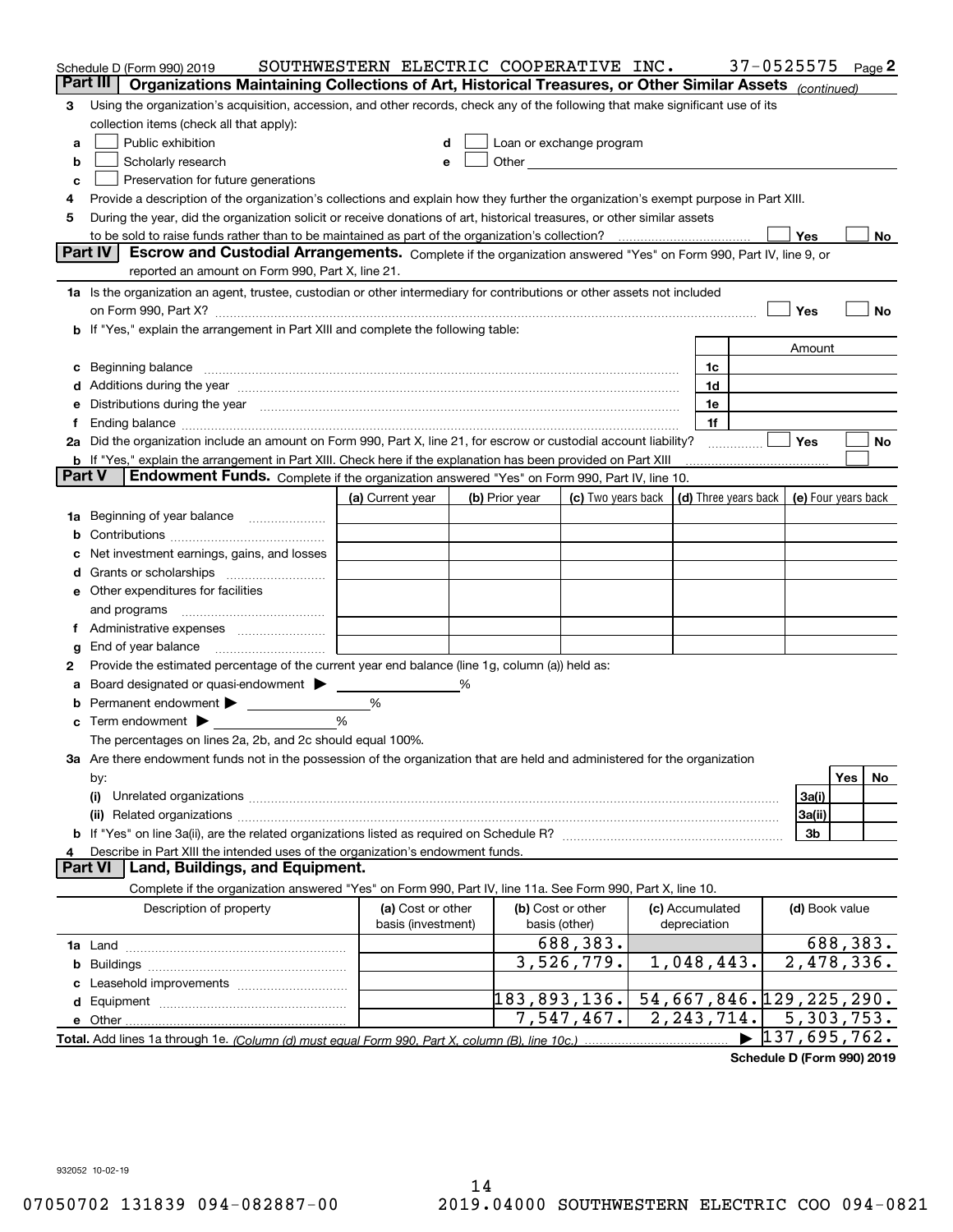| (a) Description of security or category (including name of security)                                              | (b) Book value  | (c) Method of valuation: Cost or end-of-year market value |                |
|-------------------------------------------------------------------------------------------------------------------|-----------------|-----------------------------------------------------------|----------------|
| (1) Financial derivatives                                                                                         |                 |                                                           |                |
|                                                                                                                   |                 |                                                           |                |
| $(3)$ Other                                                                                                       |                 |                                                           |                |
| (A)                                                                                                               |                 |                                                           |                |
| (B)                                                                                                               |                 |                                                           |                |
| (C)                                                                                                               |                 |                                                           |                |
| (D)                                                                                                               |                 |                                                           |                |
| (E)                                                                                                               |                 |                                                           |                |
| (F)                                                                                                               |                 |                                                           |                |
| (G)                                                                                                               |                 |                                                           |                |
| (H)                                                                                                               |                 |                                                           |                |
| <b>Total.</b> (Col. (b) must equal Form 990, Part X, col. (B) line 12.)                                           |                 |                                                           |                |
| Part VIII Investments - Program Related.                                                                          |                 |                                                           |                |
| Complete if the organization answered "Yes" on Form 990, Part IV, line 11c. See Form 990, Part X, line 13.        |                 |                                                           |                |
| (a) Description of investment                                                                                     | (b) Book value  | (c) Method of valuation: Cost or end-of-year market value |                |
| (1)                                                                                                               |                 |                                                           |                |
| (2)                                                                                                               |                 |                                                           |                |
| (3)                                                                                                               |                 |                                                           |                |
| (4)                                                                                                               |                 |                                                           |                |
| (5)                                                                                                               |                 |                                                           |                |
| (6)                                                                                                               |                 |                                                           |                |
| (7)                                                                                                               |                 |                                                           |                |
| (8)                                                                                                               |                 |                                                           |                |
| (9)                                                                                                               |                 |                                                           |                |
| <b>Total.</b> (Col. (b) must equal Form 990, Part X, col. (B) line $13.$                                          |                 |                                                           |                |
| <b>Other Assets.</b><br>Part IX                                                                                   |                 |                                                           |                |
| Complete if the organization answered "Yes" on Form 990, Part IV, line 11d. See Form 990, Part X, line 15.        |                 |                                                           |                |
|                                                                                                                   | (a) Description |                                                           | (b) Book value |
| (1)                                                                                                               |                 |                                                           |                |
| (2)                                                                                                               |                 |                                                           |                |
| (3)                                                                                                               |                 |                                                           |                |
| (4)                                                                                                               |                 |                                                           |                |
| (5)                                                                                                               |                 |                                                           |                |
| (6)                                                                                                               |                 |                                                           |                |
| (7)                                                                                                               |                 |                                                           |                |
|                                                                                                                   |                 |                                                           |                |
| (8)                                                                                                               |                 |                                                           |                |
| (9)                                                                                                               |                 |                                                           |                |
| <b>Part X</b><br><b>Other Liabilities.</b>                                                                        |                 |                                                           |                |
| Complete if the organization answered "Yes" on Form 990, Part IV, line 11e or 11f. See Form 990, Part X, line 25. |                 |                                                           |                |
| (a) Description of liability                                                                                      |                 |                                                           | (b) Book value |
| <u>1.</u>                                                                                                         |                 |                                                           |                |
| (1) Federal income taxes<br>ACCUMULATED OPERATING PROVISIONS                                                      |                 |                                                           | 1,743,046.     |
| (2)<br>ACCUMULATED PROVISION FOR PENSION                                                                          |                 |                                                           |                |
| (3)                                                                                                               |                 |                                                           | 127,760.       |
| & BENEFITS<br>(4)                                                                                                 |                 |                                                           |                |
| CONSUMER DEPOSITS<br>(5)                                                                                          |                 |                                                           | 816,936.       |
| DEFERRED CREDITS<br>(6)                                                                                           |                 |                                                           | 8,125,705.     |
| (7)                                                                                                               |                 |                                                           |                |
| (8)                                                                                                               |                 |                                                           |                |
| (9)                                                                                                               |                 |                                                           |                |
| <b>Total.</b> (Column (b) must equal Form 990. Part X. col. (B) line 25.) ……………………………………………………                    |                 |                                                           | 10,813,447.    |

**2.** Liability for uncertain tax positions. In Part XIII, provide the text of the footnote to the organization's financial statements that reports the organization's liability for uncertain tax positions under FASB ASC 740. Check here if the text of the footnote has been provided in Part XIII  $\boxed{\text{X}}$ 

15

932053 10-02-19

# Schedule D (Form 990) 2019 SOUTHWESTERN ELECTRIC COOPERATIVE INC **.** 37-0525575 <sub>Page</sub> 3<br>| **Part VII** | Investments - Other Securities.

Complete if the organization answered "Yes" on Form 990, Part IV, line 11b. See Form 990, Part X, line 12.

| (a) Description of security or category (including name of security) | (b) Book value | (c) Method of valuation: Cost or end-of-year market value |
|----------------------------------------------------------------------|----------------|-----------------------------------------------------------|
| (1) Financial derivatives                                            |                |                                                           |
| (2) Closely held equity interests<br>                                |                |                                                           |
| (3) Other                                                            |                |                                                           |
| (A)                                                                  |                |                                                           |
| (B)                                                                  |                |                                                           |
| (C)                                                                  |                |                                                           |
| (D)                                                                  |                |                                                           |
| (E)                                                                  |                |                                                           |
| (F)                                                                  |                |                                                           |
| (G)                                                                  |                |                                                           |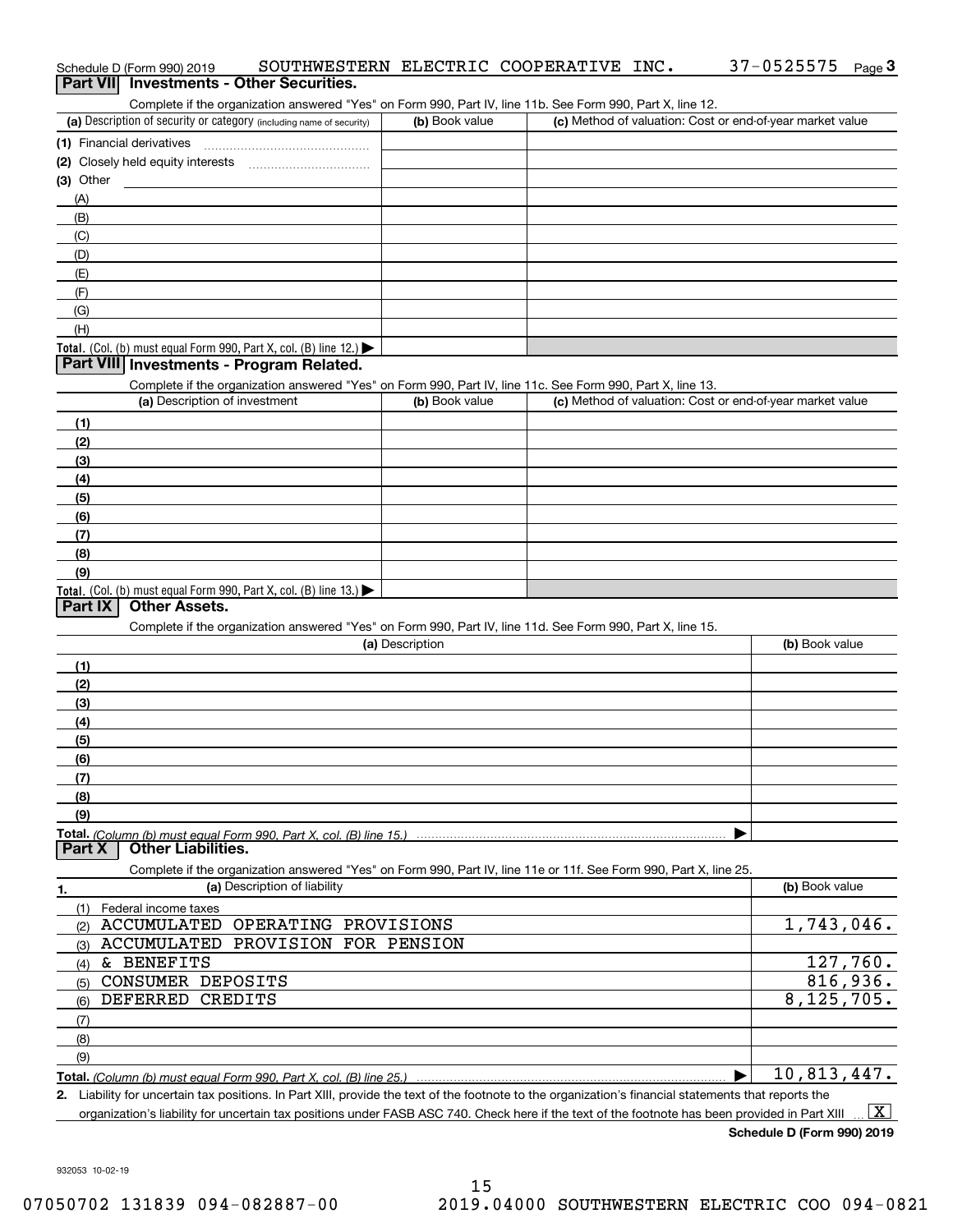|     | SOUTHWESTERN ELECTRIC COOPERATIVE INC.<br>Schedule D (Form 990) 2019                                                                                           |                              |                | $37 - 0525575$ Page 4     |
|-----|----------------------------------------------------------------------------------------------------------------------------------------------------------------|------------------------------|----------------|---------------------------|
|     | Reconciliation of Revenue per Audited Financial Statements With Revenue per Return.<br><b>Part XI</b>                                                          |                              |                |                           |
|     | Complete if the organization answered "Yes" on Form 990, Part IV, line 12a.                                                                                    |                              |                |                           |
| 1   | Total revenue, gains, and other support per audited financial statements                                                                                       |                              | $\blacksquare$ | 64, 431, 510.             |
| 2   | Amounts included on line 1 but not on Form 990, Part VIII, line 12:                                                                                            |                              |                |                           |
|     |                                                                                                                                                                | 2a                           |                |                           |
| b   |                                                                                                                                                                | 2 <sub>b</sub>               |                |                           |
| c   |                                                                                                                                                                | 2c                           |                |                           |
| d   |                                                                                                                                                                | 2d                           |                |                           |
| e   | Add lines 2a through 2d                                                                                                                                        |                              | 2e             |                           |
| 3   |                                                                                                                                                                |                              | 3              | 64, 431, 510              |
| 4   | Amounts included on Form 990, Part VIII, line 12, but not on line 1:                                                                                           |                              |                |                           |
| a   | Investment expenses not included on Form 990, Part VIII, line 7b                                                                                               | 4a                           |                |                           |
|     | <b>b</b> Other (Describe in Part XIII.)                                                                                                                        | 4b                           |                |                           |
|     | c Add lines 4a and 4b                                                                                                                                          |                              | 4c             |                           |
| 5   | Total revenue. Add lines 3 and 4c. (This must equal Form 990, Part I, line 12.)                                                                                |                              | 5              | 64, 431, 510.             |
|     | Part XII   Reconciliation of Expenses per Audited Financial Statements With Expenses per Return.                                                               |                              |                |                           |
|     | Complete if the organization answered "Yes" on Form 990, Part IV, line 12a.                                                                                    |                              |                |                           |
| 1   |                                                                                                                                                                |                              | $\blacksquare$ | $\overline{60,831,385}$ . |
| 2   | Amounts included on line 1 but not on Form 990, Part IX, line 25:                                                                                              |                              |                |                           |
| a   |                                                                                                                                                                | 2a                           |                |                           |
| b   |                                                                                                                                                                | 2 <sub>b</sub>               |                |                           |
|     |                                                                                                                                                                | 2c                           |                |                           |
| d   |                                                                                                                                                                | 2d                           |                |                           |
|     |                                                                                                                                                                |                              | 2e             |                           |
| 3   |                                                                                                                                                                |                              | 3              | 60, 831, 385              |
| 4   | Amounts included on Form 990, Part IX, line 25, but not on line 1:                                                                                             |                              |                |                           |
|     | a lnvestment expenses not included on Form 990, Part VIII, line 7b                                                                                             | 4a                           |                |                           |
|     |                                                                                                                                                                | 2,747,281.<br>4 <sub>b</sub> |                |                           |
|     | c Add lines 4a and 4b                                                                                                                                          |                              | 4с             | 2,747,281.                |
|     |                                                                                                                                                                |                              | 5              | 63,578,666.               |
|     | <b>Part XIII Supplemental Information.</b>                                                                                                                     |                              |                |                           |
|     | Provide the descriptions required for Part II, lines 3, 5, and 9; Part III, lines 1a and 4; Part IV, lines 1b and 2b; Part V, line 4; Part X, line 2; Part XI, |                              |                |                           |
|     | lines 2d and 4b; and Part XII, lines 2d and 4b. Also complete this part to provide any additional information.                                                 |                              |                |                           |
|     |                                                                                                                                                                |                              |                |                           |
|     |                                                                                                                                                                |                              |                |                           |
|     | PART X, LINE 2:                                                                                                                                                |                              |                |                           |
|     |                                                                                                                                                                |                              |                |                           |
| THE | COOPERATIVE IS EXEMPT FROM INCOME TAXES UNDER SECTION $501(C)(12)$ OF                                                                                          |                              |                |                           |
|     |                                                                                                                                                                |                              |                |                           |
| THE | INTERNAL REVENUE CODE (THE CODE).                                                                                                                              |                              |                |                           |
|     |                                                                                                                                                                |                              |                |                           |
|     |                                                                                                                                                                |                              |                |                           |

THE COOPERATIVE EVALUATED ITS TAX POSITIONS AND DETERMINED THAT IT HAS NO

UNCERTAIN TAX POSITIONS AS OF DECEMBER 31, 2019 AND 2018.

#### PART XII, LINE 4B - OTHER ADJUSTMENTS:

### PATRONAGE DIVIDENDS ALLOCATED 2,747,281.

932054 10-02-19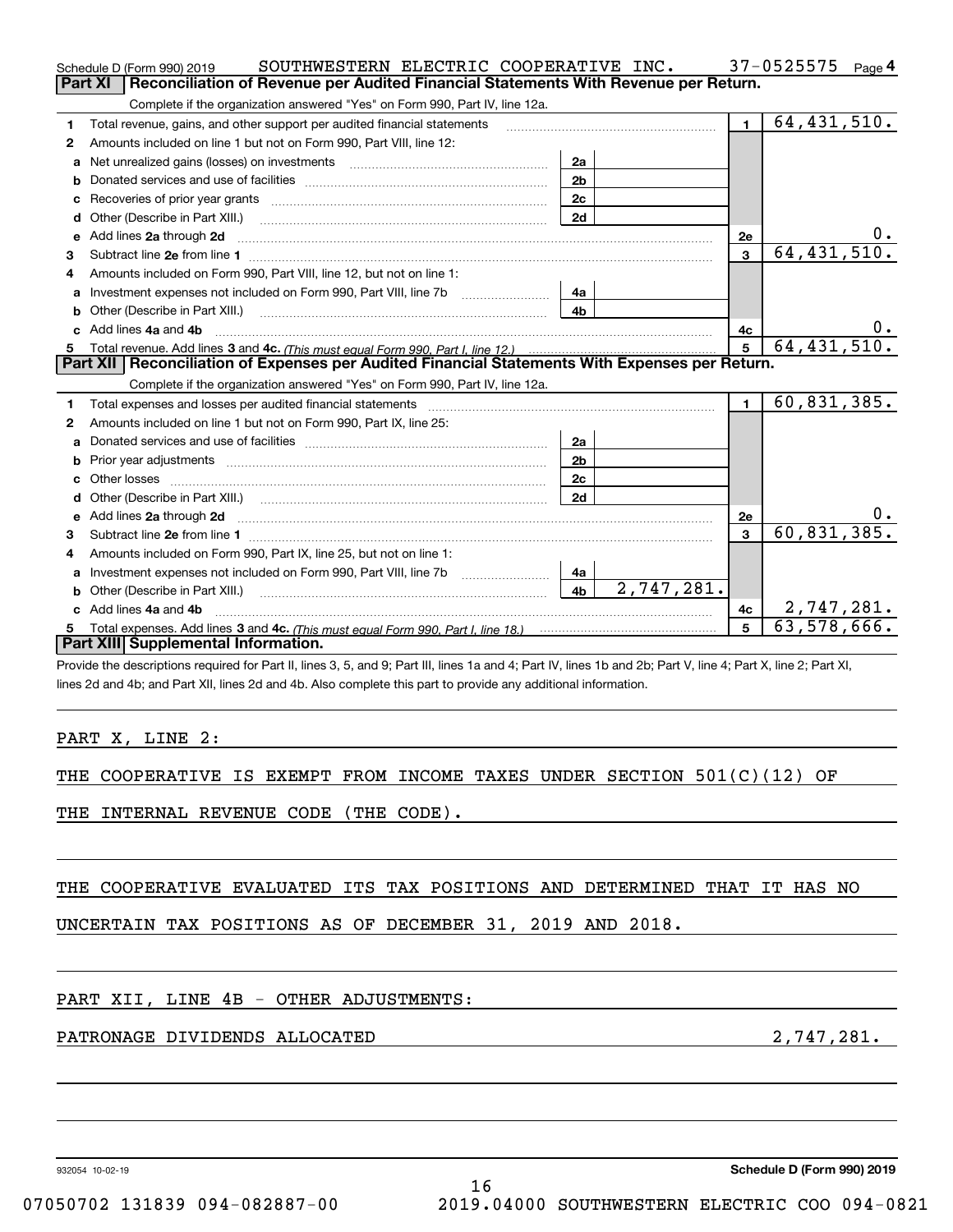| Schedule D (Form 990) 2019 SOUTHWESTEE<br><b>Part XIII   Supplemental Information</b> (continued) | SOUTHWESTERN ELECTRIC COOPERATIVE INC. 37-0525575 Page 5 |  |                            |  |
|---------------------------------------------------------------------------------------------------|----------------------------------------------------------|--|----------------------------|--|
|                                                                                                   |                                                          |  |                            |  |
|                                                                                                   |                                                          |  |                            |  |
|                                                                                                   |                                                          |  |                            |  |
|                                                                                                   |                                                          |  |                            |  |
|                                                                                                   |                                                          |  |                            |  |
|                                                                                                   |                                                          |  |                            |  |
|                                                                                                   |                                                          |  |                            |  |
|                                                                                                   |                                                          |  |                            |  |
|                                                                                                   |                                                          |  |                            |  |
|                                                                                                   |                                                          |  |                            |  |
|                                                                                                   |                                                          |  |                            |  |
|                                                                                                   |                                                          |  |                            |  |
|                                                                                                   |                                                          |  |                            |  |
|                                                                                                   |                                                          |  |                            |  |
|                                                                                                   |                                                          |  |                            |  |
|                                                                                                   |                                                          |  |                            |  |
|                                                                                                   |                                                          |  |                            |  |
|                                                                                                   |                                                          |  |                            |  |
|                                                                                                   |                                                          |  |                            |  |
|                                                                                                   |                                                          |  |                            |  |
|                                                                                                   |                                                          |  |                            |  |
|                                                                                                   |                                                          |  |                            |  |
|                                                                                                   |                                                          |  |                            |  |
|                                                                                                   |                                                          |  |                            |  |
|                                                                                                   |                                                          |  |                            |  |
|                                                                                                   |                                                          |  |                            |  |
|                                                                                                   |                                                          |  |                            |  |
|                                                                                                   |                                                          |  |                            |  |
|                                                                                                   |                                                          |  |                            |  |
|                                                                                                   |                                                          |  |                            |  |
|                                                                                                   |                                                          |  |                            |  |
|                                                                                                   |                                                          |  |                            |  |
|                                                                                                   |                                                          |  |                            |  |
|                                                                                                   |                                                          |  |                            |  |
|                                                                                                   |                                                          |  |                            |  |
|                                                                                                   |                                                          |  |                            |  |
|                                                                                                   |                                                          |  |                            |  |
|                                                                                                   |                                                          |  |                            |  |
|                                                                                                   |                                                          |  |                            |  |
|                                                                                                   |                                                          |  |                            |  |
|                                                                                                   |                                                          |  |                            |  |
|                                                                                                   |                                                          |  |                            |  |
|                                                                                                   |                                                          |  | Schedule D (Form 990) 2019 |  |
| 932055 10-02-19                                                                                   |                                                          |  |                            |  |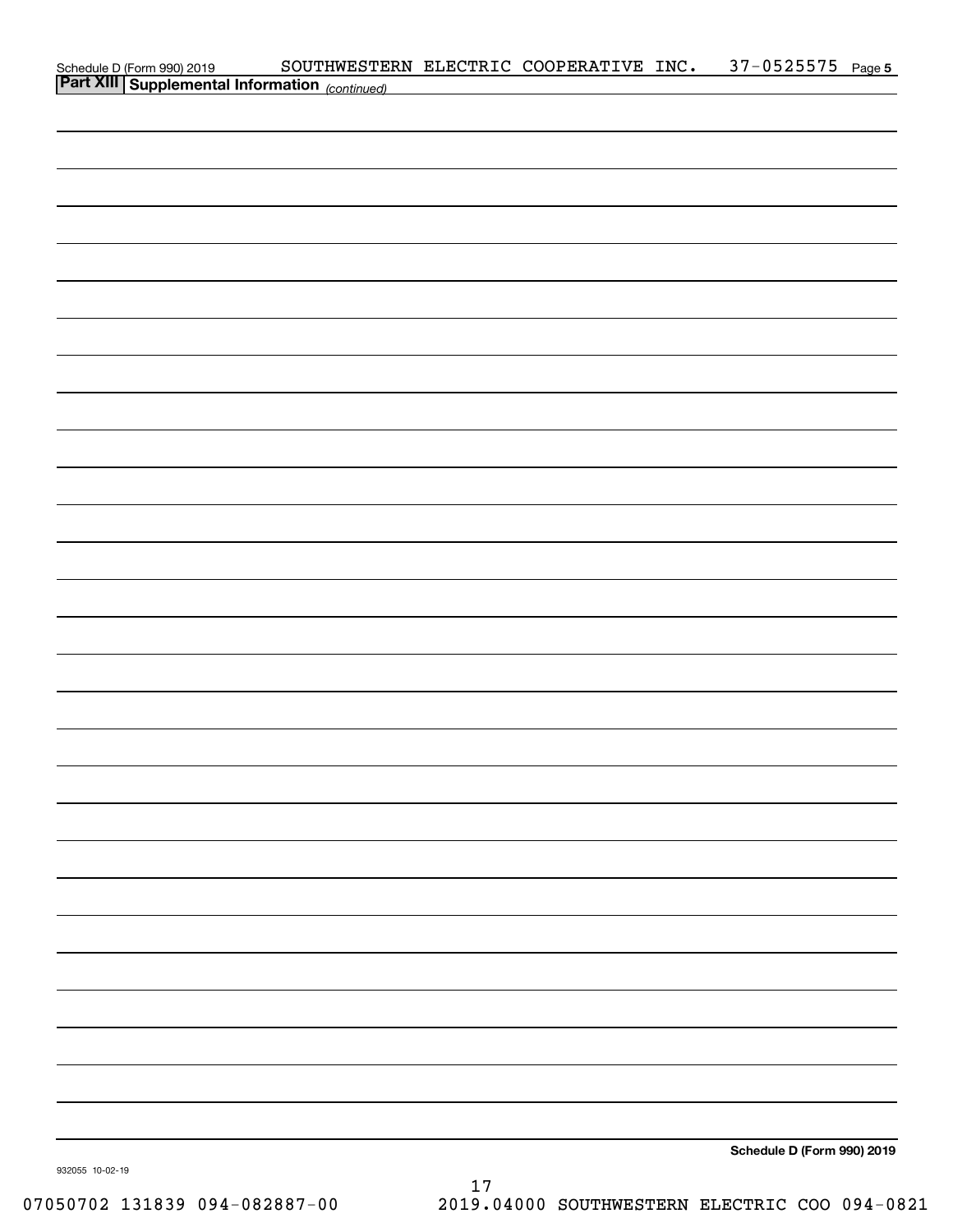| <b>SCHEDULE I</b>                                      |                                                                                                                                                                          |                          | <b>Grants and Other Assistance to Organizations,</b>                                                                                  |                                                                              |                                         |                                                                |                                          | OMB No. 1545-0047                                                          |
|--------------------------------------------------------|--------------------------------------------------------------------------------------------------------------------------------------------------------------------------|--------------------------|---------------------------------------------------------------------------------------------------------------------------------------|------------------------------------------------------------------------------|-----------------------------------------|----------------------------------------------------------------|------------------------------------------|----------------------------------------------------------------------------|
| (Form 990)                                             |                                                                                                                                                                          |                          | Governments, and Individuals in the United States<br>Complete if the organization answered "Yes" on Form 990, Part IV, line 21 or 22. |                                                                              |                                         |                                                                |                                          | 2019                                                                       |
| Department of the Treasury<br>Internal Revenue Service |                                                                                                                                                                          |                          |                                                                                                                                       | Attach to Form 990.<br>Go to www.irs.gov/Form990 for the latest information. |                                         |                                                                |                                          | <b>Open to Public</b><br>Inspection                                        |
| Name of the organization                               |                                                                                                                                                                          |                          |                                                                                                                                       |                                                                              |                                         |                                                                |                                          | <b>Employer identification number</b>                                      |
|                                                        | <b>General Information on Grants and Assistance</b>                                                                                                                      |                          | SOUTHWESTERN ELECTRIC COOPERATIVE INC.                                                                                                |                                                                              |                                         |                                                                |                                          | 37-0525575                                                                 |
| Part I<br>$\mathbf 1$                                  | Does the organization maintain records to substantiate the amount of the grants or assistance, the grantees' eligibility for the grants or assistance, and the selection |                          |                                                                                                                                       |                                                                              |                                         |                                                                |                                          |                                                                            |
|                                                        |                                                                                                                                                                          |                          |                                                                                                                                       |                                                                              |                                         |                                                                |                                          | $\boxed{\text{X}}$ Yes<br><b>No</b>                                        |
| $\mathbf{2}$                                           | Describe in Part IV the organization's procedures for monitoring the use of grant funds in the United States.                                                            |                          |                                                                                                                                       |                                                                              |                                         |                                                                |                                          |                                                                            |
| Part II                                                | Grants and Other Assistance to Domestic Organizations and Domestic Governments. Complete if the organization answered "Yes" on Form 990, Part IV, line 21, for any       |                          |                                                                                                                                       |                                                                              |                                         |                                                                |                                          |                                                                            |
|                                                        | recipient that received more than \$5,000. Part II can be duplicated if additional space is needed.                                                                      |                          |                                                                                                                                       |                                                                              |                                         |                                                                |                                          |                                                                            |
|                                                        | 1 (a) Name and address of organization<br>or government                                                                                                                  | $(b)$ EIN                | (c) IRC section<br>(if applicable)                                                                                                    | (d) Amount of<br>cash grant                                                  | (e) Amount of<br>non-cash<br>assistance | (f) Method of<br>valuation (book,<br>FMV, appraisal,<br>other) | (g) Description of<br>noncash assistance | (h) Purpose of grant<br>or assistance                                      |
| ANDERSON HOSPITAL FOUNDATION<br>6800 STATE ROUTE 162   |                                                                                                                                                                          |                          |                                                                                                                                       |                                                                              |                                         |                                                                |                                          | THE COOPERATIVE SPONSORS<br>A TABLE AT THE ANNUAL<br>CHARITY AUCTION AND A |
| MARYVILLE, IL 62062                                    |                                                                                                                                                                          | $27 - 4548522$ 501(C)(3) |                                                                                                                                       | 6,010.                                                                       | 0.                                      |                                                                |                                          | TEAM AT THE ANNUAL                                                         |
|                                                        |                                                                                                                                                                          |                          |                                                                                                                                       |                                                                              |                                         |                                                                |                                          |                                                                            |
|                                                        |                                                                                                                                                                          |                          |                                                                                                                                       |                                                                              |                                         |                                                                |                                          |                                                                            |
|                                                        |                                                                                                                                                                          |                          |                                                                                                                                       |                                                                              |                                         |                                                                |                                          |                                                                            |
|                                                        |                                                                                                                                                                          |                          |                                                                                                                                       |                                                                              |                                         |                                                                |                                          |                                                                            |
|                                                        |                                                                                                                                                                          |                          |                                                                                                                                       |                                                                              |                                         |                                                                |                                          |                                                                            |
| $\mathbf{2}$                                           | Enter total number of section 501(c)(3) and government organizations listed in the line 1 table                                                                          |                          |                                                                                                                                       |                                                                              |                                         |                                                                |                                          |                                                                            |
| З                                                      | Enter total number of other organizations listed in the line 1 table                                                                                                     |                          |                                                                                                                                       |                                                                              |                                         |                                                                |                                          |                                                                            |
|                                                        | For Paperwork Reduction Act Notice, see the Instructions for Form 990.                                                                                                   |                          | SEE PART IV FOR COLUMN (H) DESCRIPTIONS                                                                                               |                                                                              |                                         |                                                                |                                          | Schedule I (Form 990) (2019)                                               |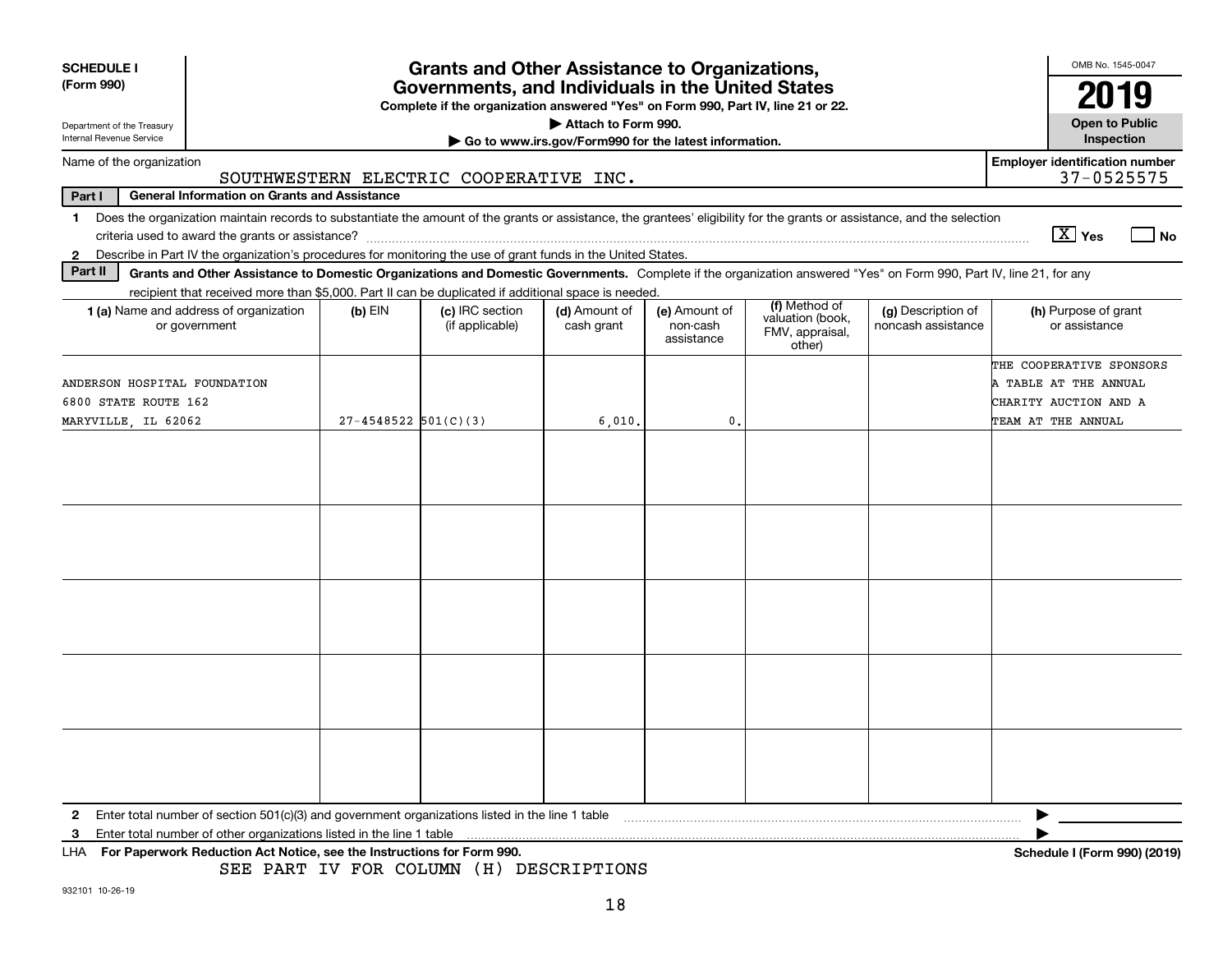#### Schedule I (Form 990) (2019) **SOUTHWESTERN** ELECTRIC COOPERATIVE INC. 37-0525575 Page

**2**

**Part III** | Grants and Other Assistance to Domestic Individuals. Complete if the organization answered "Yes" on Form 990, Part IV, line 22. Part III can be duplicated if additional space is needed.

| (a) Type of grant or assistance | (b) Number of<br>recipients | (c) Amount of<br>cash grant | (d) Amount of non-<br>cash assistance | (e) Method of valuation<br>(book, FMV, appraisal, other) | (f) Description of noncash assistance |
|---------------------------------|-----------------------------|-----------------------------|---------------------------------------|----------------------------------------------------------|---------------------------------------|
|                                 |                             |                             |                                       |                                                          |                                       |
| COLLEGE SCHOLARSHIPS            | 11                          | 11,000.                     | $\mathfrak o$ .                       |                                                          |                                       |
|                                 |                             |                             |                                       |                                                          |                                       |
|                                 |                             |                             |                                       |                                                          |                                       |
|                                 |                             |                             |                                       |                                                          |                                       |
|                                 |                             |                             |                                       |                                                          |                                       |
|                                 |                             |                             |                                       |                                                          |                                       |
|                                 |                             |                             |                                       |                                                          |                                       |
|                                 |                             |                             |                                       |                                                          |                                       |
|                                 |                             |                             |                                       |                                                          |                                       |
|                                 |                             |                             |                                       |                                                          |                                       |

Part IV | Supplemental Information. Provide the information required in Part I, line 2; Part III, column (b); and any other additional information.

PART I, LINE 2:

FUNDS ARE GIVEN TO QUALIFYING RECIPIENTS THAT HAVE EFFECTIVE OVERSIGHT IN

THE USE OF THE ASSISTANCE GIVEN. THE BOARD OF DIRECTORS ALSO FOLLOWS UP

WITH THE RECIPIENTS TO ENSURE THAT THE FUNDS ARE BEING USED APPROPRIATELY.

PART II, LINE 1, COLUMN (H):

NAME OF ORGANIZATION OR GOVERNMENT: ANDERSON HOSPITAL FOUNDATION

(H) PURPOSE OF GRANT OR ASSISTANCE: THE COOPERATIVE SPONSORS A TABLE AT

#### THE ANNUAL CHARITY AUCTION AND A TEAM AT THE ANNUAL CHARITY GOLF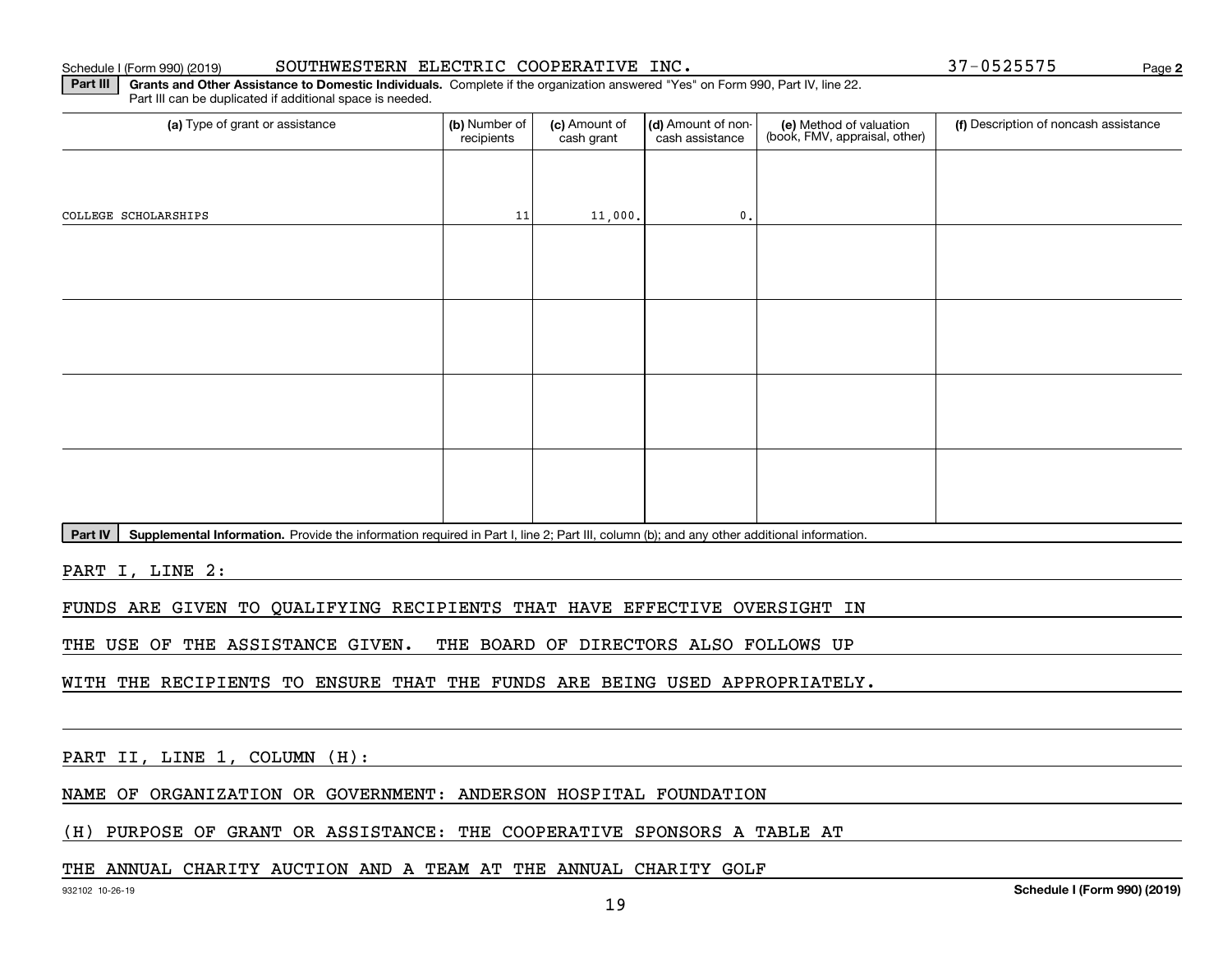|                    | Schedule I (Form 990) SOUTHWESTERN ELECTRIC COOPERATIVE INC.<br>Part IV   Supplemental Information |  | 37-0525575 Page 2     |  |
|--------------------|----------------------------------------------------------------------------------------------------|--|-----------------------|--|
| TOURNAMENT         |                                                                                                    |  |                       |  |
|                    |                                                                                                    |  |                       |  |
|                    |                                                                                                    |  |                       |  |
|                    |                                                                                                    |  |                       |  |
|                    |                                                                                                    |  |                       |  |
|                    |                                                                                                    |  |                       |  |
|                    |                                                                                                    |  |                       |  |
|                    |                                                                                                    |  |                       |  |
|                    |                                                                                                    |  |                       |  |
|                    |                                                                                                    |  |                       |  |
|                    |                                                                                                    |  |                       |  |
|                    |                                                                                                    |  |                       |  |
|                    |                                                                                                    |  |                       |  |
|                    |                                                                                                    |  |                       |  |
|                    |                                                                                                    |  |                       |  |
|                    |                                                                                                    |  |                       |  |
|                    |                                                                                                    |  |                       |  |
|                    |                                                                                                    |  |                       |  |
|                    |                                                                                                    |  |                       |  |
|                    |                                                                                                    |  |                       |  |
|                    |                                                                                                    |  |                       |  |
|                    |                                                                                                    |  |                       |  |
|                    |                                                                                                    |  |                       |  |
|                    |                                                                                                    |  |                       |  |
|                    |                                                                                                    |  |                       |  |
|                    |                                                                                                    |  |                       |  |
| 932291<br>04-01-19 |                                                                                                    |  | Schedule I (Form 990) |  |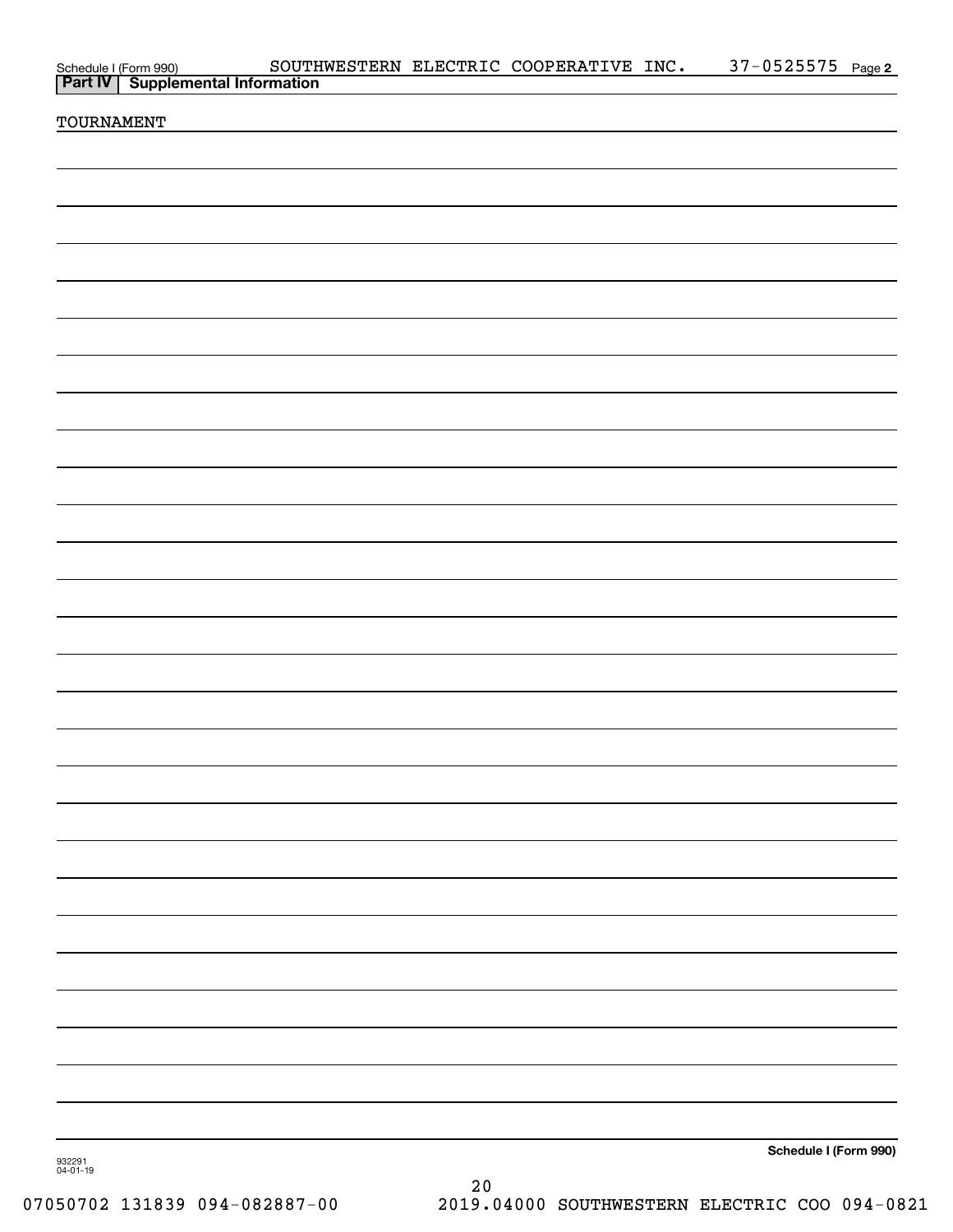|        | <b>SCHEDULE J</b>                                                                                                                                       | <b>Compensation Information</b>                                                                                             |                                       | OMB No. 1545-0047          |            |     |  |  |
|--------|---------------------------------------------------------------------------------------------------------------------------------------------------------|-----------------------------------------------------------------------------------------------------------------------------|---------------------------------------|----------------------------|------------|-----|--|--|
|        | (Form 990)                                                                                                                                              |                                                                                                                             |                                       |                            |            |     |  |  |
|        |                                                                                                                                                         | For certain Officers, Directors, Trustees, Key Employees, and Highest<br><b>Compensated Employees</b>                       |                                       |                            |            |     |  |  |
|        |                                                                                                                                                         | Complete if the organization answered "Yes" on Form 990, Part IV, line 23.                                                  |                                       | Open to Public             |            |     |  |  |
|        | Attach to Form 990.<br>Department of the Treasury<br>Go to www.irs.gov/Form990 for instructions and the latest information.<br>Internal Revenue Service |                                                                                                                             |                                       |                            |            |     |  |  |
|        | Name of the organization                                                                                                                                |                                                                                                                             | <b>Employer identification number</b> |                            | Inspection |     |  |  |
|        |                                                                                                                                                         | SOUTHWESTERN ELECTRIC COOPERATIVE INC.                                                                                      |                                       | 37-0525575                 |            |     |  |  |
| Part I |                                                                                                                                                         | <b>Questions Regarding Compensation</b>                                                                                     |                                       |                            |            |     |  |  |
|        |                                                                                                                                                         |                                                                                                                             |                                       |                            | Yes        | No. |  |  |
|        |                                                                                                                                                         | 1a Check the appropriate box(es) if the organization provided any of the following to or for a person listed on Form 990,   |                                       |                            |            |     |  |  |
|        |                                                                                                                                                         | Part VII, Section A, line 1a. Complete Part III to provide any relevant information regarding these items.                  |                                       |                            |            |     |  |  |
|        | First-class or charter travel                                                                                                                           | Housing allowance or residence for personal use                                                                             |                                       |                            |            |     |  |  |
|        | Travel for companions                                                                                                                                   | Payments for business use of personal residence                                                                             |                                       |                            |            |     |  |  |
|        |                                                                                                                                                         | Health or social club dues or initiation fees<br>Tax indemnification and gross-up payments                                  |                                       |                            |            |     |  |  |
|        |                                                                                                                                                         | Discretionary spending account<br>Personal services (such as maid, chauffeur, chef)                                         |                                       |                            |            |     |  |  |
|        |                                                                                                                                                         |                                                                                                                             |                                       |                            |            |     |  |  |
|        |                                                                                                                                                         | <b>b</b> If any of the boxes on line 1a are checked, did the organization follow a written policy regarding payment or      |                                       |                            |            |     |  |  |
|        |                                                                                                                                                         |                                                                                                                             |                                       | 1b                         |            |     |  |  |
| 2      |                                                                                                                                                         | Did the organization require substantiation prior to reimbursing or allowing expenses incurred by all directors,            |                                       |                            |            |     |  |  |
|        |                                                                                                                                                         |                                                                                                                             |                                       | $\mathbf{2}$               |            |     |  |  |
|        |                                                                                                                                                         |                                                                                                                             |                                       |                            |            |     |  |  |
| З      |                                                                                                                                                         | Indicate which, if any, of the following the organization used to establish the compensation of the organization's          |                                       |                            |            |     |  |  |
|        |                                                                                                                                                         | CEO/Executive Director. Check all that apply. Do not check any boxes for methods used by a related organization to          |                                       |                            |            |     |  |  |
|        |                                                                                                                                                         | establish compensation of the CEO/Executive Director, but explain in Part III.                                              |                                       |                            |            |     |  |  |
|        | Compensation committee                                                                                                                                  | Written employment contract                                                                                                 |                                       |                            |            |     |  |  |
|        |                                                                                                                                                         | $X \mid$<br>Compensation survey or study<br>Independent compensation consultant                                             |                                       |                            |            |     |  |  |
|        |                                                                                                                                                         | $ \mathbf{X} $ Form 990 of other organizations<br>Approval by the board or compensation committee                           |                                       |                            |            |     |  |  |
|        |                                                                                                                                                         |                                                                                                                             |                                       |                            |            |     |  |  |
|        |                                                                                                                                                         | During the year, did any person listed on Form 990, Part VII, Section A, line 1a, with respect to the filing                |                                       |                            |            |     |  |  |
|        |                                                                                                                                                         | organization or a related organization:                                                                                     |                                       |                            |            |     |  |  |
|        |                                                                                                                                                         | Receive a severance payment or change-of-control payment?                                                                   |                                       | 4a                         |            | х   |  |  |
|        |                                                                                                                                                         |                                                                                                                             |                                       | 4b                         | X          |     |  |  |
|        |                                                                                                                                                         |                                                                                                                             |                                       | 4 <sub>c</sub>             |            | X   |  |  |
|        |                                                                                                                                                         | If "Yes" to any of lines 4a-c, list the persons and provide the applicable amounts for each item in Part III.               |                                       |                            |            |     |  |  |
|        |                                                                                                                                                         |                                                                                                                             |                                       |                            |            |     |  |  |
|        |                                                                                                                                                         | Only section 501(c)(3), 501(c)(4), and 501(c)(29) organizations must complete lines 5-9.                                    |                                       |                            |            |     |  |  |
| 5      |                                                                                                                                                         | For persons listed on Form 990, Part VII, Section A, line 1a, did the organization pay or accrue any compensation           |                                       |                            |            |     |  |  |
|        | contingent on the revenues of:                                                                                                                          |                                                                                                                             |                                       |                            |            |     |  |  |
|        |                                                                                                                                                         | a The organization? <b>Manual Community Community</b> Community Community Community Community Community Community Community |                                       | 5a                         |            |     |  |  |
|        |                                                                                                                                                         |                                                                                                                             |                                       | 5b                         |            |     |  |  |
|        |                                                                                                                                                         | If "Yes" on line 5a or 5b, describe in Part III.                                                                            |                                       |                            |            |     |  |  |
|        |                                                                                                                                                         | 6 For persons listed on Form 990, Part VII, Section A, line 1a, did the organization pay or accrue any compensation         |                                       |                            |            |     |  |  |
|        | contingent on the net earnings of:                                                                                                                      |                                                                                                                             |                                       |                            |            |     |  |  |
|        |                                                                                                                                                         |                                                                                                                             |                                       | 6a                         |            |     |  |  |
|        |                                                                                                                                                         |                                                                                                                             |                                       | 6b                         |            |     |  |  |
|        |                                                                                                                                                         | If "Yes" on line 6a or 6b, describe in Part III.                                                                            |                                       |                            |            |     |  |  |
|        |                                                                                                                                                         | 7 For persons listed on Form 990, Part VII, Section A, line 1a, did the organization provide any nonfixed payments          |                                       |                            |            |     |  |  |
|        |                                                                                                                                                         |                                                                                                                             |                                       | 7                          |            |     |  |  |
| 8      |                                                                                                                                                         | Were any amounts reported on Form 990, Part VII, paid or accrued pursuant to a contract that was subject to the             |                                       |                            |            |     |  |  |
|        |                                                                                                                                                         | initial contract exception described in Regulations section 53.4958-4(a)(3)? If "Yes," describe in Part III                 |                                       | 8                          |            |     |  |  |
| 9      |                                                                                                                                                         | If "Yes" on line 8, did the organization also follow the rebuttable presumption procedure described in                      |                                       |                            |            |     |  |  |
|        |                                                                                                                                                         |                                                                                                                             |                                       | 9                          |            |     |  |  |
|        |                                                                                                                                                         | LHA For Paperwork Reduction Act Notice, see the Instructions for Form 990.                                                  |                                       | Schedule J (Form 990) 2019 |            |     |  |  |

932111 10-21-19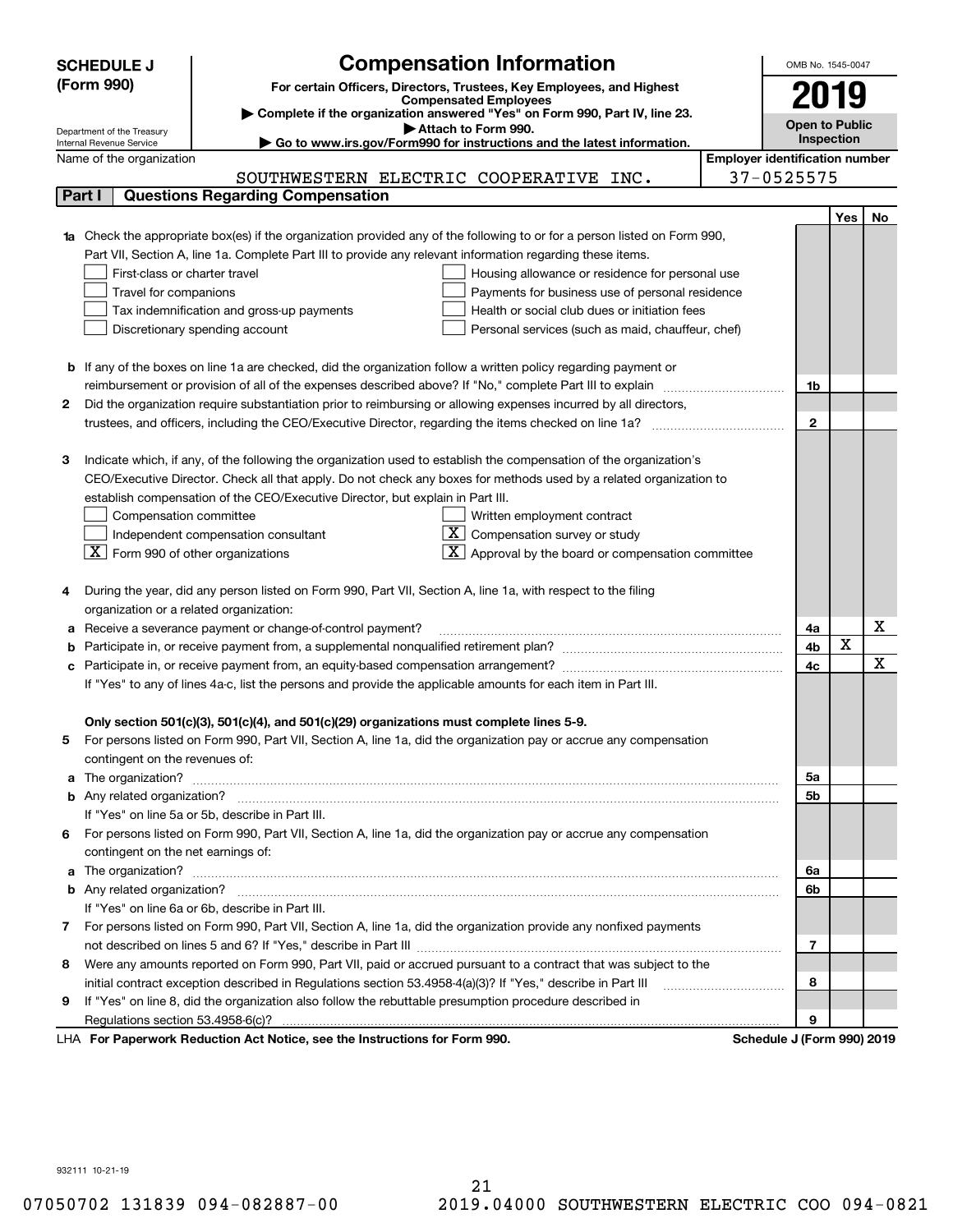# **Part II Officers, Directors, Trustees, Key Employees, and Highest Compensated Employees.**  Schedule J (Form 990) 2019 Page Use duplicate copies if additional space is needed.

For each individual whose compensation must be reported on Schedule J, report compensation from the organization on row (i) and from related organizations, described in the instructions, on row (ii). Do not list any individuals that aren't listed on Form 990, Part VII.

**Note:**  The sum of columns (B)(i)-(iii) for each listed individual must equal the total amount of Form 990, Part VII, Section A, line 1a, applicable column (D) and (E) amounts for that individual.

|                                |      | (B) Breakdown of W-2 and/or 1099-MISC compensation |                                           |                                           | (C) Retirement and             | (D) Nontaxable   | (E) Total of columns | (F) Compensation                                           |
|--------------------------------|------|----------------------------------------------------|-------------------------------------------|-------------------------------------------|--------------------------------|------------------|----------------------|------------------------------------------------------------|
| (A) Name and Title             |      | (i) Base<br>compensation                           | (ii) Bonus &<br>incentive<br>compensation | (iii) Other<br>reportable<br>compensation | other deferred<br>compensation | benefits         | $(B)(i)-(D)$         | in column (B)<br>reported as deferred<br>on prior Form 990 |
| BOBBY WILLIAMS JR<br>(1)       | (i)  | 209,423.                                           | 0.                                        | 8,216.                                    | 51,090.                        | 21,095.          | 289,824.             | 0.                                                         |
| CEO                            | (ii) | 0.                                                 | 0.                                        | $\overline{0}$ .                          | 0.                             | 0.               | 0.                   | $\overline{0}$ .                                           |
| ANDREW JONES<br>(2)            | (i)  | 144,710.                                           | $\overline{0}$ .                          | 9,180.                                    | 60,054.                        | 20,847.          | 234,791.             | $\overline{0}$ .                                           |
| VP BUSINESS DEVELOPMENT        | (ii) | 0.                                                 | 0.                                        | 0.                                        | $\mathbf 0$ .                  | $\mathbf 0$ .    | $\mathbf 0$ .        | $\overline{0}$ .                                           |
| CHRISTOPHER BOTULINSKI<br>(3)  | (i)  | 143, 430.                                          | 0.                                        | 8,287.                                    | 28,494.                        | 23,502.          | 203,713.             | $\overline{0}$ .                                           |
| VP OF ENGINEERING              | (ii) | 0.                                                 | 0.                                        | 0.                                        | $\mathbf 0$ .                  | О.               | 0.                   | $\overline{0}$ .                                           |
| <b>JOEL LAFRANCE</b><br>(4)    | (i)  | 153, 365.                                          | 0.                                        | 460.                                      | 5,171.                         | 30, 317.         | 189, 313.            | $\overline{0}$ .                                           |
| SYSTEM-WIDE TROUBLEMAN FOREMAN | (ii) | 0.                                                 | 0.                                        | 0.                                        | $\mathbf{0}$ .                 | О.               | $\mathbf 0$ .        | 0.                                                         |
| (5) LEO DUBLO                  | (i)  | 151,687.                                           | $\mathbf 0$ .                             | 0.                                        | 15,421.                        | 20,227.          | 187, 335.            | $\overline{0}$ .                                           |
| CONSTRUCTION FOREMAN           | (ii) | 0.                                                 | $\mathbf 0$ .                             | 0.                                        | 0.                             | О.               | $\mathbf 0$ .        | $\overline{0}$ .                                           |
| STEPHEN MCMAHON<br>(6)         | (i)  | 141,428.                                           | $\mathbf 0$ .                             | 25,411.                                   | 5,184.                         | 11,650.          | 183, 673.            | $\overline{0}$ .                                           |
| MAINTENANCE FOREMAN            | (ii) | 0.                                                 | $\mathbf 0$ .                             | 0.                                        | 0.                             | $\mathbf 0$ .    | 0.                   | $\overline{0}$ .                                           |
| REBECCA JACOBSON<br>(7)        | (i)  | 133,940.                                           | $\mathbf 0$ .                             | 251.                                      | 19,635.                        | 24,326.          | 178,152.             | $\mathbf 0$ .                                              |
| CFO                            | (ii) | 0.                                                 | $\mathbf 0$ .                             | 0.                                        | 0.                             | 0.               | $\mathbf 0$ .        | 0.                                                         |
| KERRY SLOAN<br>(8)             | (i)  | 104,054.                                           | $\overline{0}$ .                          | $\overline{0}$ .                          | $\overline{0}$ .               | $\overline{0}$ . | 104,054.             | 104,054.                                                   |
| FORMER CEO                     | (ii) | 0.                                                 | $\overline{0}$ .                          | $\overline{0}$ .                          | 0.                             | $\overline{0}$ . | 0.                   | 0.                                                         |
| <b>BARBARA TEDRICK</b><br>(9)  | (i)  | 12,200.                                            | $\mathbf 0$ .                             | $\overline{0}$ .                          | 0.                             | 0.               | 12, 200.             | $\overline{0}$ .                                           |
| DIRECTOR - FORMER              | (ii) | $\mathbf 0$ .                                      | $\mathbf 0$ .                             | 0.                                        | 0.                             | 0.               | 0.                   | 12,200.                                                    |
|                                | (i)  |                                                    |                                           |                                           |                                |                  |                      |                                                            |
|                                | (ii) |                                                    |                                           |                                           |                                |                  |                      |                                                            |
|                                | (i)  |                                                    |                                           |                                           |                                |                  |                      |                                                            |
|                                | (ii) |                                                    |                                           |                                           |                                |                  |                      |                                                            |
|                                | (i)  |                                                    |                                           |                                           |                                |                  |                      |                                                            |
|                                | (ii) |                                                    |                                           |                                           |                                |                  |                      |                                                            |
|                                | (i)  |                                                    |                                           |                                           |                                |                  |                      |                                                            |
|                                | (ii) |                                                    |                                           |                                           |                                |                  |                      |                                                            |
|                                | (i)  |                                                    |                                           |                                           |                                |                  |                      |                                                            |
|                                | (ii) |                                                    |                                           |                                           |                                |                  |                      |                                                            |
|                                | (i)  |                                                    |                                           |                                           |                                |                  |                      |                                                            |
|                                | (ii) |                                                    |                                           |                                           |                                |                  |                      |                                                            |
|                                | (i)  |                                                    |                                           |                                           |                                |                  |                      |                                                            |
|                                | (ii) |                                                    |                                           |                                           |                                |                  |                      |                                                            |

**Schedule J (Form 990) 2019**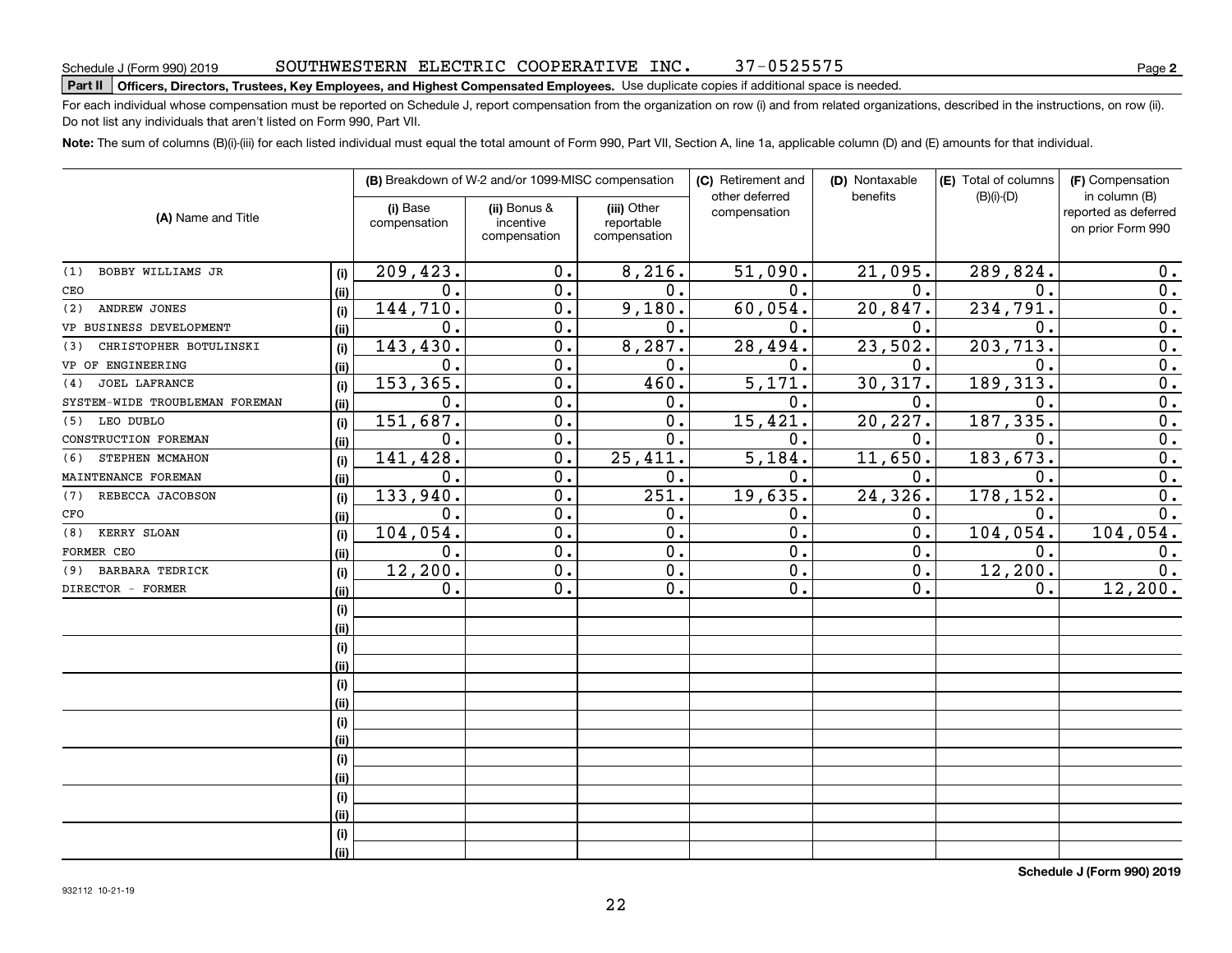**Part III Supplemental Information**

Schedule J (Form 990) 2019 SOUTHWESTERN ELECTRIC COOPERATIVE INC. 37-0525575<br>Part III Supplemental Information<br>Provide the information, explanation, or descriptions required for Part I, lines 1a, 1b, 3, 4a, 4b, 4c, 5a, 5b,

PART I, LINE 4B:

FORMER CEO, KERRY SLOAN, RECEIVED A PAYMENT FROM A 457(B) PLAN OF \$104,054

**Schedule J (Form 990) 2019**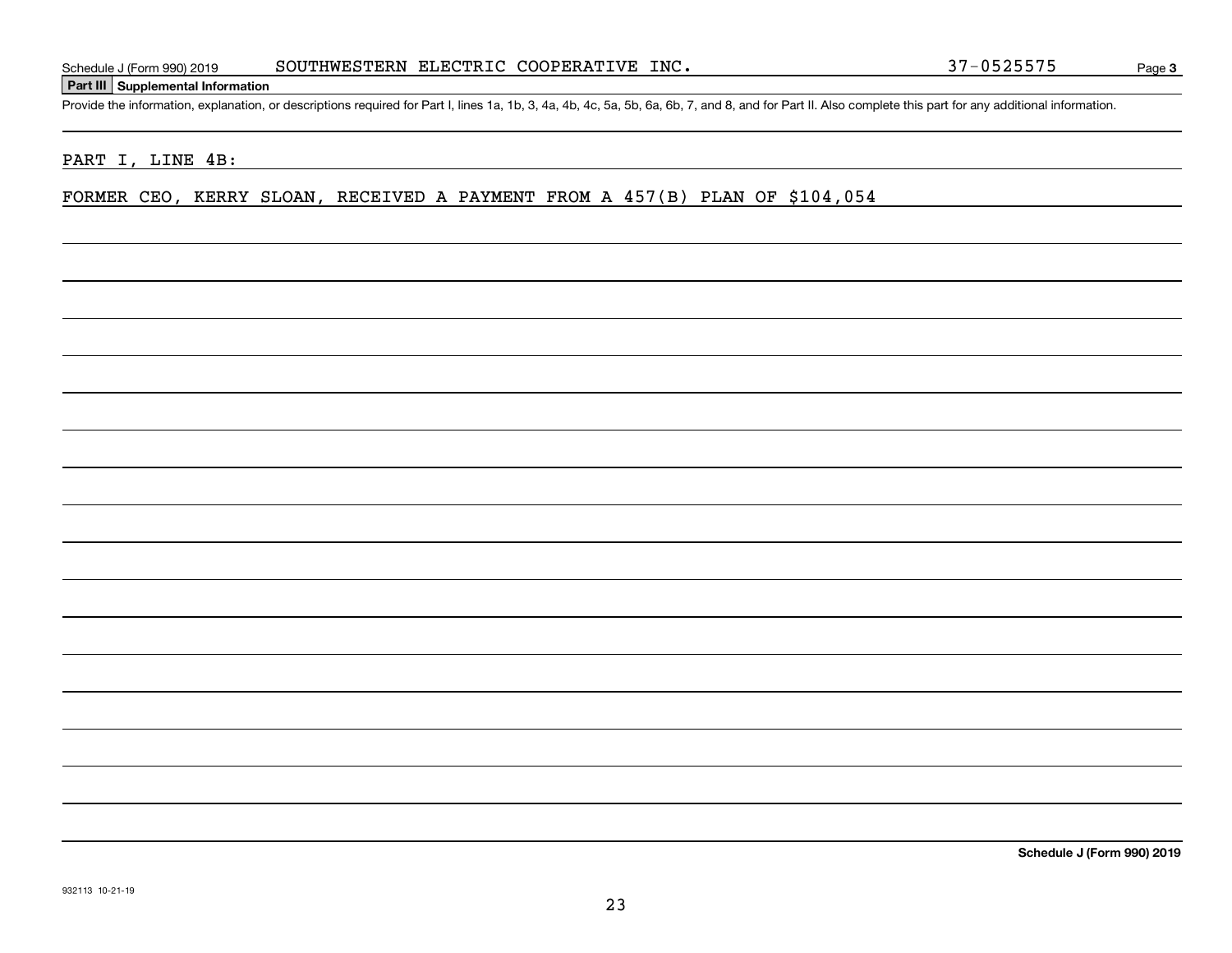Internal Revenue Service

Department of the Treasury **(Form 990 or 990-EZ)**

Name of the organization

**Complete to provide information for responses to specific questions on Form 990 or 990-EZ or to provide any additional information. SCHEDULE O Supplemental Information to Form 990 or 990-EZ**

**| Attach to Form 990 or 990-EZ. | Go to www.irs.gov/Form990 for the latest information.** OMB No. 1545-0047 **Open to Public Inspection2019**

**Employer identification number** SOUTHWESTERN ELECTRIC COOPERATIVE INC. 37-0525575

FORM 990, PART III, LINE 1, DESCRIPTION OF ORGANIZATION MISSION:

PRUDENT UTILITY PRACTICES.

FORM 990, PART VI, SECTION A, LINE 6:

MEMBERSHIP IS REQUIRED. ANY PERSON WHO MEETS THE QUALIFICATIONS FOR

MEMBERSHIP, AS OUTLINED IN SECTION 2 OF THE BYLAWS, HAS THE RIGHT TO

PARTICIPATE IN THE ORGANIZATION'S GOVERNANCE OR TO RECEIVE DISTRIBUTION OF

INCOME OR ASSETS FROM THE ORGANIZATION.

FORM 990, PART VI, SECTION A, LINE 7A:

PER SECTION 2(A)(2) OF THE BYLAWS "MEMBERS SHALL BE ENTITLED TO VOTE AT ANY

MEETING OF THE COOPERATIVE AND SHALL BE ENTITLED TO BE ELECTED A DIRECTOR

OF THE COOPERATIVE SUBJECT TO COMPLIANCE WITH THE QUALIFICATIONS STATED IN SECTION 5".

FORM 990, PART VI, SECTION A, LINE 7B:

SECTION 4(C) OF THE BYLAWS COVERS VOTING ON ISSUES DULY PRESENTED TO THE MEMBERS.

FORM 990, PART VI, SECTION B, LINE 11B:

THE 990 IS PREPARED BY THE INDEPENDENT ACCOUNTING FIRM WITH ASSISTANCE FROM

THE CFO, REVIEWED AND APPROVED BY THE CEO AND CFO, AND THEN PRESENTED TO

THE BOARD FOR APPROVAL PRIOR TO FILING.

FORM 990, PART VI, SECTION B, LINE 12C:

932211 09-06-19 LHA For Paperwork Reduction Act Notice, see the Instructions for Form 990 or 990-EZ. Schedule O (Form 990 or 990-EZ) (2019) BY THE INHERENT INTIMATE NATURE AMONG ITS MEMBERS, THE BOARD REGULARLY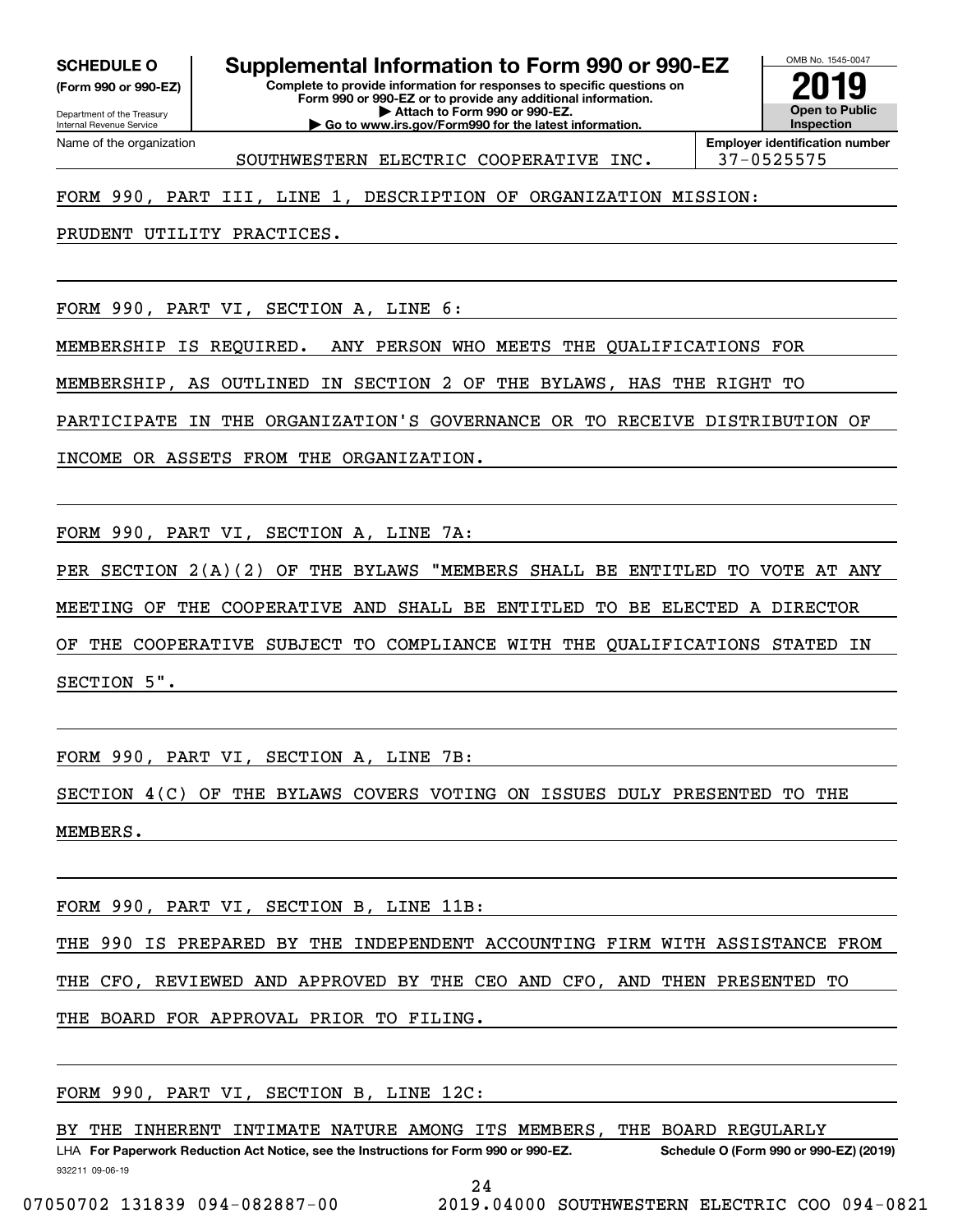| Schedule O (Form 990 or 990-EZ) (2019)                                      | Page 2                                              |
|-----------------------------------------------------------------------------|-----------------------------------------------------|
| Name of the organization<br>SOUTHWESTERN ELECTRIC COOPERATIVE INC.          | <b>Employer identification number</b><br>37-0525575 |
| MONITORS THIS POLICY THROUGH DISCUSSION AND INTERACTION WITH THE PUBLIC AND |                                                     |
| THE MEMBERS OF THE COOPERATIVE.                                             |                                                     |
|                                                                             |                                                     |
| FORM 990, PART VI, SECTION B, LINE 15:                                      |                                                     |
| THE COOPERATIVE PARTICIPATES ANNUALLY IN A NATIONAL COMPENSATION STUDY      |                                                     |
| CONDUCTED BY NRECA IN ORDER TO MONITOR AND COMPARE THE RATE OF COMPENSATION |                                                     |
| FOR ITS CEO.<br>THE BOARD OF DIRECTORS EVALUATES THE PERFORMANCE OF THE CEO |                                                     |
| DETERMINES THE RATE OF COMPENSATION.<br>AND                                 | THIS PROCESS IS DOCUMENTED IN THE                   |
| BOARD MINUTES.                                                              |                                                     |
|                                                                             |                                                     |
| THE CEO AND A COMPENSATION COMMITTEE SETS THE STAFF SALARIES USING DATA     |                                                     |
| FROM THE NATIONAL COMPENSATION STUDY CONDUCTED BY THE NRECA.                | THIS PROCESS                                        |
| IS DOCUMENTED IN THE PERSONNEL FILES.                                       |                                                     |
|                                                                             |                                                     |
| FORM 990, PART VI, SECTION C, LINE 19:                                      |                                                     |
| THE COOPERATIVE MAKES GOVERNING DOCUMENTS AND POLICIES AVAILABLE TO ITS     |                                                     |
| MEMBERS UPON REQUEST AT THE CORPORATE HEADQUARTERS.                         | THE COOPERATIVE ALSO                                |
| PLACES BYLAWS/MEMBER GUIDES AND FINANCIALS ON ITS WEBSITE FOR INSPECTION.   |                                                     |
| <b>TORM QQN</b><br>4 הואד.ז דצ חסגם<br>CHANCES IN NET ASSETS.               |                                                     |

| FORM 990, PART XI, LINE 9, CHANGES IN NET ASSETS: |             |
|---------------------------------------------------|-------------|
| CAPITAL CREDITS RETIRED                           | $-909,700.$ |
| OTHER ADJUSTMENTS                                 | 145,600.    |
| PATRONAGE DIVIDENDS ALLOCATED                     | 2,747,281.  |
| TOTAL TO FORM 990, PART XI, LINE 9                | 1,983,181.  |

932212 09-06-19 **Schedule O (Form 990 or 990-EZ) (2019)** FORM 990, PART IX, LINE 4 THE IRS INSTRUCTIONS STATE THAT PATRONAGE DIVIDENDS PAID BY SECTION 501(C)(12) ORGANIZATIONS TO THEIR MEMBERS SHOULD BE REPORTED ON LINE 4.

25